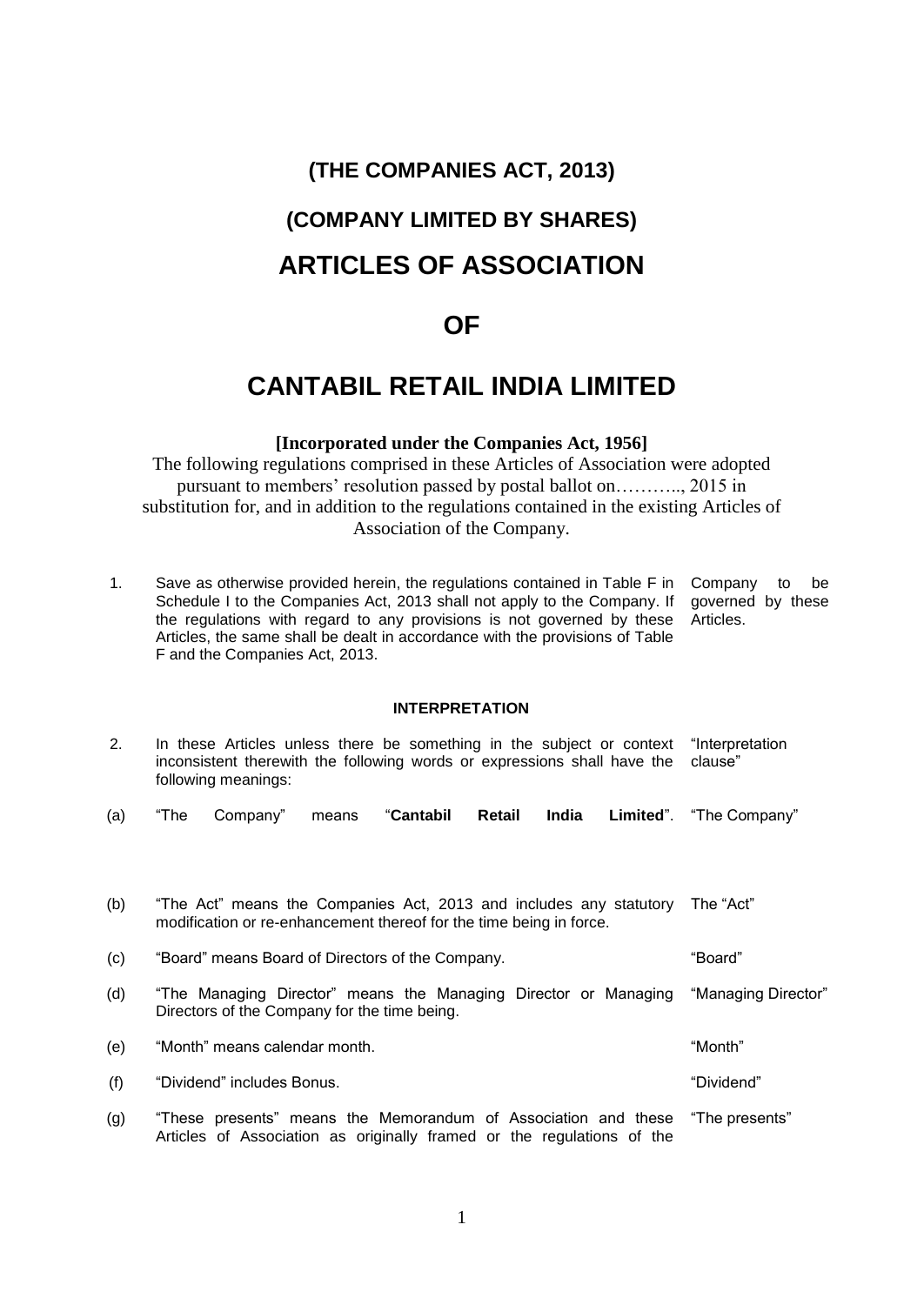Company for the time being in force.

| (h) | "Seal" means the Common Seal for the time being of the Company.                                                                                                                                                                                                                    | "Seal"                                                                                  |
|-----|------------------------------------------------------------------------------------------------------------------------------------------------------------------------------------------------------------------------------------------------------------------------------------|-----------------------------------------------------------------------------------------|
| (i) | "Ordinary Resolution" and "Special Resolution" shall have the meanings<br>assigned thereto respectively by Section 114 of the Act.                                                                                                                                                 | "Ordinary<br>and<br>Special Resolution"                                                 |
| (j) | "Paid up" includes credited as paid-up.                                                                                                                                                                                                                                            | "Paid-up"                                                                               |
| (k) | "In Writing" and "written" shall include printing, lithography or part printing<br>and part lithography and any other mode or modes of representing or<br>reproducing words in visible form.                                                                                       | "Writing"                                                                               |
| (1) | The words imparting "singular number" shall include the plural number and<br>vice versa.                                                                                                                                                                                           | "Singular Number"                                                                       |
| (m) | The words importing "masculine gender" shall include the feminine gender<br>and vice versa.                                                                                                                                                                                        | "Gender"                                                                                |
| (n) | The words importing "person" shall include Corporation.                                                                                                                                                                                                                            | "Person"                                                                                |
| (o) | "The Office" means the Registered Office of the Company for the time<br>being.                                                                                                                                                                                                     | "The Office"                                                                            |
|     | Subject as aforesaid and except where the subject or context, otherwise<br>requires words or expressions contained in these regulations shall bear the<br>same meaning as in the Companies Act as in force at the date on which<br>these regulations become binding on the Company | Expressions<br>in.<br>these regulations to<br>bear<br>same<br>meanings as in the<br>Act |

The marginal notes hereto shall not affect the construction thereof. "Marginal Note"

Further issue of

capital

#### **SHARE CAPITAL**

- 3. The Authorized Share Capital of the Company shall be such amounts and be divided into such shares as may, from time to time, be provided in Clause V of the Memorandum of Association of the Company, with the power to sub-divide, consolidate and increase or decrease and with power from time to time, to issue any share of the original capital or any capital with and subject to any preferential, qualified or special rights, privileges or conditions as may be thought fit and upon the sub-division of a share to apportion the right to participate in profit in any manner as between the shares resulting from such sub-division. Authorised Share Capital of the Company
- 4. The shares in the capital shall be numbered progressively according to their several denominations. Every forfeited or surrendered share shall, continue to bear the number by which the same was originally distinguished. Shares to be numbered Progressively and no share to be subdivided.
- 6. 1. If the Company proposes to increase the subscribed capital of the company by allotment of further shares then:

<sup>(</sup>a) Such further shares shall be offered to the persons who, at the date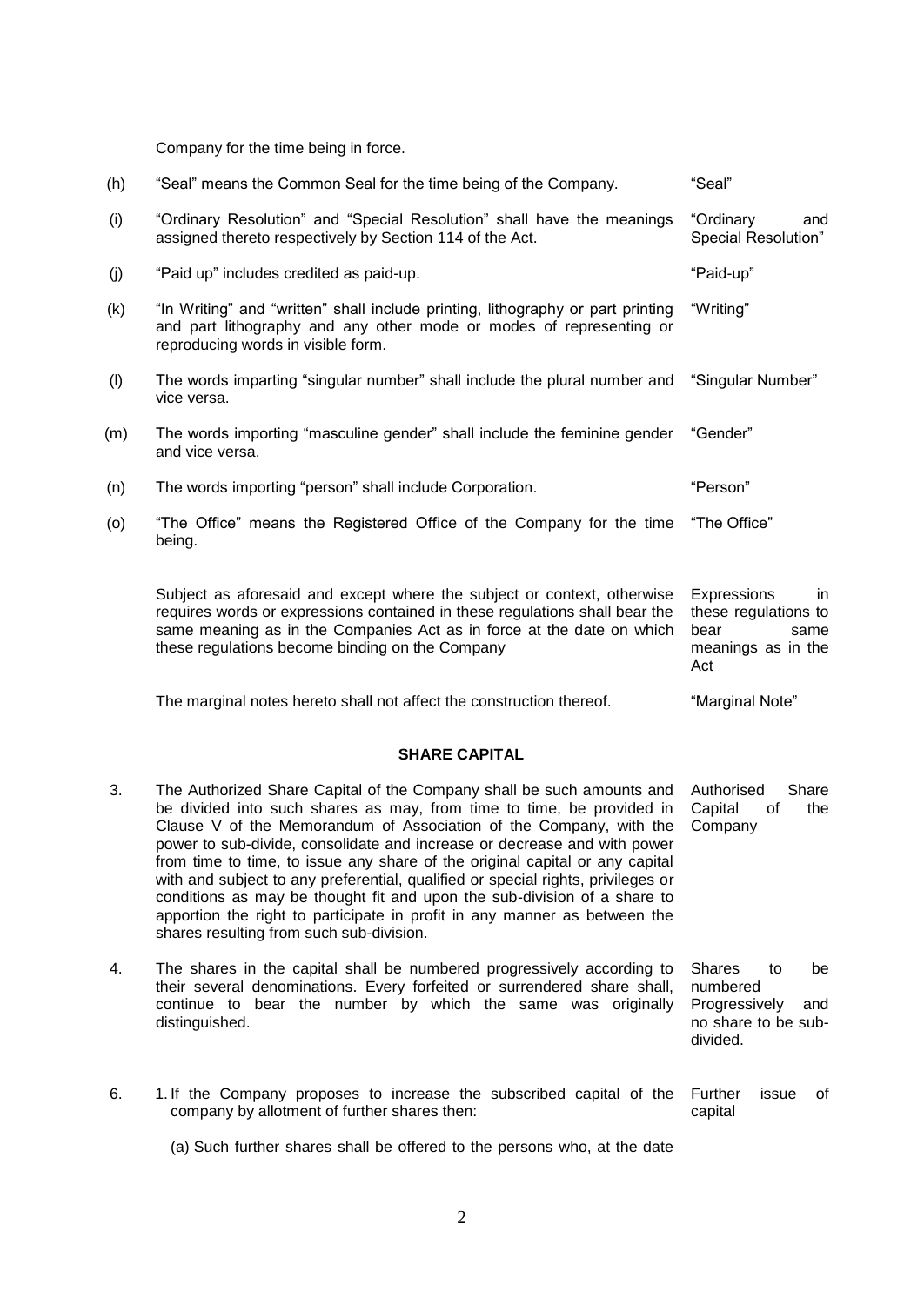of the offer, are holders of the equity shares of the company, in proportion, as nearly as circumstances admit, to the capital paid-up on those shares at that date;

- (b) The offer aforesaid shall be made by a notice specifying the number of shares offered and limiting a time not being less than fifteen days from the date of the offer within which the offer, if not accepted, will be deemed to have been declined;
- (c) The offer aforesaid shall be deemed to include a right exercisable by the person concerned to renounce the shares offered to him or any of them in favour of any other person and the notice referred to in subclause (b) shall contain a statement of this right;
- (d) After the expiry of the time specified in the notice aforesaid, or on receipt of earlier intimation from the person to whom such notice is given that he declines to accept the shares offered, the Board of Directors may dispose of them in such manner as they think most beneficial to the company.
- 2. Notwithstanding anything contained in sub clause (1) the further shares aforesaid may be offered to any persons (whether or not those persons include the persons referred to in clause (a) of sub-clause (1) hereof) in any manner whatsoever.
	- (a) If a special resolution to that effect is passed by the company in general meeting, or

Where no such resolution is passed, if the votes cast (whether on a show of hands or on a poll as the case may be) in favour of the proposal contained in the resolution moved in that general meeting (including the casting vote, if any, of the Chairman) by members who, being entitled so to do, vote in person, or where proxies are allowed, by proxy, exceed the votes, if any, cast against the proposal by members, so entitled and the Central Government is satisfied, on an application made by the Board of Directors in this behalf, that the proposal is most beneficial to the company.

- 3. Nothing in sub-clause (c) of (1) hereof shall be deemed:
	- (a)To extend the time within which the offer should be accepted; or
	- (b)To authorize any person to exercise the right of renunciation for a second time, on the ground that the person in whose favour the renunciation was first made has declined to take the shares comprised in the renunciation.
- 4. Nothing in this Article shall apply to the increase of the subscribed capital of the company caused by the exercise of an option attached to the debentures issued by the company:
	- (i) To convert such debentures or loans into shares in the company; or
	- (ii) To subscribe for shares in the company

Provided that the terms of issue of such debentures or the terms of such loans include a term providing for such option and such term:

- (a)Either has been approved by the central Government before the issue of debentures or the raising of the loans or is in conformity with Rules, if any, made by that Government in this behalf; and
- (b)In the case of debentures or loans or other than debentures issued to, or loans obtained from the Government or any institution specified by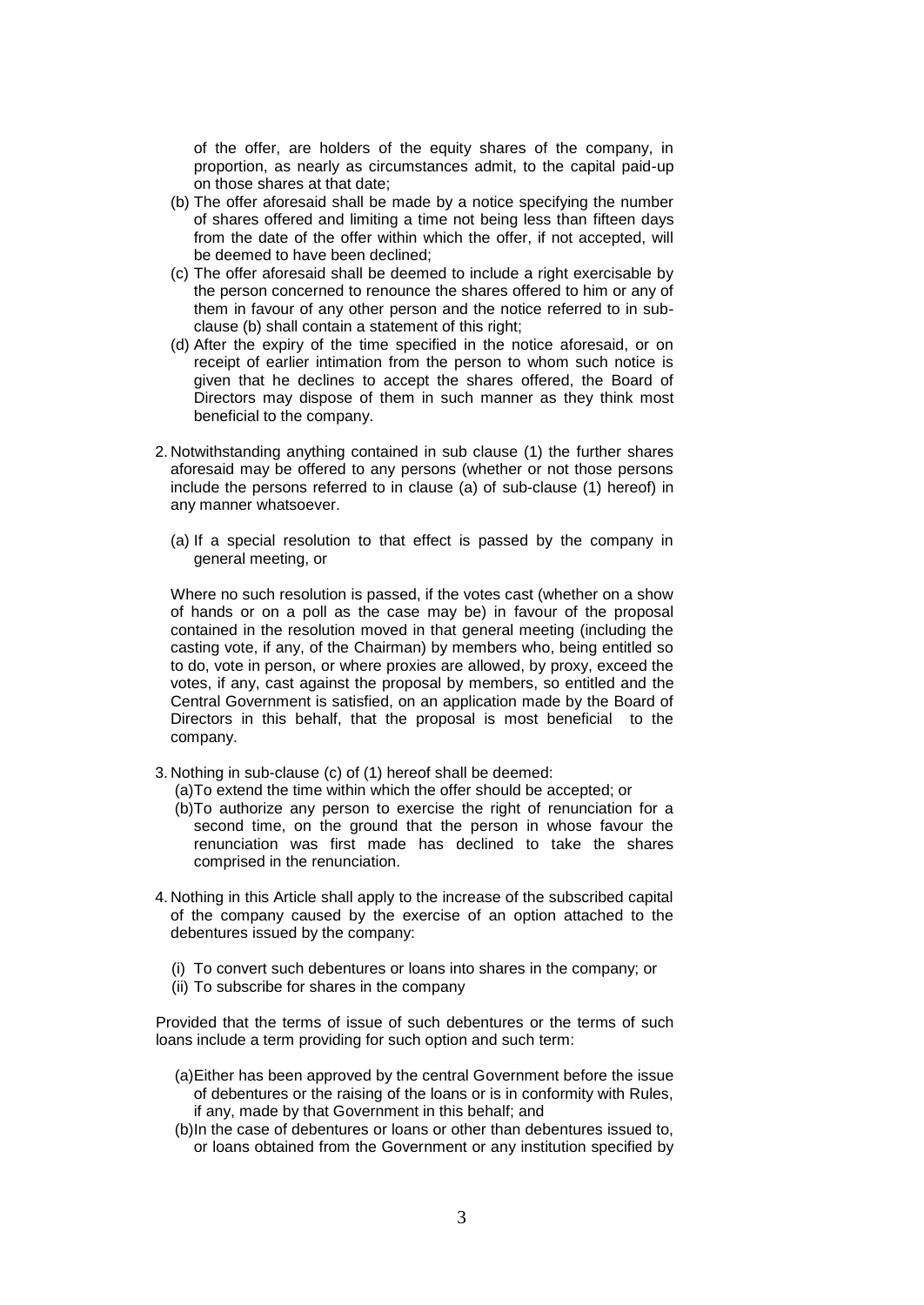the Central Government in this behalf, has also been approved by the special resolution passed by the company in General Meeting before the issue of the loans.

Subject to the provisions of Section 62 of the Act and these Articles, the shares in the capital of the company for the time being shall be under the control of the directors who may issue, allot or otherwise dispose of the same or any of them to such person, in such proportion and on such terms and conditions and either at a premium or at par and at such time as they may from time to time thing fit and with sanction of the company in the General Meeting to give to any person or persons the option or right to call for any shares either at par or premium during such time and for such consideration as the directors think fit, and may issue and allot shares in the capital of the company on payment in full or part of any property sold and transferred or for any services rendered to the company in the conduct of its business and any shares which may so be allotted may be issued as fully paid up shares and if so issued, shall be deemed to be fully paid shares. Provided that option or right to call of shares shall not be given to any person or persons without the sanction of the company in the General Meeting.

7. Any application signed by or on behalf of any applicant for shares in the Company, followed by an allotment of any share herein shall be an acceptance of shares within the meaning of these Articles, and every person who thus or otherwise accepts any shares and whose name is on the Register shall for the purpose of these Articles be a member. Acceptance of shares

> Deposit and calls etc. to be a debt

payable immediately

- 8. The Money (if any) which the Board shall on the allotment of any shares being made by them, require or direct to be paid by way of deposit, call or otherwise in respect of any shares allotted by them, shall immediately on the inscription of the name of the allottee in the Register of Members as the name of the holder of such shares becomes a debt due to and recoverable by the Company from the allottee thereof and shall be paid by him accordingly.
- 9. Except as required by law or order by a court of competent jurisdiction no person shall be recognized by the Company as holding any share upon any trust and the Company shall not be bound by or be compelled in any way to recognize (even when having notice thereof) any benami, equitable contingent future or partial interest in any share or any interest in any fractional part of a share (except only by these presents or by law otherwise provided ) or any other rights in respect of any share, other than an absolute right thereto, in accordance with these presents, in the person registered holder thereof. Trust not recognised
- 10. None of the funds of the Company shall be applied in the purchase of any share of the Company and it shall not give any financial assistance for or in connection with the purchase or subscription of any share in the Company or in its holding Company save as provided by Section 68 of Act. Funds not be applied in the purchase of its own shares
- 11. The certificates of titles to shares and duplicate thereof when necessary shall be issued under the seal of the Company. **Certificates**
- 12. Every member shall be entitled, without payment to one or more certificate in marketable lots, for all the shares of each class or denomination registered in his name, or if the directors so approve (upon paying such fee as the directors may determine ) to several certificates, each for one or Members right to certificate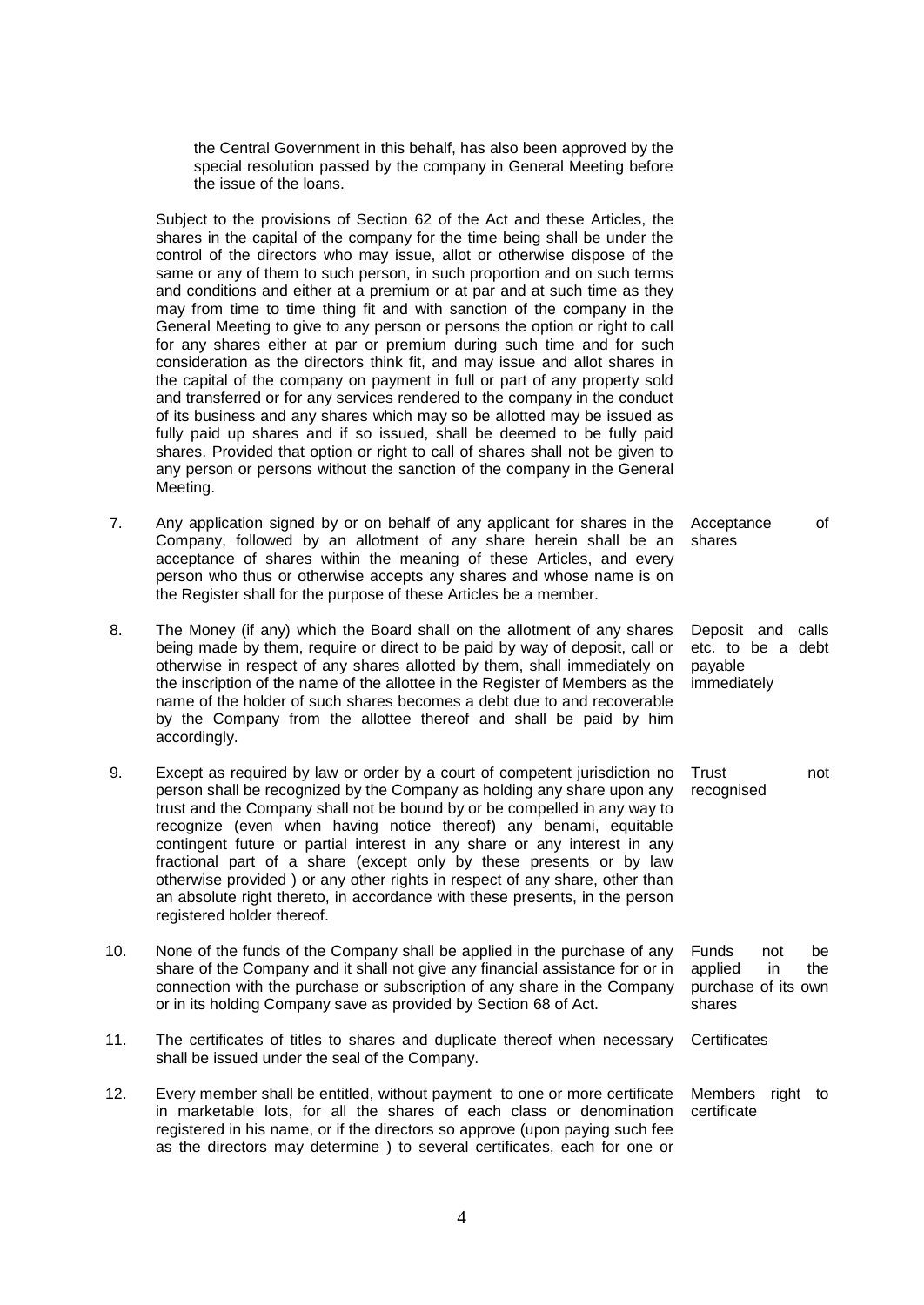more of such shares and the Company shall complete and have ready for delivery such certificates within three months from the date of allotment, unless the condition of issue thereof otherwise provide, or within 2 months of receipt of application of registration of transfer, transmission, subdivision, consolidation or renewal of any of its shares as the case may be, every certificates of shares shall be under the seal of the Company and shall specify the number and distinctive numbers of the shares in respect of which it is issued and amount paid up thereon and shall be in such form as the directors may prescribe and approve, provided that in respect of a share or shares held jointly by several persons, the company shall not be bound to issue more than one certificate and delivery of a certificate of shares to one or several joint holders shall be a sufficient delivery to all such holder.

13. If any certificate be worn out, defaced, mutilated or torn or if there be no further space on the back thereof for endorsement of transfer, then upon production and surrender thereof to the Company, a new certificate may be issued in lieu thereof, and if any certificate lost or destroyed then upon proof thereof to the satisfaction of the Company and on execution of such indemnity as the Company deem adequate, being given, a new certificate in lieu thereof shall be given to the party entitled to such lost or destroyed certificate. Every certificate under the article shall be issued without payment of fees if the directors so decide or on payment of such fees (not exceeding Rs. 2 for each certificate) as the director shall prescribe, provided that no fees shall be charged for issue of new certificates in replacement of those which are old, defaced or worn out or where there is no further space on the back thereof for endorsement of transfer.

Provided that notwithstanding what is stated above the directors shall comply with such rules or regulation or requirements of any stock exchange or the rules made under the Act or rules made under Securities Contracts (Regulation) Act, 1956 or any other Act, or rules applicable thereof in this behalf.

The provision of the Article shall mutatis mutandis apply to debentures of the Company.

14. Subject to the provisions of the Act, the Company may at anytime pay a commission to any person in consideration of his subscribing or agreeing to subscribe (whether absolutely or conditional) for any shares or debentures in the Company, or procuring or agreeing to procure subscriptions (whether absolute or conditional) for any share or debentures in the Company, but the commission shall not exceed in the case of shares 5 (five) per cent of the price at which the shares are issued, and in the case of debentures 2½ (two and a half) per cent of the price at which the debentures are issued. The Company may also pay on any issue of shares or debentures such brokerage as may be lawful and reasonable.

#### **DEMATERIALISATION OF SHARES**

15. For the purpose of this Article:

- a. "Beneficial Owner" means a person or persons whose name is recorded as such with a depository or as defined in clause (a) of subsection (1) of section 2 of Depositories Act, 1996 from time to time.
- b. "SEBI" means Securities and Exchange Board of India;
- c. "Securities" means such security as may be specified by SEBI from

As to issue of new certificate in place of one defaced, lost or destroyed

Commission for placing shares and brokerage

**Definitions**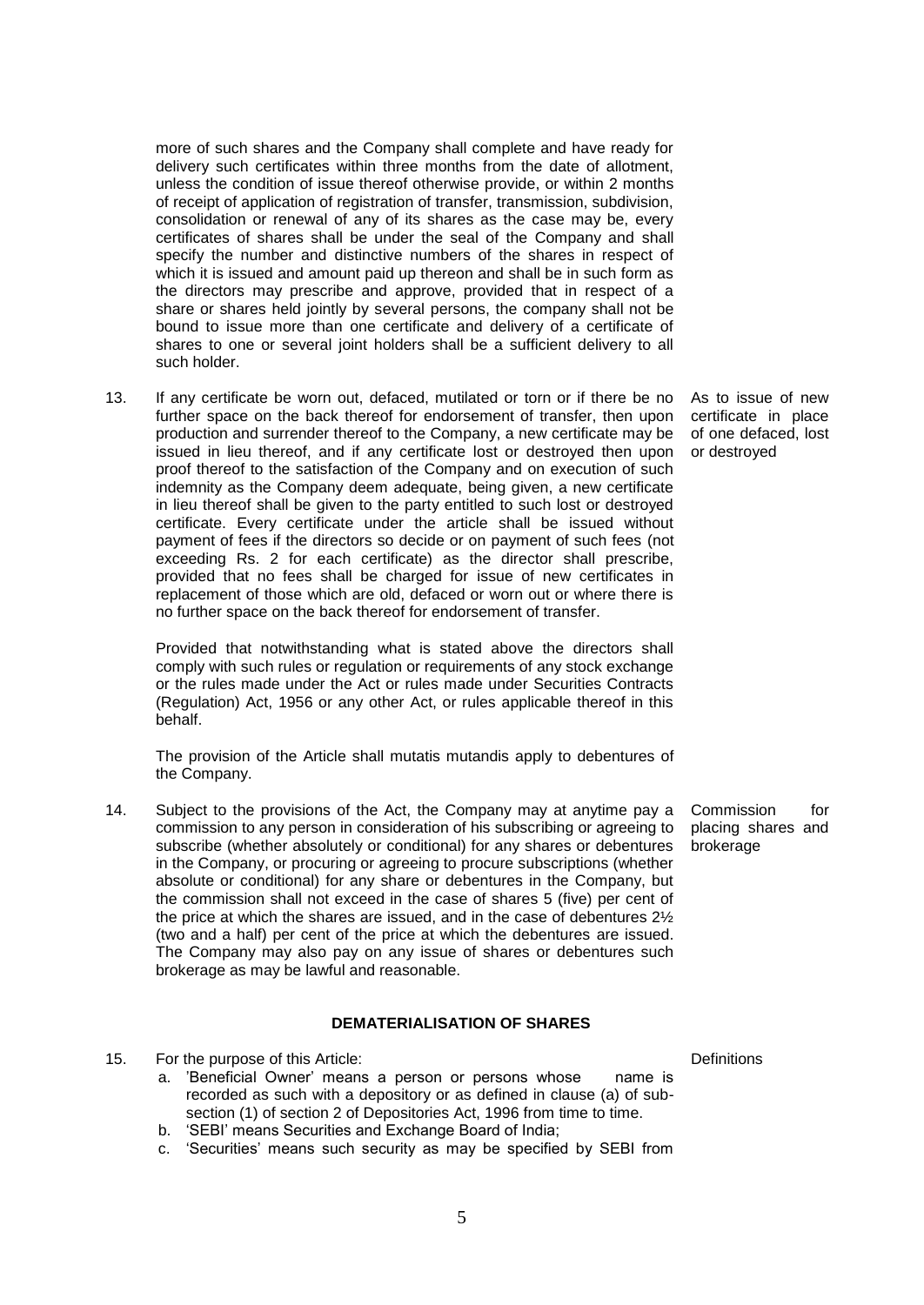time to time.

- d. "Bye-laws" means bye-laws made by a depository under Section 26 of the Depositories Act, 1996.
- e. "Depositories Act" means the Depositories Act, 1996 and any statutory modification or re-enactment thereof for the time being in force.
- f. "Depository" means a company formed and registered under Companies Act, 1956 and which has been "granted a certificate of registration under sub section (1A) of Section 12 of the Securities and Exchange Board of India Act, 1992.

"Registered Owner" means a depository whose name is entered as such in the records of the Company.

- 16. Dematerialisation: Notwithstanding anything contained in these Articles, the Company shall be entitled to dematerialise its existing securities, rematerialise its securities held in the Depositories and/or to offer its fresh securities in a dematerialised form pursuant to the Depositories Act, and the rules framed thereunder, if any.
- 17. Options for Investors: Subject to provisions of the Act, every person subscribing to securities offered by the Company shall have the option to receive security certificates or to hold the securities with a Depository. Such a person who is Beneficial Owner of the securities can at any time opt out of a Depository, if permitted by law, in respect of any securities in a manner provided by the Depositories Act, and the Company shall, in the manner and within the time prescribed, issue to the Beneficial Owner the required certificate of securities.
- 18. If a person opts to hold his securities with a depository, the Company shall intimate such depository the details of allotment of the Securities and on the receipt of the information, the Depository shall enter in its record the name of the allottees as the Beneficial owner of the Securities.
- 19. Securities in Depositories to be in Fungible form: All Securities held by a Depository shall be dematerialised and be in fungible form. Nothing contained in Sections 89 and 186 of the Act shall apply to a Depository in respect of the Securities held by it on behalf of the Beneficial Owners.
- 20. Rights of Depositories & Beneficial Owners:
	- a. Notwithstanding anything to the contrary contained in the Act or these Articles, a Depository shall be deemed to be the Registered Owner for the purposes of effecting transfer of ownership of Securities on behalf of the Beneficial Owner.
	- b. Save as otherwise provided in (i) above, the Depository as the Registered Owner of the Securities shall not have any voting rights or any other rights in respect of the securities held by it.
	- c. Every Person holding shares of the Company and whose name is entered as the Beneficial Owner in the records of the Depository shall be deemed to be a member of the Company.

The Beneficial Owner of Securities shall, in accordance with the provisions of these Articles and the Act, be entitled to all the rights and subject to all the liabilities in respect of his Securities, which are held by a Depository.

21. Service of Documents: Notwithstanding anything contained in the Act or these Articles to the contrary, where securities are held in a Depository, the records of the beneficial ownership may be served by such Depository on Service of documents

Dematerialisation & re-materialisation

Option to investor for dematerialization

Securities to be in fungible form

Rights of Depositories and Beneficial owners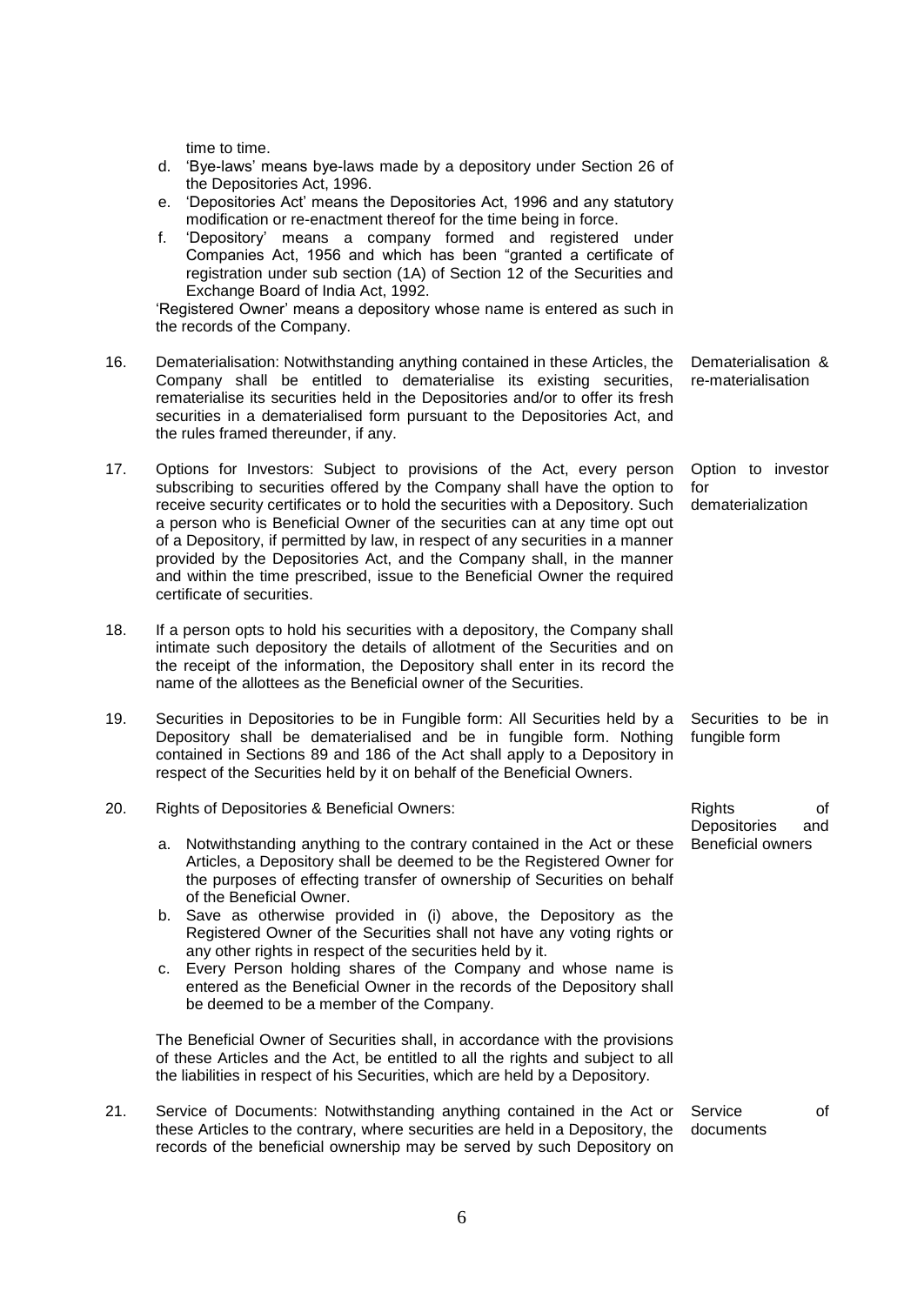the Company by means of electronic mode or by the delivery of floppies or discs.

22. Nothing contained in Sections 58 & 59 of the Act, or these Articles shall apply to a transfer of securities affected by transferor and transferee both of whom are entered as Beneficial Owner in the records of a Depository. Transfer of securities

In the case of transfer or transmission of shares or other marketable securities where the company has not issued any certificates and where such shares or securities are being held in any electronic or fungible form in a Depository, the provisions of the Depositories Act shall apply.

- 23. Allotment of Securities dealt with in a Depository: Notwithstanding anything in the Act or these Articles, where Securities are dealt with by a Depository, the Company shall intimate the details of allotment of relevant securities thereof to the Depository immediately on the allotment of such securities. form
- 24. Certificate No. etc. of securities in Depository: Nothing contained in the Act or these Articles regarding the necessity of having certificate number/distinctive numbers for securities issued by the Company shall apply to securities held with a depository.
- 25. Register and Index of Beneficial Owners: The Register and Index of Beneficial Owner maintain by a Depository under the Depositories Act, shall be deemed to be the Register and Index (if applicable) of Members and security holders for the purposes of these Articles.

#### **CALLS**

- 26. The Directors may from time to time, subject to the terms on which any shares may have been issued, make such calls as they think fit upon the members in respect of all moneys unpaid on the shares held by them respectively and not by the conditions of allotments, thereof made payable at fixed times and each member shall pay the amount of every call so made by him to the person and at the time and place appointed by the Directors. A call may be made payable by installments.
- 27. A Call shall be deemed to have been made at the time when the resolution of the Directors authorizing such call was passed, Not less than fourteen days notice of any call shall be given specifying the time and place of payment and to whom such call be paid.
- 28. The Board may from time to time and at its discretion, extend the time fixed for the payment of any call and may extend such time as to call of any of the members who owing to residence at a distance or other cause, the Board may deem fairly entitled to such extension; but no member shall be entitled to such extension save as a matter of grace and favour.
- 29. If any member fails to pay any call, due from him on the day appointed for payment thereof, or any such extension thereof as aforesaid, he shall be liable to pay interest on the same from the day appointed for the payment thereof to the time of actual payment at such rate as shall, from time to time, be fixed by the Board but nothing in this Article shall render it obligatory for the Board to demand or recover from any such member and the Board shall be at liability to waive payment of such interest either wholly or in part.

Intimation of allotment in demat

**Certificate** Distinctive nos. of securities issued in demat form

Register and index of beneficial owners

Calls

When call deemed to have been made and notice to call

Extension of time for payment of calls

Payment of interest on delay in calls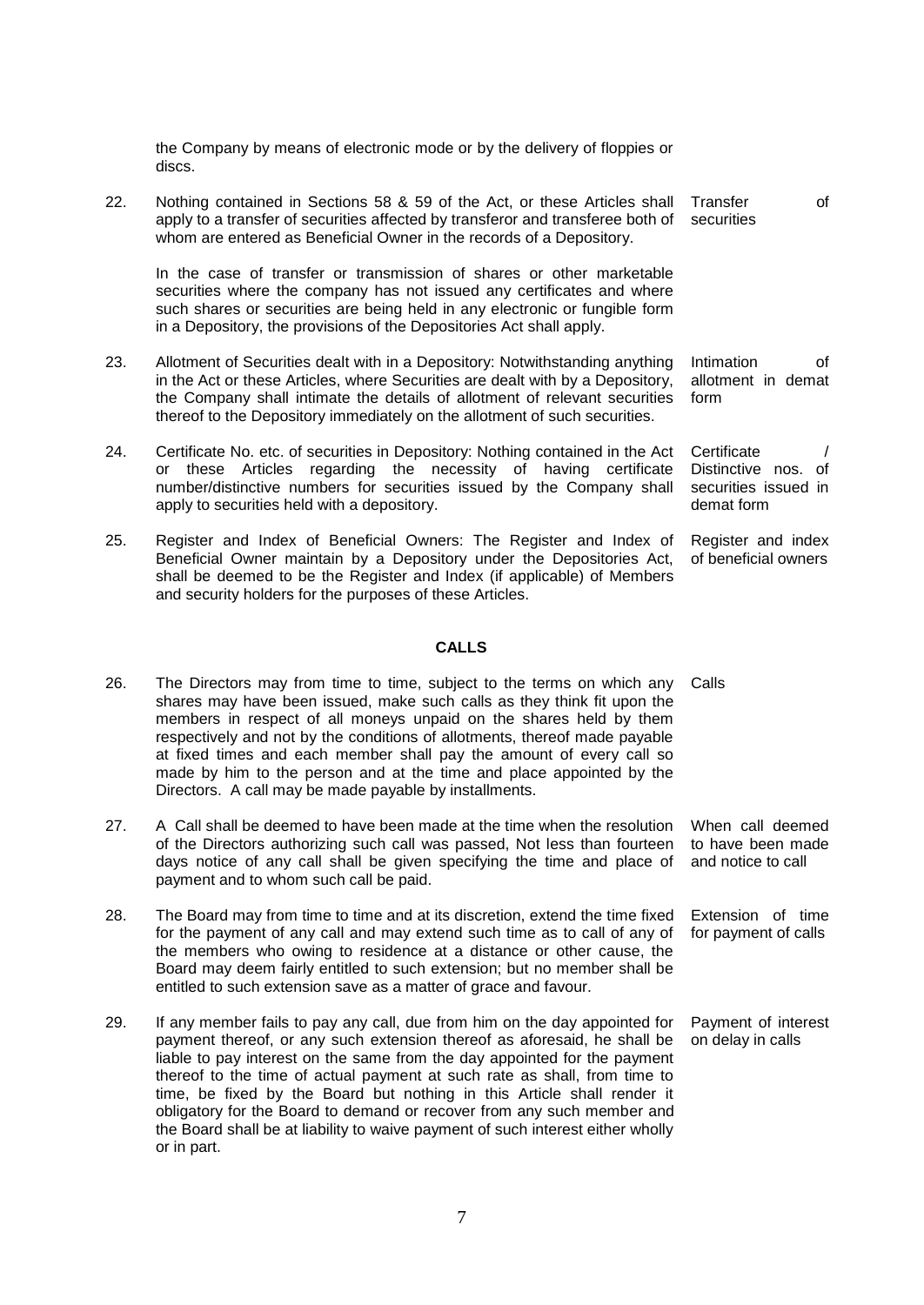- 30. If by the terms of issue of any shares or otherwise any amount is made payable on allotment or at any fixed date or installments at fixed times, whether on account of the amount of share or by way of premium every such amount or installment shall be payable as if it were a call duly made by the Directors and on which due notice had been given and all provisions herein contained in respect of call made to such amount or installment accordingly.
- 31. On the trial or hearing of any action or suit brought by the Company against any shareholder or his representatives to recover any debt or money claimed to be due to the Company in respect of his shares, it shall be sufficient to prove that the name of the defendant is or was when the claim arose on the Register of shareholder of the Company as a holder or one of the holders of the number of shares in respect of which such claim is made and that the amount claimed is not entered as paid in the books of the Company and it shall not be necessary to prove the appointment of the Directors who made any call, nor that a quorum of Directors was present at the Board at which any call was made nor that the meeting at which any call was made duly convened or constituted nor any other matter whatsoever but the proof of matters aforesaid shall be conclusive evidence of the debt.
- 32. The Directors may, if they think fit, subject to the provisions of Section 50 of the Act, agree to and receive from any member willing to advance the same whole or any part of the moneys due upon the shares held by him beyond the sums actually called for, and upon the amount so paid or satisfied in advanced, or so much thereof as from time to time exceeds the amount of the calls then made upon the shares in respect of which such advance has been made, the Company may pay interest at such rate, as the member paying such sum in advance and the directors agree upon provided that money paid in advance of call shall not confer a right to participate in profit or dividend. The directors may at any time repay the amount so advanced.

The members shall not be entitled to any voting right in respect of the money so paid by him until the same would but for such payment, becomes presently payable.

The provisions of these Articles shall mutatis mutandis apply to the calls on debentures of the company.

#### **JOINT HOLDERS**

- 33. Where two or more persons are registered as holders of any shares, they shall be deemed to hold the same as joint-tenants with benefits of survivorship subject to the following and other provisions contained in these Presents:
	- (a) Shares may be registered in the name of any person, company or other body corporate but not more than three persons shall be registered jointly as members in respect of any shares
	- (b) The certificate of shares registered in the name of two or more persons shall be delivered to the person first named on the Register.
	- (c) The joint holders of a share shall be jointly and severally liable to pay calls in respect thereof

Amount payable at fixed times or by installments payable as calls

Evidence in actions by Company against shareholders

Payment of calls in advance

Joint holder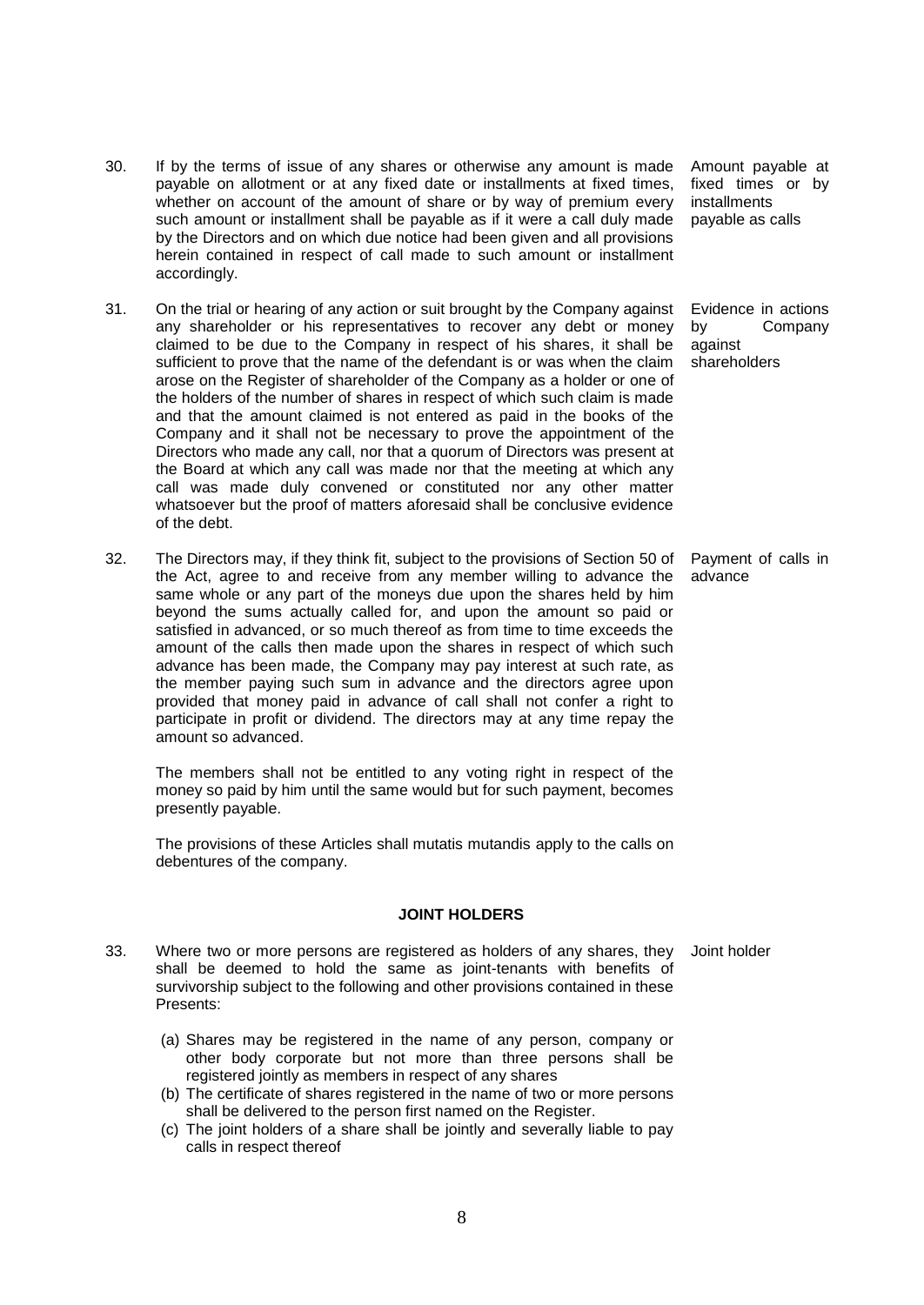- (d) If any shares stands in the names of two or more persons, the persons first named in the register shall as regards receipt of share certificates, warrants dividends or bonus or service of notices and all or any other matter connected with the company, except voting at meetings, and the transfer of the shares, be deemed as sole holder thereof but the joint holders of share shall be severally as well as jointly liable for the payment of all installment and calls due in respect of such share and for all incidents thereof according to the Company"s regulations.
- (e) In case of death of any one or more of the persons named in the register of members as the joint holders of any share, the survivors shall be the only persons recognized by the Company as having any title to or interest in such share, but nothing herein contained shall be taken to release the estate of a deceased jointholder from any liability on shares held by him jointly with any other person.
- (f) If there be joint registered holders of any shares any one of such persons may vote at any meeting either personally or by proxy in respect of such shares, as if he was solely entitled thereto, provided that if more than one of such joint holders be present at any meeting either personally or by proxy, then one of the said persons so present whose name stands on the register of members shall alone be entitled to vote in respect of such shares, but the other or others joint holders shall be entitled to be present, at the meeting. Several executers or administrators of a deceased member in whose names shares stand shall for the purpose of these articles be deemed joint holders thereof.
- (g) A document or notice may be served or given by the Company on or to joint holder of a share by serving or giving the document or notice on the joint holder named first in the register of members in respect of the share.

#### **FORFEITURE AND LIEN**

- 34. If any member fails to pay any call or installment on or before the day appointed for the payment of the same, the directors may at any time thereafter during such time as the call or installment remains unpaid, serve a notice on such member requiring him to pay the same, together with any interest that may have accrued and all expenses that may have been incurred by the Company by reason of such non-payment. If calls or installment not paid, notice must be given
- 35. The notice shall name a day (not being less than thirty days from the date of the notice) and a place or places on and at which such call or installment and such interest and expenses as aforesaid are to be paid. The notice shall also state that in the event of non-payment at or before the time and at the place appointed the shares in respect of which such call was made or installment is payable to be forfeited. Form of notice
- 36. If the requisition of any such notice as aforesaid be not compiled with, any shares in respect of which such notice has been given may at any time thereafter before payment of all calls, installments, interest and expenses due in respect thereof, be forfeited by a resolution of the directors to that effect. Such forfeiture shall include all dividends declared in respect of the forfeited shares and not actually paid before the forfeiture. If notice not compiled with shares may be forfeited
- 37. When any share shall have been so forfeited, notice of the resolution shall be given to the member in whose name it stood immediately prior to the forfeiture and an entry of the forfeiture, with the date thereof, shall forthwith be made in the Register but no forfeiture shall be in any manner invalidated Notice after forfeiture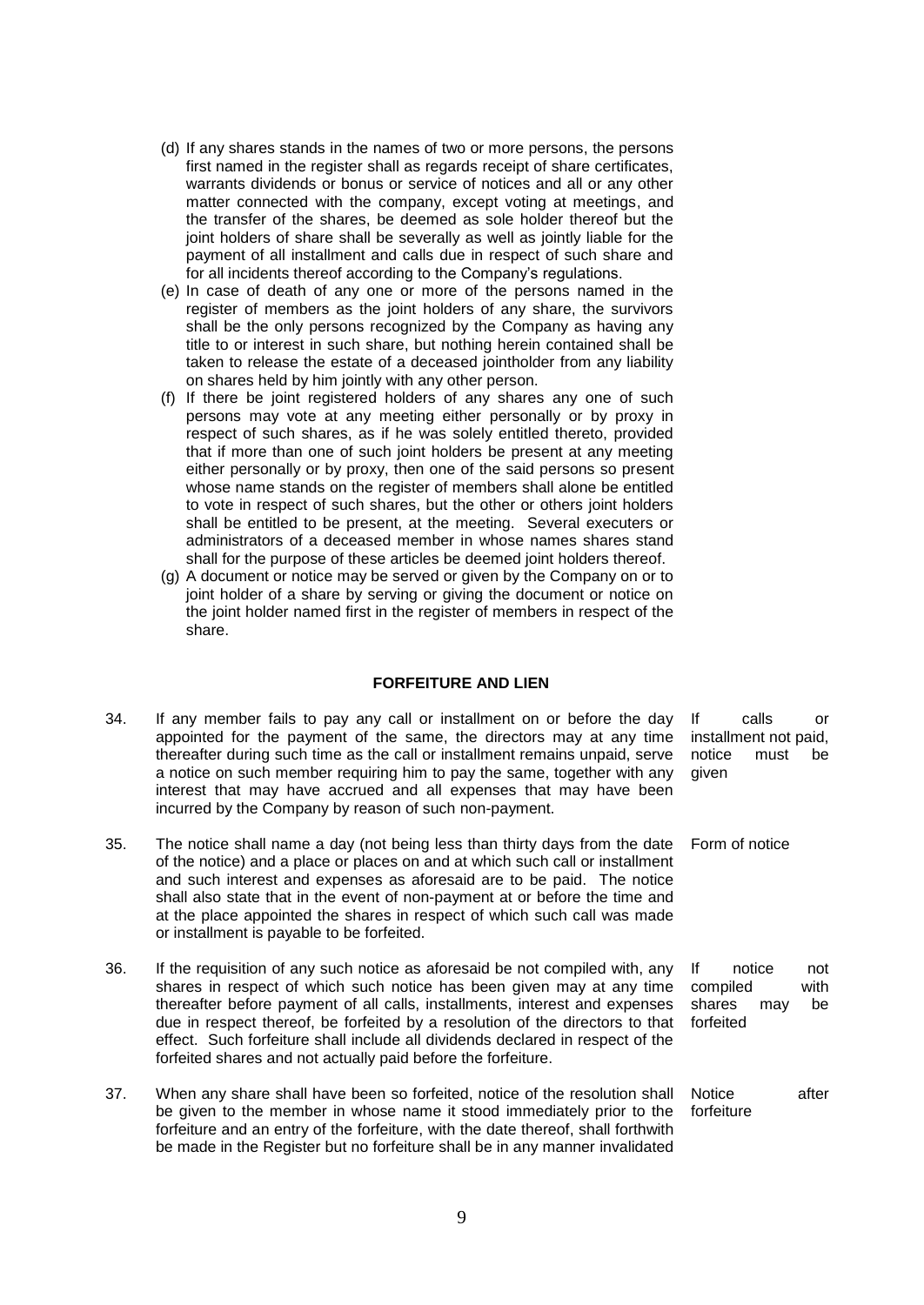by any omission or neglect to give such notice or to make such entry so aforesaid.

- 38. Any share so forfeited shall be deemed to be property of the company and the directors may sell, re-allot or otherwise dispose of the same in such manner as they think fit. Forfeited share to become property of the Company
- 39. The Board of Directors may, at any time before any share so forfeited shall have been sold, re-allotted or otherwise disposed of, annul the forfeiture thereof on such conditions as they think fit. Powers to annul forfeiture
- 40. Any member whose shares have been forfeited shall notwithstanding be liable to pay and shall forthwith pay to the Company all calls, installments, interest and expenses, owing upon or in respect of such shares at the time of the forfeiture together with interest thereon, from the time of forfeiture until payment, at such rate as may be specified, and Directors may enforce the payment thereof, without any deduction or allowance for the value of the shares at the time of forfeiture, but shall not be under any obligation to do so. Arrears to be paid notwithstanding forfeiture
- 41. The forfeiture of a share shall involve the extinction of all interest in and also of all claims and demands against the company in respect of share and all other rights incidental to the share, except only such of those rights as by these presents are expressly saved. Effect of forfeiture
- 42. A duly verified declaration in writing that the declarant is a director or secretary of the Company and that certain shares in the Company have been duly forfeited on a date stated in the declaration shall be conclusive evidence of the facts therein stated as against all persons claiming to be entitled to the shares and such declaration and the receipt of the Company for the consideration, if any, given for the shares on the sale or disposal thereof shall constitute a good title to such shares and the person to whom the shares are sold shall be registered as the holder of such shares and shall not be bound to see to the application of the purchase money nor shall his title to such shares be affected by any irregularity or invalidity in the proceeding in reference to such forfeiture, sale or disposal. forfeiture
- 43. The Company shall have a first and paramount lien upon all the shares/debentures (other than fully paid up shares/debentures) registered in the name of the each member (whether solely or jointly with others) and upon the proceeds of the sale thereof for all moneys (whether presently payable or not) called or payable at a fixed time in respect of such shares/debenture and no equitable interest in any share shall be created except upon the footing and condition that this article will have full effect and such lien shall extend to all dividends and bonuses from time to time declared in respect of such shares/debentures, unless otherwise agreed the registration of a transfer of shares/debentures shall operate as a waiver of the Company"s lien if any, on such shares/debentures wholly or in part to be exempt from the provisions of the clause. shares
- 44. For the purpose of enforcing such lien, the directors may sell the shares subject thereto in such manner as they think fit, but no sale shall be made until such period as aforesaid shall have arrived and until notice in writing of the intention to sell have been served on such member, his executors or administrators or his committee curators bonis or other legal curator and default shall have been made by him or them in the payment of moneys called in respect of such shares for seven days after such notice.

Evidence of

Company"s lien on

As to enforcing lien by sale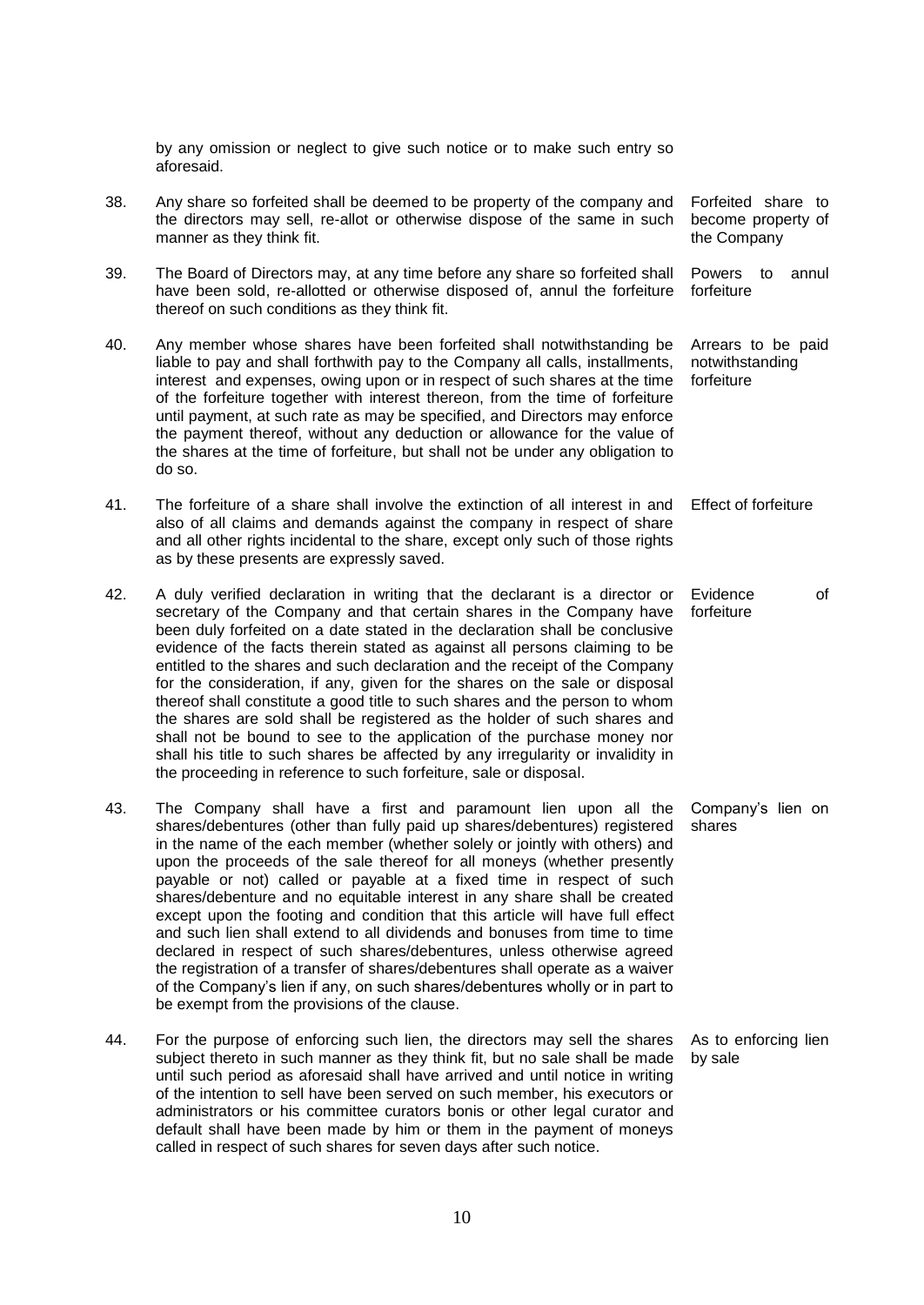- 45. The net proceeds of any such sale shall be received by the Company and applied in or towards payment of such part of the amount in respect of which the lien exists as is presently payable and residue, if any, shall (subject to a like lien for sums not presently payable, as existed upon the shares before the sale) be paid to the person entitled to the shares at the date of the sale.
- 46. Upon any sale after forfeiture or for enforcing a lien in purported exercise of the powers hereinbefore given, the directors may appoint some person to execute an instrument of transfer of the shares sold and cause the purchaser"s name to be entered in the register in respect of the shares sold and the purchaser shall not be bound to see to the regularity of the proceedings nor to the application of the purchase money and after his name has been entered in the register in respect of such shares the validity of the sale shall not be impeached by any person and the remedy of any person aggrieved by the sale shall be in damages only and against the Company exclusively.
- 47. Upon any sale, re-allotment or other disposal under the provisions of the proceeding Articles, the certificate or certificates originally issued in respect of the relative share shall (unless the same shall on demand by the Company have been previously surrendered to it by the defaulting member) stand cancelled and become null and void and of no effect and the directors shall be entitled to issue a new certificate or certificates in respect of the said shares to the person or persons entitled thereto distinguishing it or them in such manner as they may think fit from the old certificate or certificates.

#### **INCREASE, REDUCTION AND ALTERATION IN AUTHORISED ISSUED AND SUBSCRIBED CAPITAL**

| 48. | The Company may from time to time, in general meeting by ordinary<br>resolution increase the authorized share capital by creation of new shares<br>of such amount as it thinks expedient.                                                                                                                                                                                                                                                | Increase<br>authorized<br>capital                              | of<br>share         |
|-----|------------------------------------------------------------------------------------------------------------------------------------------------------------------------------------------------------------------------------------------------------------------------------------------------------------------------------------------------------------------------------------------------------------------------------------------|----------------------------------------------------------------|---------------------|
| 49. | Except so far as may be otherwise provided by the conditions of issue or by<br>those, any capital raised by the creation of new shares shall be considered<br>part of the original herein contained with reference to the payment of calls<br>and installments, transfer and transmission, forfeiture, lien, surrender,<br>voting and otherwise.                                                                                         | Increase<br>same<br>as<br>capital                              | capital<br>original |
| 50. | The Company may, (subject to the provisions of Section 100 to 104 of the<br>Companies Act, 1956/ Section 66 of the Act), from time to time, by Special<br>Resolution reduce its shares capital, any capital redemption reserve<br>account or any share premium account in any way authorized by law.                                                                                                                                     | Reduction of capital                                           |                     |
| 51. | Subject to the provisions of section 61 of the Act, the Company may in<br>general meeting by ordinary resolution subject to the provisions of the Act,<br>alter the conditions of Memorandum of Association as follows:<br>(a) increase its authorised share capital by such amount as it thinks<br>expedient;<br>(b) consolidate and divide all or any of its share capital into shares of a<br>larger amount than its existing shares: | Consolidation,<br>division,<br>division<br>conversion<br>stock | sub-<br>and<br>into |
|     | (c) convert all or any of its fully paid-up shares into stock, and reconvert<br>that stock into fully paid-up shares of any denomination;                                                                                                                                                                                                                                                                                                |                                                                |                     |

Application of proceeds of Sale

Validity of sales upon forfeiture

Cancellation of old certificates and issue of new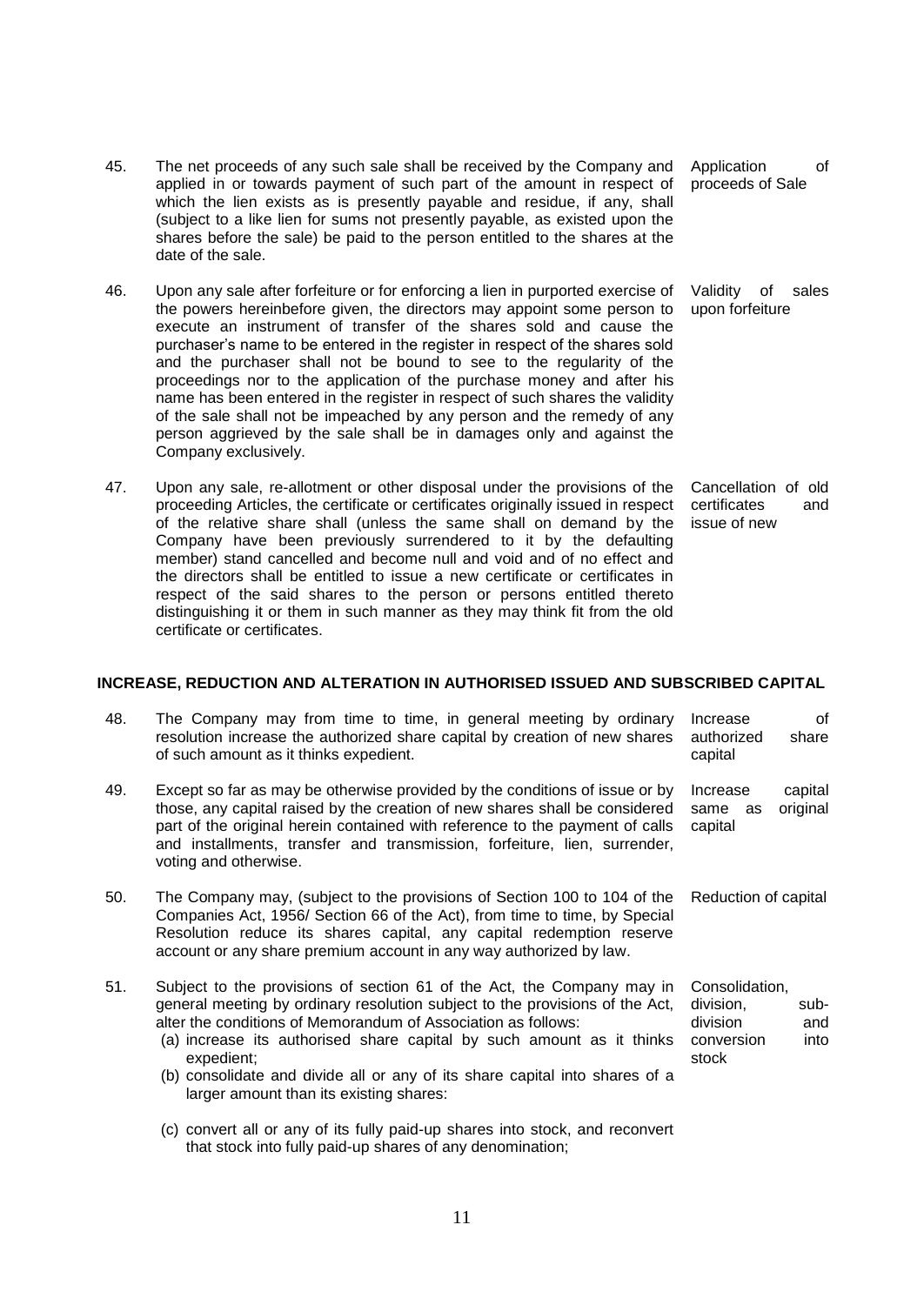- (d) sub-divide its shares, or any of them, into shares of smaller amount than is fixed by the memorandum, so, however, that in the sub-division the proportion between the amount paid and the amount, if any, unpaid on each reduced share shall be the same as it was in the case of the share from which the reduced share is derived;
- (e) cancel shares which, at the date of the passing of the resolution in that behalf, have not been taken or agreed to be taken by any person, and diminish the amount of its share capital by the amount of the shares so cancelled.
- (f)
- 52. The rights conferred upon the holders of the shares or any class issued with preferred or other right shall not, unless otherwise expressly provided by the term of the issue of the shares of that class, be deemed to be varied by the creation or issue of further shares ranking pari passu therewith, but in no respect in priority thereto.

Issue of further pari passu share not to affect the right of share already issued

### **CONVERSION OF SHARES INTO STOCK**

| 53. | Subject to the provisions of section 61 of the Act, the Company may, by an<br>ordinary resolution:-                                                                                                                                                                                                                                                                                                                                                                                                                                             | Conversion<br>stock<br>reconversion | into<br>and<br>into |
|-----|-------------------------------------------------------------------------------------------------------------------------------------------------------------------------------------------------------------------------------------------------------------------------------------------------------------------------------------------------------------------------------------------------------------------------------------------------------------------------------------------------------------------------------------------------|-------------------------------------|---------------------|
|     | (a) convert any paid-up shares into stock; and<br>(b) reconvert any stock into paid-up shares of any denomination<br>authorised by these regulations.                                                                                                                                                                                                                                                                                                                                                                                           | shares                              |                     |
| 54. | The holders of stock may transfer the stock or any part thereof in the same<br>manner as, and subject to the same regulations under which, the shares<br>from which the stock arose might before the conversion have been<br>transferred or as near thereto as circumstances admit.                                                                                                                                                                                                                                                             | <b>Transfer of Stock</b>            |                     |
|     | Provided the Board may, from time to time, fix the minimum amount of<br>Stock transferrable, so, however, that such minimum shall not exceed the<br>nominal amount of the shares from which the stock arose.                                                                                                                                                                                                                                                                                                                                    |                                     |                     |
| 55. | The holders of stock shall, according to the amount of stock held by them,<br>have the same rights, privileges and advantages as regard dividends voting<br>and meeting of the Company, and other matters, as if they held the shares<br>from which the stock arose; but no such privilege or advantage (except<br>participation in the dividends and profits of the Company and in the assets<br>on winding up) shall be conferred by a amount of stock which would not, if<br>existing in shares, have conferred that privilege or advantage. | <b>Rights</b><br>holders            | οf<br>stock         |
| 56. | Such of the regulations of the Company (other than those relating to share<br>warrants), as are applicable to paid-up shares shall apply to stock and the<br>words "share" and "shareholders" in those regulations shall include "stock"<br>and "stockholders" respectively.                                                                                                                                                                                                                                                                    | Other<br>provisions                 | applicable          |
|     | <b>SHARE WARRANTS</b>                                                                                                                                                                                                                                                                                                                                                                                                                                                                                                                           |                                     |                     |
| 57. | The Company may issue share warrant, subject to the provisions of the Act                                                                                                                                                                                                                                                                                                                                                                                                                                                                       | Share                               | Warrants            |

and accordingly the Board may in its discretion, with respect to any share may be issuedwhich is fully paid up, on application in writing signed by the person registered as holder of the share and authenticated by such evidence (if any) as the Board may, from time to time, require as to the identity of the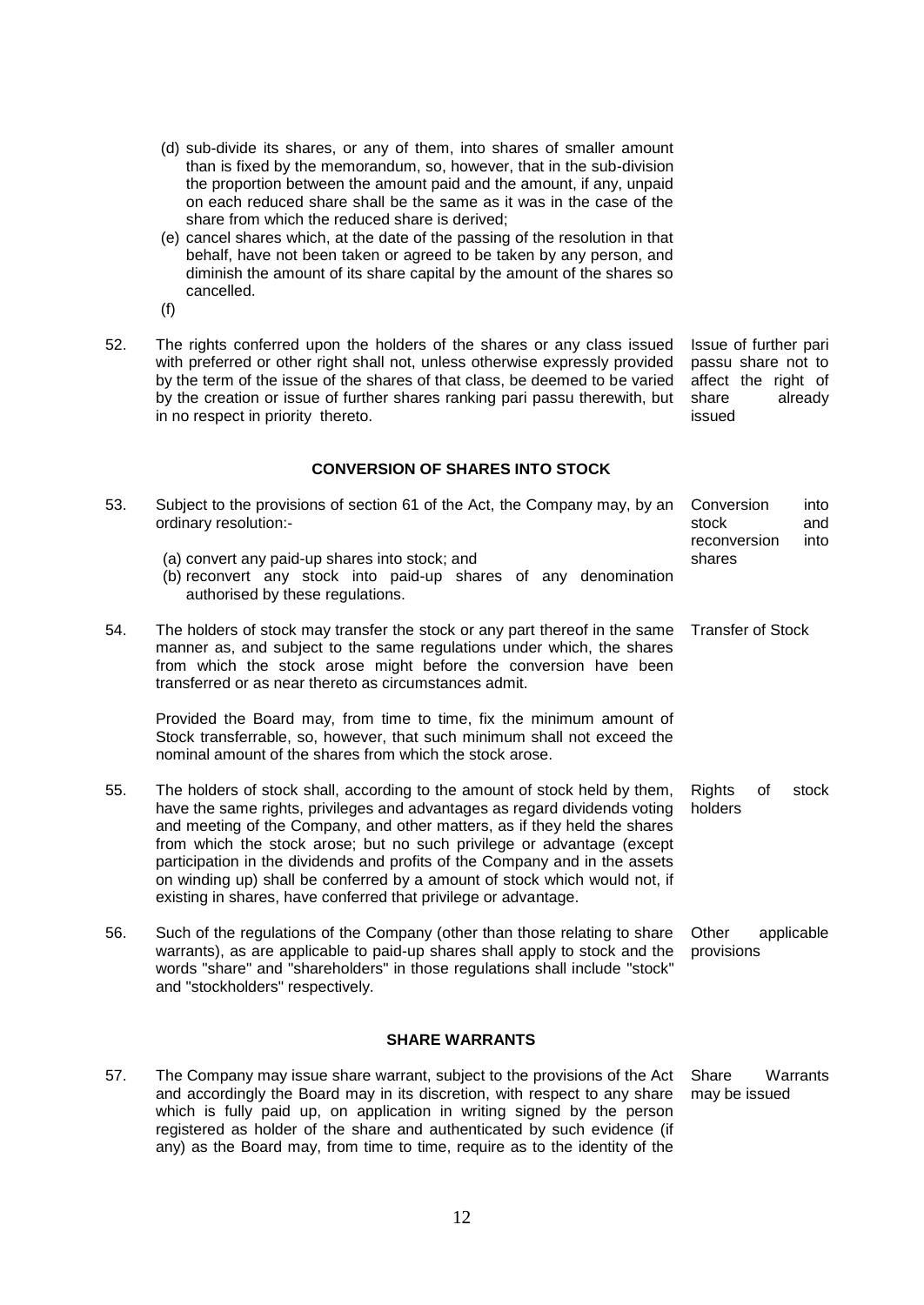person signing the application and on receiving the certificate (if any) of the share: and the amount of the stamp duty on the warrant and such fee as the Board may, from time to time, require, issue a share warrant.

> Rights of Warrant holders

- 58. (1) The bearer of a share warrant may at any time deposit the warrant at the office of the Company and so long as the warrant remains so deposited, the depositer shall have the same right of signing a requisition for calling a meeting of the Company and of attending and voting and exercising, the other privileges of a member at any meeting held after the expiry of two clear days from the time of deposit, as if his name were inserted in the register of members as the holder of the shares included in the deposited warrant.
	- (2) Not more than one person shall be recognised as depositor of the share warrant.
	- (3) The company shall, on two days written notice, return the deposited share warrant to the depositor.
	- (4) Subject as herein otherwise expressly provided, no person shall, as bearer of a share warrant, sign a requisition for calling meeting of the Company or attend or vote or exercise any other privilege of a member at a meeting of the Company or be entitled to receive any notice from the Company.
	- (5) The bearer of a share warrant shall be entitled in all other respects to the same privileges and advantages as if he was named in the register of member as the holder of the shares included in the warrant and he shall be deemed to be a member of the Company in respect thereof.
- 59. The Board may, from time to time, make rules as to the terms on which (if it shall think fit) a new share warrant or coupon may be issued by way of renewal in case of defacement, loss or destruction of the original.

#### **MODIFICATION OF CLASS RIGHTS**

- 60. If at any time the capital, by reason of the issue of preference shares or otherwise is divided into different class of shares, all or any of the right and privileges attached to each class may, subject to the provisions of Section 106 and 107 of the Companies Act, 1956/ section 48 of the Act, be modified, abrogated or dealt with subject to: Power to modify rights
	- (a) The consent of the holders of not less than three fourth of the issued shares of class, or
	- (b) The sanction of special resolution passed at a separate meeting of the holders of the issued shares of that class & to every such separate meeting, provision herein contained as to general meeting shall mutatis-mutandis apply.
- 61. The Company shall comply with the Provisions of Section 117 of the Act by forwarding a copy of the prescribed agreement or resolution passed to the Registrar of Companies. Compliance of Section 192 of the Act

#### **TRANSFER AND TRANSMISSION OF SHARES**

62. (a) The instrument of transfer of any shares in the Company shall be executed both by the transferee and the transferor and the transferor shall be deemed to remain holder of the shares until the name of the transferee is entered in the register of members in respect thereof.

**Transfer**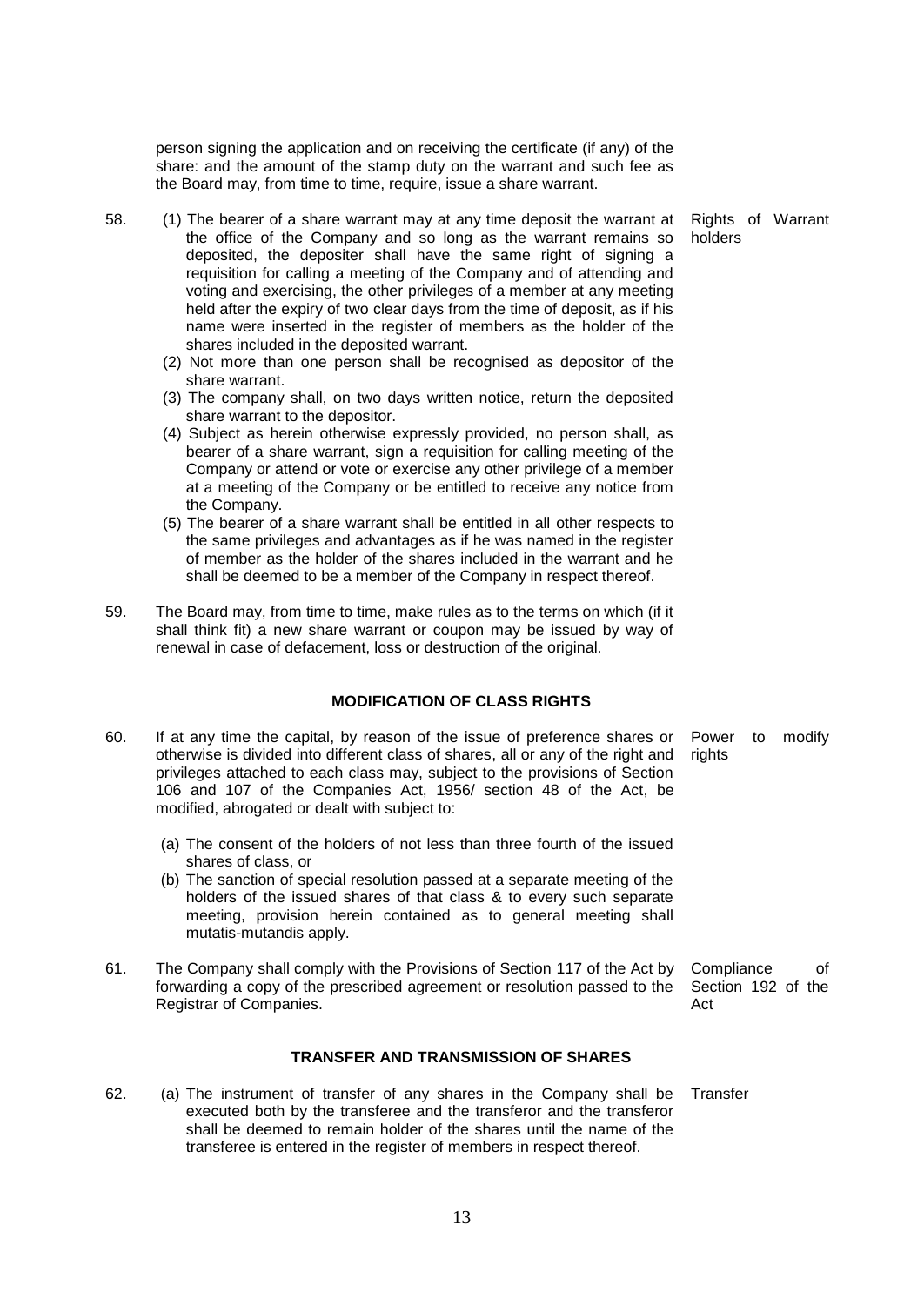- (b) The company shall not register a transfer of shares in or debentures of the Company, unless proper instrument of transfer duly stamped and executed by or on behalf of the transferor and transferee and specifying the name, address and occupation, if any of the transferee has been delivered to the company alongwith the certificate relating to the shares or debentures provided that where on an application made in writing to the Company by transferee and bearing the stamp required for an instrument of transfer, it is proved to the satisfaction of the Board of Directors that instrument of transfer signed by or on behalf of the transferor and transferee has been lost, the company may register on such terms as to indemnity or otherwise as the Board may think fit.
- (c) An application for the registration of the transfer of any shares may be made either by the transferor or by the transferee, provided that where such application is made by the transferor, no registration shall in the case of partly paid shares be affected unless the company give notice of the application to the transferee as per Section 58 and 59 of the Act.
- (d) Prepaid registered post to the transferee at the address given in the instrument of transfer shall be deemed to have been delivered in the ordinary course of post.
- (e) Nothing in sub-clause (d) shall prejudice any power of the Board of Directors to register as a shareholder any person to whom the right to any share has been transmitted by the operation of law.
- (f) Nothing in this Article shall prejudice the power of the Board of Directors to refuse to register the transfer of any share to a transferee, whether a member or not.
- (g) The instrument of transfer shall be in writing and all provisions of Section 58 of the Act and statutory modification thereof for the time being shall be duly complied with in respect of all transfer of shares and registration thereof.
- 63. Subject to the provision of Section 91 of the Act, the Board shall have power on giving not less than 7 (Seven) days previous notice by advertisement in a newspaper circulating in the district in which the registered office of the company is situated to close the transfer books, the register of members or register of debenture holders at such times and for such period or periods, not exceeding in the aggregate forty five days in each year, but not exceeding thirty days at any one time as it may seem expedient.
- 64. Subject to the provisions of Section 59, these Articles and other applicable provisions of the Act or any other law for the time being in force, the Board may refuse whether in pursuance of any power of the Company under these Articles or otherwise to register the transfer of, or the transmission by operation of law of the right to, any shares or interest of member in or debenture of the Company. The Company shall within one month from the date on which the instrument of transfer, or the intimation of such transmission, as the case may be, was delivered to Company, send notice of the refusal to the transferee and the transferor or to the person giving intimation of such transmission, as the case may be, giving reasons for such refusal, Provided that the registration of a transfer shall not be refused on the ground of the transferor being either alone or jointly with any other person or persons indebted to the Company on any account whatsoever except where the Company has a lien on shares. the transfer
- 65. The executors or administrators or holders of a succession certificate or the legal representatives of deceased not being one or two or more joint deceased membersTitle to shares of

Transfer books when closed

Directors may refuse to register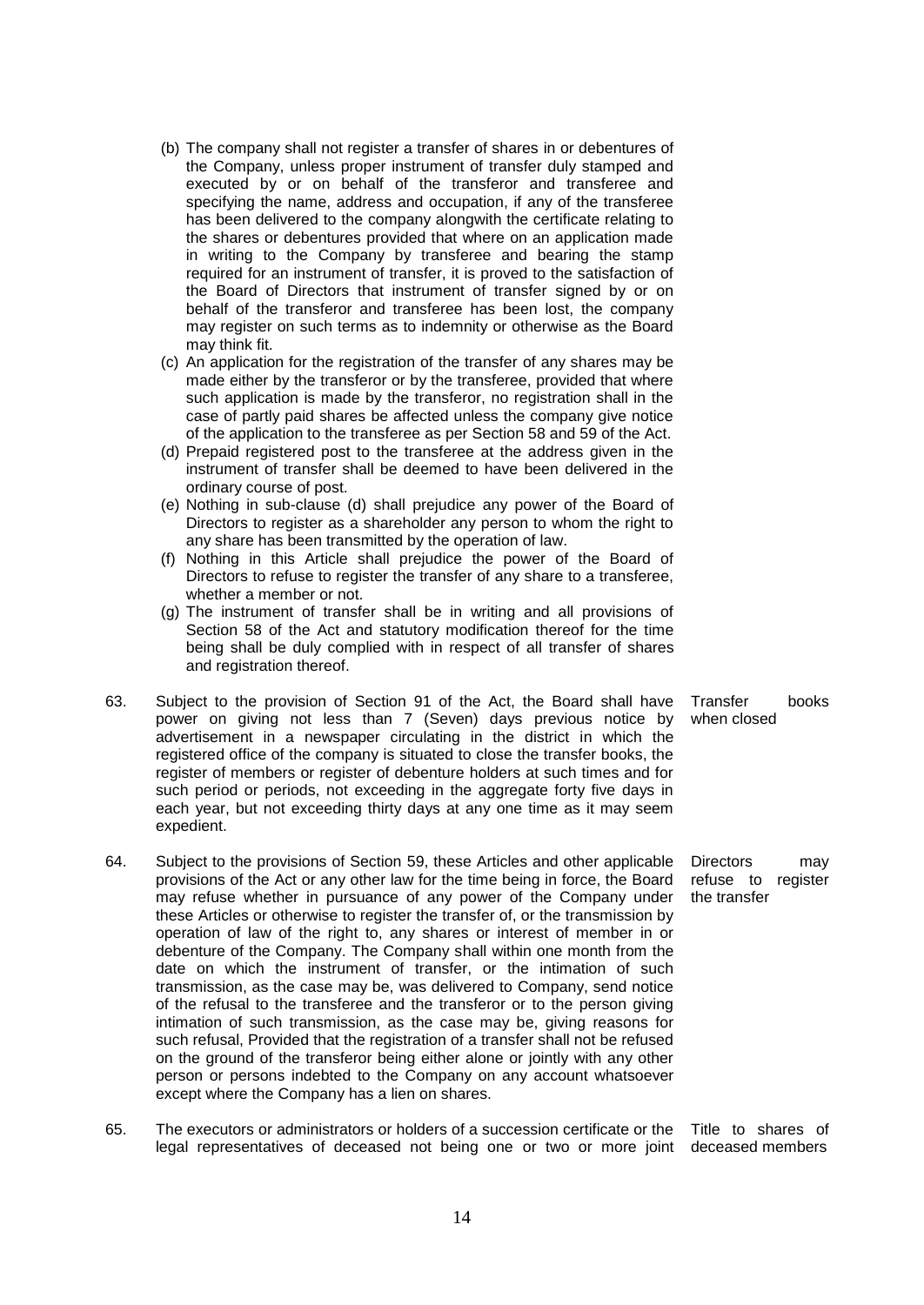holders shall be only persons recognized by the Company as having any title to the shares registered in the name of such member and the company shall not be bound to recognize such executors, administrators or holders of succession certificate or the legal representatives unless they shall have first obtained Probate or Letters of Administration or Succession Certificate or other legal representation as the case may be, from a duly constituted court in the union of India, provided that in any case where the Board in its absolute discretion thinks fit, the Board may dispense with production of Probate or Letter of Administration or Succession Certificate upon such terms as indemnity or otherwise as the Board, in its absolute discretion may think necessary and under the next Article register the name of any person who claims to be absolutely entitled to the shares standing in the name of a deceased member as a member.

- 66. Subject to the provisions of the preceding two Articles, any person becoming entitled to shares in consequence of the death, lunacy, bankruptcy or insolvency of any member or by any lawful means other than by transfer in accordance with these Articles may, with the consent of the Board (which it shall not be under any obligation to give) upon producing such evidence that he sustains the character in respect of which he purports to act under these Articles or of his title as the Board think sufficient either be registered himself as the holder of shares or elect to have some person nominated by him and approved by the Board registered as such holder, provided nevertheless that if such person shall elect to have his nominee registered, he shall testify the election by executing in favour of his nominee an instrument of transfer in accordance with the provisions herein contained and until he does so he shall not be freed from any liability in respect of the shares.
- 67. The person becoming entitled to a share by reason of the death or insolvency of the holder shall be entitled to the same dividends and other advantages to which he would be entitled as if he was registered holder of the shares except that he shall not before being registered as a member in respect of it, to exercise a right conferred by membership in relation to the meeting of the Company provided that the Board may at any time give notice requiring any such persons to elect either to be registered himself or to transfer shares and if notice is not complied with within sixty days, the Board may thereafter withhold payment of all dividends, bonus or other money payable in respect of the share until the requirements of the notice have been compiled with, subject to the provisions of the Act.
- 68. Every instrument of transfer which is registered shall remain in the custody of the Company until destroyed by order of the Board.
- 69. No fee shall be charged for registration of transfer, transmission, probate, succession certificate and Letters of administration, Certificate of Death or Marriage, Power of Attorney or similar other document.
- 70. The Company shall incur no liability or responsibility whatever in consequence of its registering or giving effect to any transfer of shares made or purporting to be made by any apparent legal owner thereof (as shown or appearing in the register of members) to the prejudice of persons having or claiming any equitable right, title or interest to or in the said shares notwithstanding that the Company may have had notice of such equitable right, title or interest to prohibiting registration.

Registration of persons entitled to shares otherwise than by transfer

Claimant to be entitled to same advantage

remain with the company No Fees for transfer or transmission

instrument to

Registered

The company not liable for prohibiting registration of transfer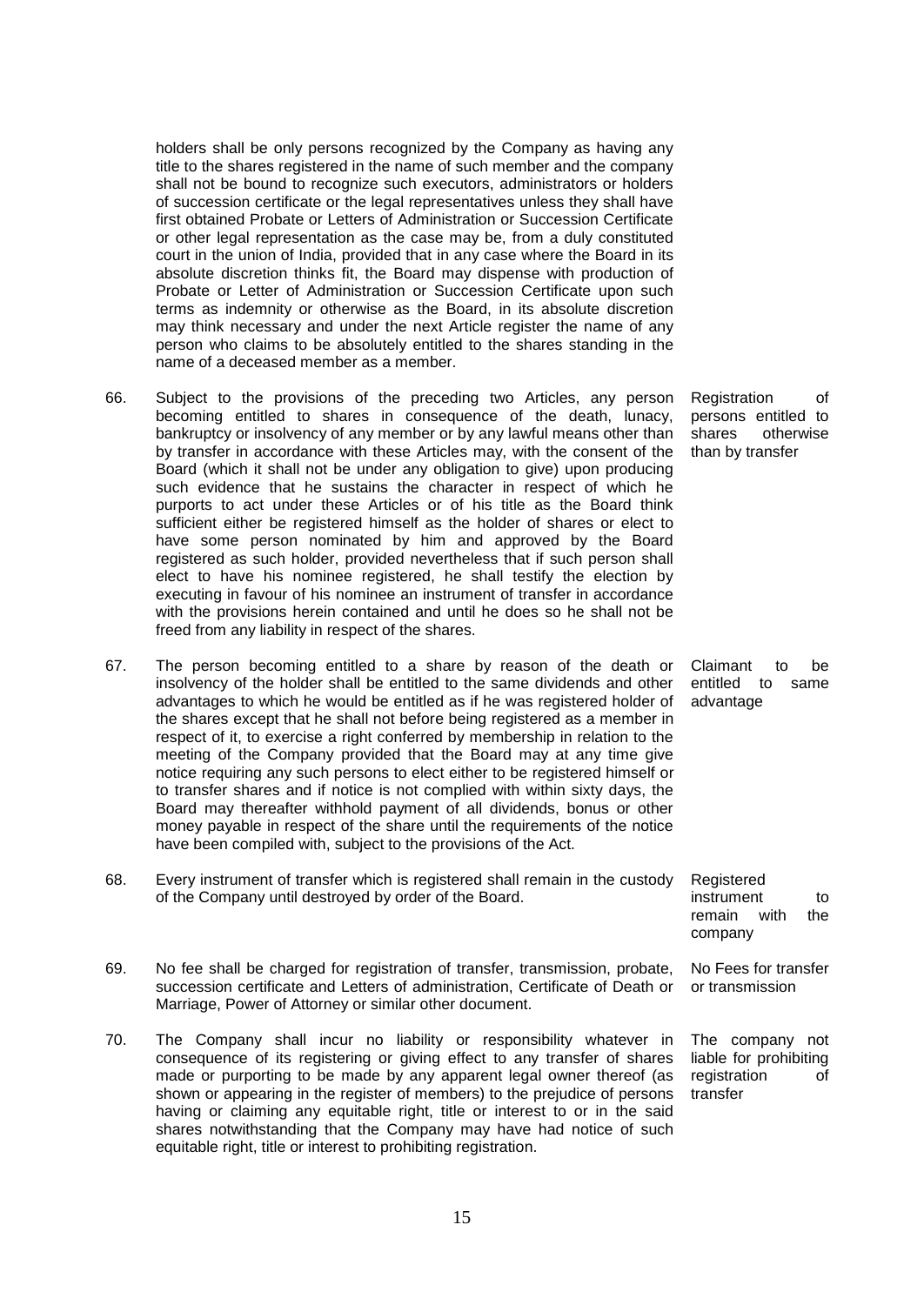|     | of these Articles, the Board may, from time to time and at its discretion, by<br>a resolution passed at a meeting of the Board, accept deposits from public,<br>or from the members, or either in advance calls or otherwise and raise or<br>borrow or secure the payment of any sum or sums of money for the<br>Company from any sources whatsoever.                                                                                                                                                                                                                                                                                                      |                                                                                                               |
|-----|------------------------------------------------------------------------------------------------------------------------------------------------------------------------------------------------------------------------------------------------------------------------------------------------------------------------------------------------------------------------------------------------------------------------------------------------------------------------------------------------------------------------------------------------------------------------------------------------------------------------------------------------------------|---------------------------------------------------------------------------------------------------------------|
| 73. | The payment or repayment of moneys borrowed as aforesaid may be<br>secured in such manner and upon such terms and conditions in all respect<br>as the Board may think fit and in particular by resolution passed at meeting<br>of the Board (and not by circular resolution) by the issue of debentures or<br>debenture-stock of the company charged upon all or any part of the<br>property of the Company (both present and future) including its uncalled<br>capital for the time being and debenture-stock and other securities may be<br>made assignable free from any equities between the Company and the<br>person to whom the same may be issued. | The<br>payment<br>or<br>repayment<br>of<br>moneys borrowed                                                    |
| 74. | Any debentures, debenture-stock or other securities may be issued at<br>discount, premium or otherwise and subject to the provisions of the Act,<br>may be issued on condition that they shall be convertible into shares of any<br>denomination and with any privileges or condition as to redemption,<br>surrender, drawing, allotment of shares and attending (but no voting)<br>General Meetings, appointment of directors and otherwise. Debentures<br>with the right to conversion into or allotment of shares shall be issued only<br>with the consent of the Company in General Meeting by a special<br>resolution.                                | Terms of issue of<br>debentures                                                                               |
| 75. | If any uncalled capital of the company included in or charged by any<br>mortgages of securities, the directors may subject to the provisions of the<br>Act and these presents make calls on members in respect of such uncalled<br>capital in trust for the person in whose favour such mortgage or security is<br>executed.                                                                                                                                                                                                                                                                                                                               | Assignment<br>to<br>uncalled capital                                                                          |
| 76. | The Company shall comply with all the provisions of the Act, in respect of<br>the mortgage or charges created by the Company and the registration<br>thereof and the transfer required to be kept in respect of such mortgages,<br>charges and debentures.                                                                                                                                                                                                                                                                                                                                                                                                 | with<br>To<br>comply<br>provisions<br>of<br>the<br>Act<br>as<br>regard<br>registration<br>οf<br>mortgage etc. |
| 77. | If the Directors or any of them or any other persons shall become<br>personally liable for the payment of any sum primarily due from the<br>Company, the directors may execute or cause to be executed any<br>mortgage, charges or securities over or affecting the whole or any part of<br>the assets of the Company by way of indemnity to secure the directors or<br>persons so becoming liable as aforesaid from any loss in respect of such                                                                                                                                                                                                           | Indemnity may be<br>given                                                                                     |

71. If a dispute in relation to transfer / transmission is pending the right for bonus issue, rights issue or dividend payments shall be kept in abeyance till the determination of title to shares in accordance with provision of the

72. Subject to the provisions of Section 73, 173 and 180 of the Act and regulations made and directions issued by the Reserve Bank of India and

Title to be kept in

Borrowing powers

abeyance

Act/ the Companies Act, 1956.

liability.

16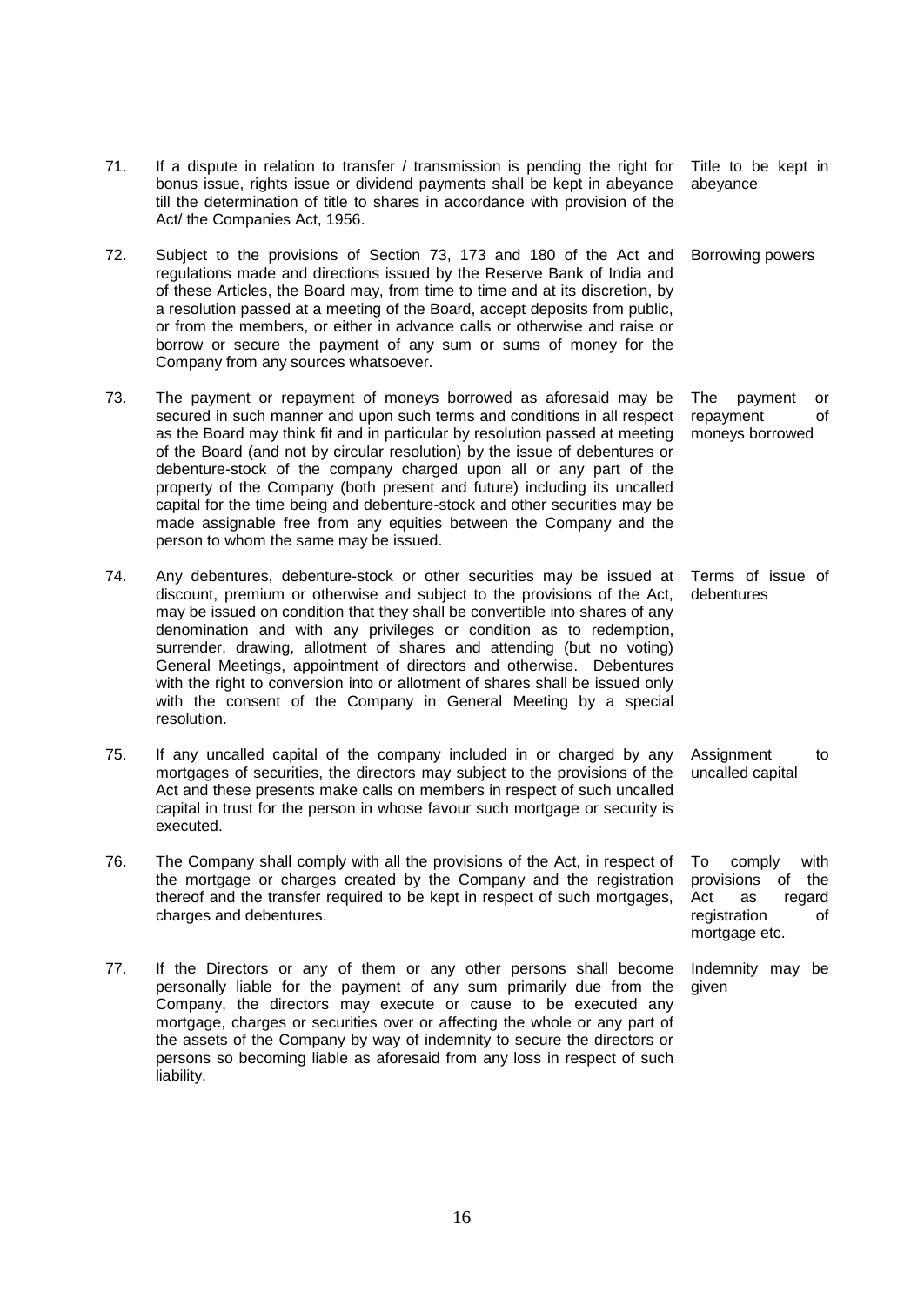### **BUY BACK OF SECURITIES**

78. Notwithstanding anything contained in these Articles, the Company shall have the power to buy-back its shares or other securities in accordance with the provisions of Section 68, 69 and 70 of the Act, from its existing shareholders or the holder of other securities on a proportionate basis or by purchase of shares or securities issued to the employees of the Company pursuant to scheme of stock option or Sweat Equity.

#### **RESERVE AND DEPRECIATIONS FUND**

- 79. The Directors may from time to time, before recommending any dividend set apart any and such portion of the profits of the Company as they think fit as a Reserve Fund to meet contingencies or for the liquidation of any debentures, debts or other liabilities of the company for equalization of dividends or for repairing, improving and maintaining any of the property of the Company and for such other purposes of the company as the directors in their absolute discretion think conducive to the interest of the Company and may invest the several sums so set aside upon such investments(other than shares of the company) as they think fit and from time to time, deal with every such investment and dispose of all or any part thereof the benefit of the company and may divide the Reserve Fund into such special funds as they think fit, with full power to transfer the whole or any portion of a Reserve Fund into such special funds as they think fit, with full power to transfer the whole of any portion of a Reserve Funds and also with full power to employ the Reserve Funds or any part thereof in the business of the Company and that without being bound to keep the same separate from the other assets and without being bound to pay interest on the same. Reserve Fund
- 80. The Directors may, from time to time, before recommending any dividend, set apart any and such portion of the profits of the Company, as they think fit, as a depreciation fund applicable at the discretion of the Directors, for providing against any depreciation in the investments of the Company or for rebuilding, restoring, replacing or for altering any part of the buildings, work, plant, machinery or other property of the Company, destroyed or damaged by fire, flood, storm, tempest, earthquake, accident, riot, wear and tear or any other means whatsoever and for repairing, altering and keeping in good condition the property of the company or for extending and enlarging the building, machinery and property of the Company with full power to employ the assets constituting such depreciation fund in the business of the Company and that without being bound to keep the same separate from the other assets.
- 81. All moneys carried to any reserve fund and depreciation fund respectively shall nevertheless remain and be profits of the Company applicable subject to, due provisions being made for actual loss or depreciation, for the payment of dividend and such moneys and the other moneys of the Company may be invested by the Directors in or upon such investments or securities as they may select or may be used as working capital or may be kept at any bank or deposit or otherwise as the Directors may, from time to time, think proper. Investment of money

#### **GENERAL MEETINGS**

82. (1) In addition to any other meetings, General meetings, of the Company When shall be held at such intervals as are specified in Section 96of the Act, meetings to be heldgeneral

Buy back of shares or other securities

Depreciation fund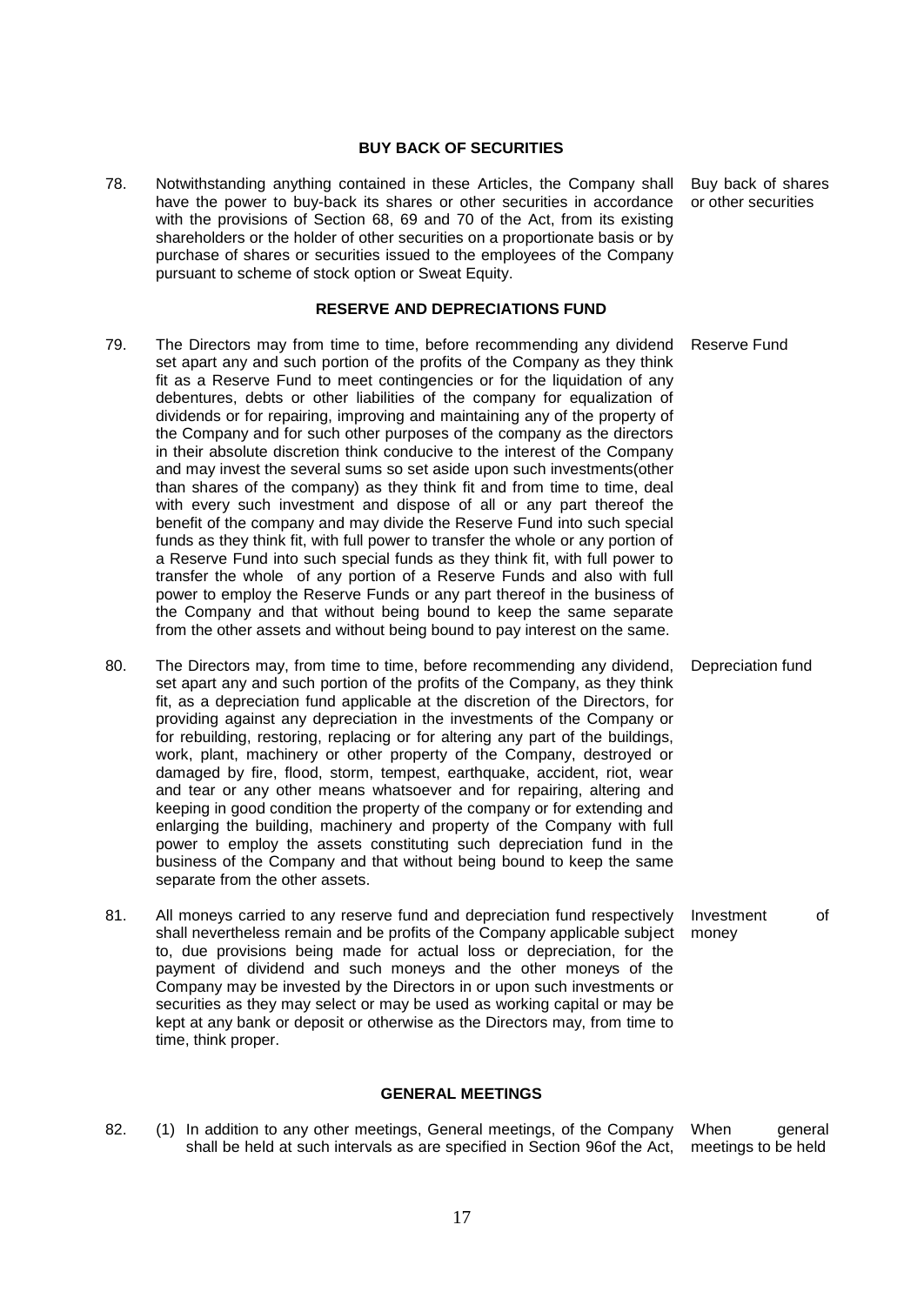at such times and places as may be determined by the Board.

- (2) Each such General Meeting shall be called Annual General Meeting. Every Annual General Meeting shall be called for a time during business hours on a day that is not a national holiday and shall be held either at the registered office of the company or at some other place within the city, town or village in which the registered office of the company is situated.
- 83. All other meetings of the Company other than those referred to in the preceding clause shall be called Extraordinary General Meetings
- 84. The Directors may, whenever they think fit and they shall, on the requisition of the holders of not less than 1/10, (one-tenth) of the paid up capital of the company as at that date carries the right of voting in regard to the matter in respect of which the requisition is made, forthwith proceed to convene an Extraordinary General Meeting of the company and in the case of such requisition the provision of Section 100 of the Act shall apply.
- 85. Twenty-one days, notice atleast of every General Meeting, Annual or Extraordinary and by whomsoever called, specifying the day, place and hour of meeting and the general nature of the business to be transacted thereat shall be given in the manner hereinafter provided to such persons as are under these presents or the Act entitled to receive notice from the company provided that in the case of an annual meeting with consent in writing of all the members entitled to vote and in the case of any other meeting with the consent of the members holding not less than 95% (Ninety five per cent) of such part of the paid-up capital of the company as gives a right to vote at the meeting, a meeting may be convened by shorter notice. In the case of an Annual General Meeting, if any business other than (i) the consideration the accounts balance sheets and reports of the Board and Auditors, (ii) the declaration of dividend (iii) the appointment of directors in place of those retiring, (iv) the appointment of and fixing of the remuneration of auditors is to be transacted and in the case of any other meeting in any event, there shall be annexed to the notice of the meeting an explanatory statement setting out all the material facts concerning each such item of business, including in particular the nature and extent of the interest, if any, therein of every director and manager (if any).
- 86. The accidental omission to give such notice to or the non-receipt of notice by any of the members or persons entitled to receive the same shall not invalidate the proceedings at any such meeting. give notice
- 87. Quorumfor a General Meeting shall be persons present as per the provisions of section 103(1) of the Act. A corporation being a member shall be deemed to be personally present if it is represented, in accordance with Section 113 of the Act. The President of India or Governor of a State shall be deemed to be personally present if he is represented in accordance with Section 112 of the Act.
- 88. If, at the expiration of half an hour from the time appointed for holding a meeting of the Company, a quorum shall not be present, the meeting, if convened by or upon the requisition of members shall stand dissolved but in any other case the meeting shall stand adjourned to the same day in the next succeeding week which is not a public holiday at the same time and place or to such other day and such other time and place as the Board may determine and if at such adjourned meeting a quorum is not present at the

Distinction between ordinary and extraordinary meetings

When extra ordinary meetings to be called

Notice of meeting

As to omission to

Quorum at General Meeting

If quorum not present meeting to stand dissolved or adjourned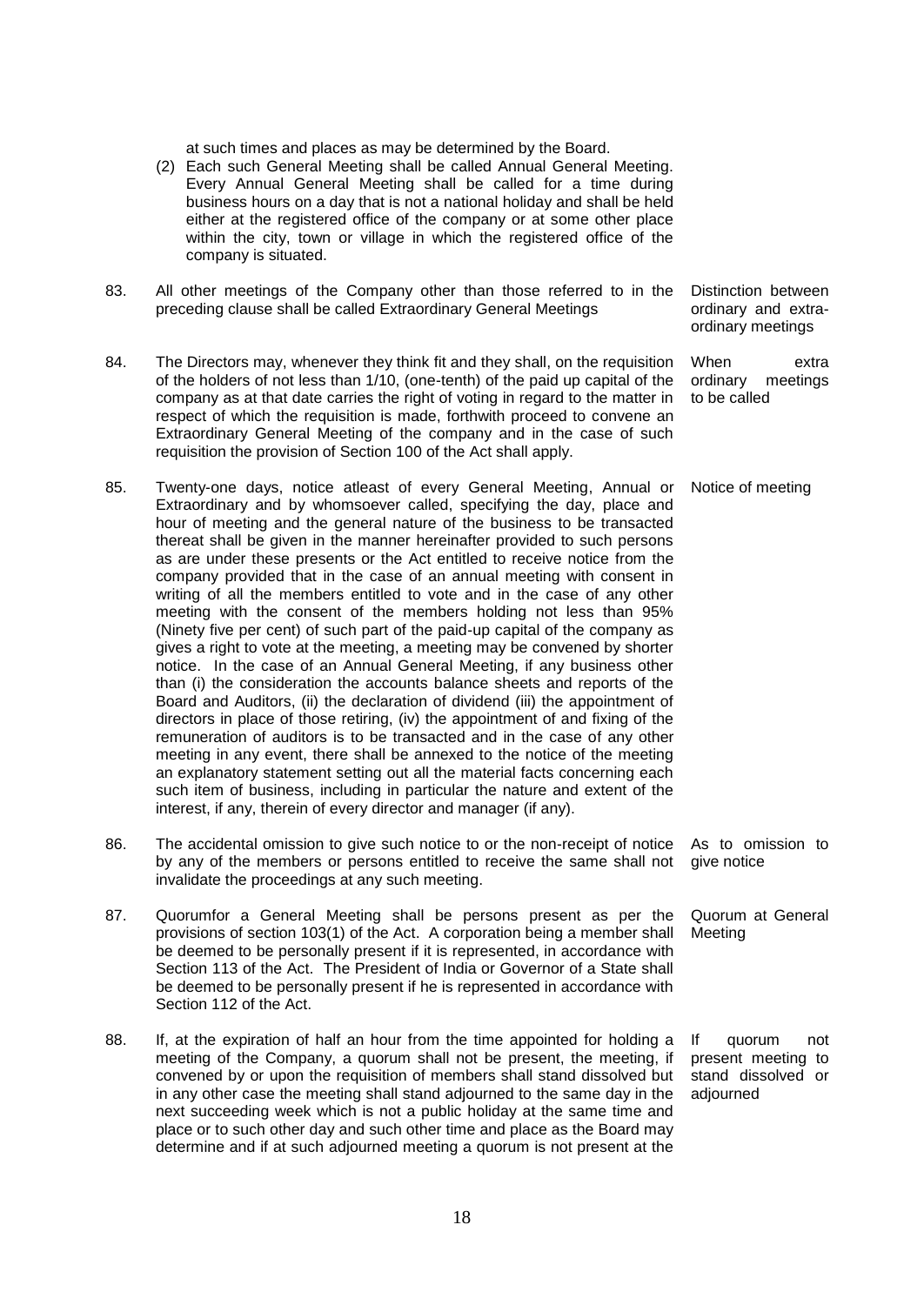|     | expiration of half an hour, from the time, appointed for holding the meeting,<br>the members present shall be a quorum and may transact the business for<br>which the meeting was called.                                                                                                                                                                                                                                                                                                                                                                                                                                                                                  |                                                                                  |
|-----|----------------------------------------------------------------------------------------------------------------------------------------------------------------------------------------------------------------------------------------------------------------------------------------------------------------------------------------------------------------------------------------------------------------------------------------------------------------------------------------------------------------------------------------------------------------------------------------------------------------------------------------------------------------------------|----------------------------------------------------------------------------------|
| 89. | The Chairman (if any) of the Board shall be entitled to take the chair at<br>every General Meeting, whether annual or extraordinary. If there be no<br>such Chairman of the Directors or if any meeting he shall not be present<br>within fifteen minutes of the time appointed for holding such meeting or<br>shall decline to take the chair then any other Director present thereat shall<br>be entitled to take the chair and the members present shall elect another<br>Director as Chairman and if no Director be present or if all the Directors<br>present decline to take the chair, then the members present shall elect one<br>of their members to be chairman. | Chairman<br>of<br><b>General Meeting</b>                                         |
| 90. | The election of the Chairman, if necessary shall be carried out in<br>accordance with Section 104 of the Act.                                                                                                                                                                                                                                                                                                                                                                                                                                                                                                                                                              | of<br>Election<br>Chairman                                                       |
| 91. | No business shall be discussed at any General meeting except election of<br>a chairman while the chair is vacant.                                                                                                                                                                                                                                                                                                                                                                                                                                                                                                                                                          | Business continued<br>election<br>to<br>of<br>whilst<br>Chairman<br>Chair vacant |
| 92. | The chairman with the consent of the meeting may and shall if so directed<br>by the meeting adjourn any meeting from time to time and from place to<br>place but no business shall be transacted at any adjourned meeting other<br>than the business left unfinished from which the adjournment took place,<br>subject to the provision of the Act. It shall not be necessary to give any<br>separate notice of an adjournment or of the date, the time or the place of<br>the adjourned meeting or of the business to be transacted thereat.                                                                                                                              | with<br>Chairman<br>consent<br>may<br>adjourn meeting                            |
| 93. | At any General Meeting, a resolution put to the vote in the meeting shall be<br>decided on show of hands, unless a poll is (before or on the declaration of<br>the result of the show of hands) ordered by the Chairman or demanded by<br>any member or members present in person or by proxy and holding shares<br>in the Company conferring a right to vote on the resolution being shares on<br>which an aggregate sum of rupees fifty thousand has been paid-up or<br>holding such shares which confer a right to vote on the resolution for not<br>less than one tenth of the total voting power.                                                                     | Question at general<br>meeting<br>how<br>to<br>decide                            |
| 94. | In the case of an equality of votes the Chairman shall both on a show of<br>hands and at a poll (if any) have a casting vote in addition to the vote or<br>votes to which he may be entitled as a member.                                                                                                                                                                                                                                                                                                                                                                                                                                                                  | Chairman's casting<br>vote                                                       |
| 95. | If Poll is demanded as aforesaid, the same shall subject to Article 93 be<br>taken at such time (not later than forty-eight hours from the time when the<br>demand was made) and at such place and either by voting or by ballot as<br>the chairman shall direct. The demand for a poll may be withdrawn at any<br>time by the persons who made the demand.                                                                                                                                                                                                                                                                                                                | Poll to be taken if<br>demanded                                                  |
| 96. | Where a poll is to be taken, the Chairman of the meeting shall appoint two<br>scrutinizers to scrutinize the votes given on the poll and to report thereon to<br>him. One of the scrutinizers so appointed shall always be a member (not<br>being an officer or employee of the company) present at the meeting,<br>provided such a member is available and willing to be appointed. The<br>Chairman shall have power at any time before the results of the poll is<br>declared to remove a scrutinizer from the office and fill vacancies in the<br>office of scrutinizer arising from such removal or from any other cause.                                              | Scrutinizers at the<br>poll                                                      |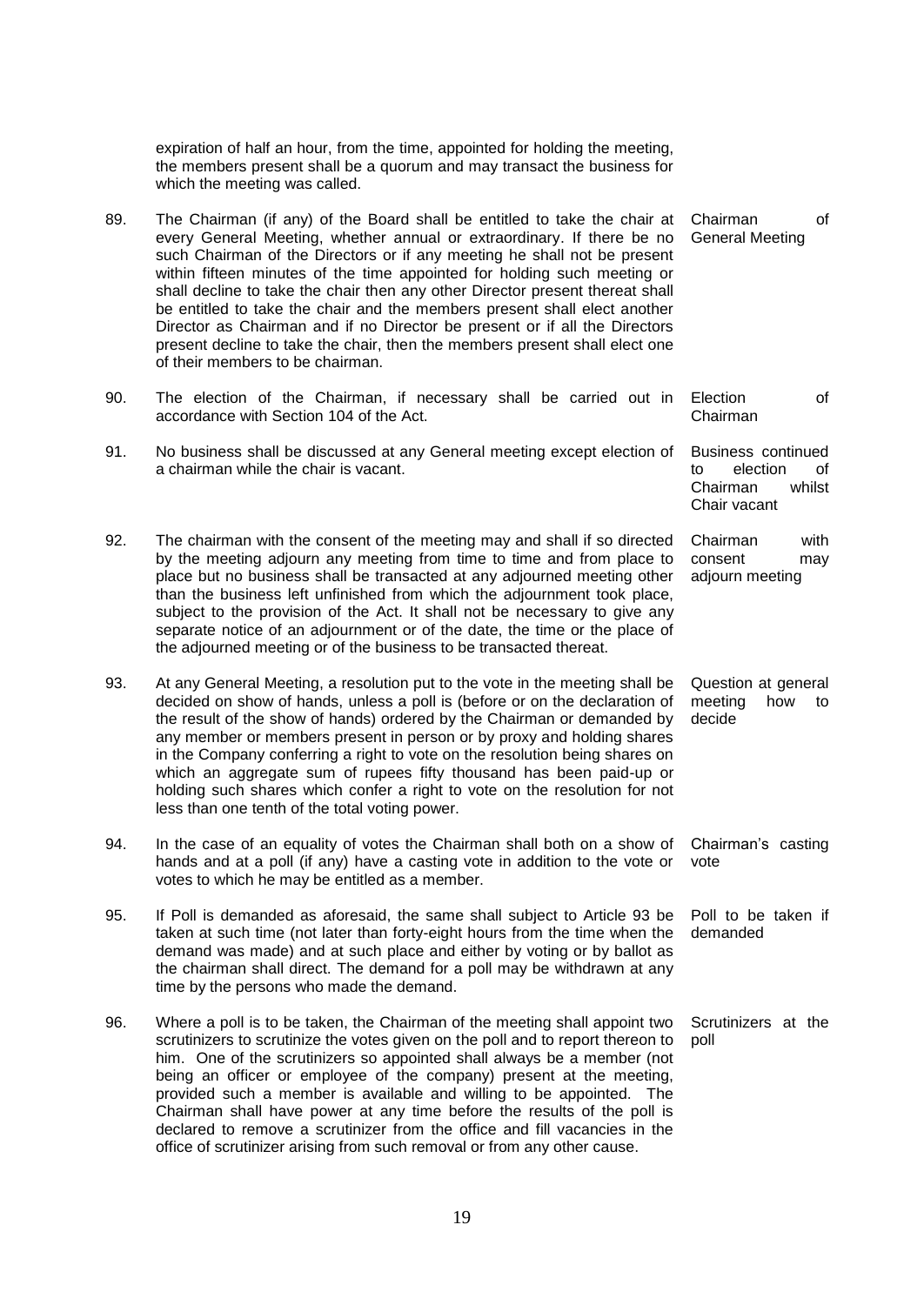- 97. Any poll duly demanded on the election of a chairman of a meeting or on any question of adjournment shall be taken at the meeting forthwith
- 98. The demand for a poll, except on the questions of the election of the Chairman and on adjournment, shall not prevent the continuance of a meeting for the transaction of any business other than the question on which the poll has been demanded.

#### **POSTAL BALLOT**

- 99. Notwithstanding anything contained in these Articles, the Company may adopt the mode of passing a resolution by members of the Company by means of a Postal Ballot and / or other ways as may be prescribed by the Central Government in this behalf in respect of the following matters instead of transacting such business in a General Meeting of the Company:
	- a. Particularly, resolutions relating to such business as the Central Government may by notification, declare under Section 110 of the Act and rules made thereunder shall be conducted only by postal ballot.
	- b. Any business that can be transacted by the Company in General Meeting in accordance with these Articles or Act.

The Company shall comply with the procedure for such postal ballot and / or other ways prescribed by the Central Government in this regard.

#### **VOTES OF MEMBERS**

- 100. No member shall be entitled to vote either personally or by proxy for another member at any General Meeting of a class of shareholders either upon a show of hands or upon poll in respect of any shares registered in his name on which any calls or other sums presently payable by him have not been paid or in regard to which the company has any right of lien and has exercised the same. Members in arrear not to vote
- 101. (a) On a show of hands, every holder of equity shares entitled to vote and present in person or by proxy shall have one vote and on a poll the voting right of every holder of equity share whether present in person or by proxy, shall be in proportion to his share of the paid up equity capital of the Company.
	- (b) The voting rights of the holders of redeemable cumulative preference shares shall be in accordance with Section 47 of the Act.
- 102. On a poll taken at a meeting of the Company, a member entitled to more than one vote, or his proxy, or other person entitled to vote for him, as the case may be, need not, if he votes, use all of his votes or cast in the same way all the votes he has.
- 103. A member of unsound mind, or in respect of whom an order has been made by any court having jurisdiction for declaring such member an insolvent, may vote, whether on a show of hands or on a poll by his liquidator or other legal guardian. vote

In what case poll taken without adjournment

Business to proceed notwithstanding demand of poll

Matters to be passed through postal ballot

Voting rights of members

Casting of votes by a member entitled to more than one vote

When members non-competent to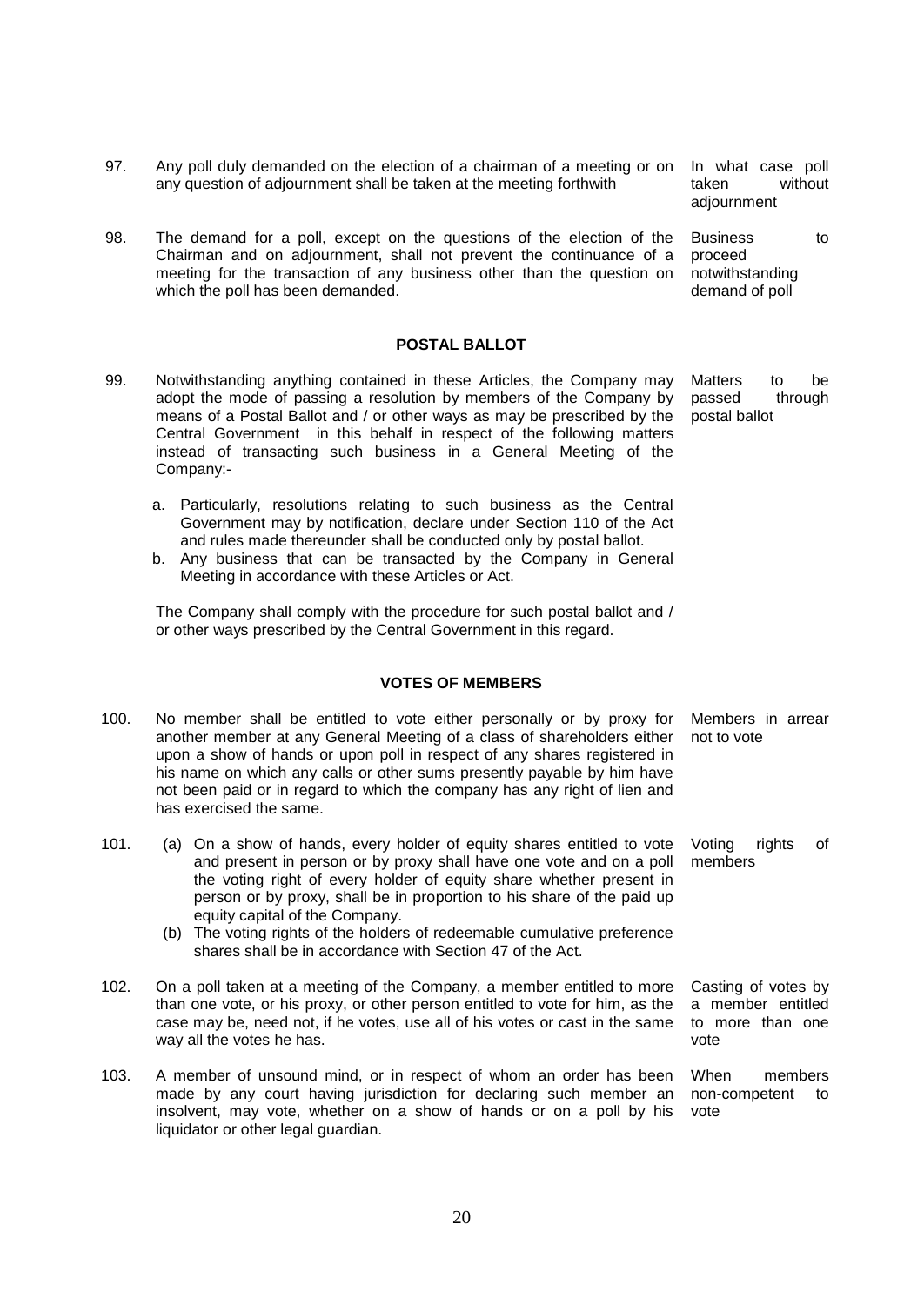| 104. | (1) Subject to the provisions of these present votes may be given either<br>personally or by proxy. A corporation being a member may vote by<br>representative duly authorized in accordance with Section 113 of the<br>Act, and such representative shall be entitled to speak, demand a poll,<br>vote, appoint a proxy and in all other respect exercise the rights of a<br>member and shall be reckoned as a member for all purposes.                                                                                                                                                                                                                                                                                                                       | Voting in person or<br>by proxy                                                      |
|------|----------------------------------------------------------------------------------------------------------------------------------------------------------------------------------------------------------------------------------------------------------------------------------------------------------------------------------------------------------------------------------------------------------------------------------------------------------------------------------------------------------------------------------------------------------------------------------------------------------------------------------------------------------------------------------------------------------------------------------------------------------------|--------------------------------------------------------------------------------------|
|      | (2) Every proxy (Whether a member or not) shall be appointed in writing<br>under the hand of the appointer or his attorney, or if such appointer is<br>a corporation under the common seal of such corporation, or the hand<br>of its officer or an attorney, duly authorized by it and any committee or<br>guardian may appoint such proxy. The proxy, so appointed shall not<br>have any right to speak at the meetings.                                                                                                                                                                                                                                                                                                                                     | Appointment<br>of<br>proxy                                                           |
|      | (3) The instrument appointing a proxy and the power of attorney or other<br>authority (if any) under which it is signed or a notoriety certified copy of<br>that power or authority, shall be deposited at the office not less than<br>forty-eight hours before the time for holding the meeting failing which<br>the person named in the instrument of proxy shall not be treated as<br>valid. No instrument appointing a proxy shall be valid after the<br>expiration of twelve months from the date of its execution.                                                                                                                                                                                                                                       | Deposit<br>of<br>instrument<br>of<br>appointment                                     |
|      | (4) Every instrument of proxy whether for a specified meeting or otherwise<br>shall, as nearly as circumstances will admit, be in either of the forms<br>set out in MGT-11.                                                                                                                                                                                                                                                                                                                                                                                                                                                                                                                                                                                    | Form of proxy                                                                        |
|      | (5) A vote given in accordance with the terms of an instrument of proxy<br>shall be valid notwithstanding the previous death of the principal or<br>revocation of the proxy or of any power of attorney under which such<br>proxy was signed, or the transfer of the share in respect of which the<br>vote is given provided that no intimation in writing of the death,<br>revocation or transfer shall have been received at the office before the<br>meeting.                                                                                                                                                                                                                                                                                               | Validity<br>of<br>vote<br>given<br>by<br>proxy<br>notwithstanding<br>death of member |
| 105. | (1) No objection shall be made to the validity of any vote except at<br>meeting or poll at which such vote shall be tendered, and every vote,<br>whether given personally or by proxy, not disallowed at such meeting<br>or poll shall be deemed valid for all purposes of such meeting or poll.                                                                                                                                                                                                                                                                                                                                                                                                                                                               | Time for objections<br>to vote                                                       |
|      | (2) The Chairman of any meeting shall be the sole judge of the validity of<br>every vote tendered at such meeting. The Chairman present at the<br>taking of a poll shall be the sole judge of the validity of every vote<br>tendered at such poll.                                                                                                                                                                                                                                                                                                                                                                                                                                                                                                             | Chairman<br>of any<br>meeting to be the<br>judge of validity of<br>any vote.         |
|      | Subject to the provisions of Section 118 of the Act, the Company shall<br>cause to be kept minutes of all proceedings of general meetings which<br>shall contain a fair and correct summary of the proceedings there at and a<br>book containing such minutes shall be kept at the registered office of the<br>Company and shall be open during business hours for such periods not<br>being less in the aggregate than two hours, in each day as the directors<br>may determine for the inspection of any member without charge. The<br>minutes aforesaid shall be kept by making within thirty days of the<br>conclusion of every such meeting concerned entries thereof in the said<br>book which shall have its pages consecutively numbered. Each page of | Minutes of general<br>meeting<br>and<br>inspection member<br>thereof                 |

# **DIRECTORS**

the book shall be dated and signed by the chairman of the same meeting within the aforesaid period of thirty days or in the event of the death or inability of the Chairman to sign as aforesaid with that period by a director duly authorized by the Board for that purpose. In no case shall the minutes

be attached to any such book by pasting or otherwise.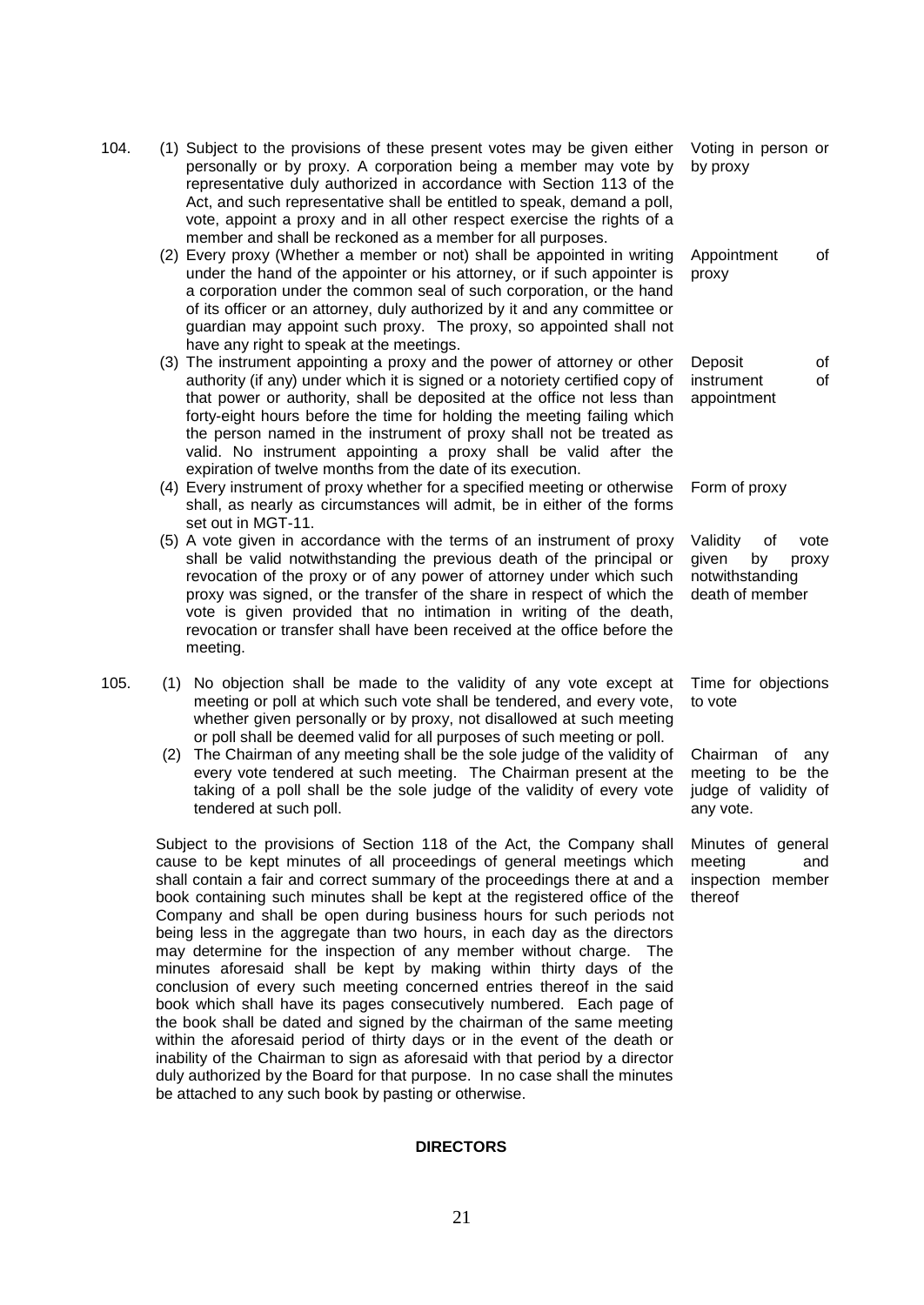| 106. | Subject to the provisions of the Act, the number of Directors shall not be<br>less than three or more than fifteen including nominee directors.                                                                                                                                                                                                                                                                                                                                                                                                                                                                                                                                                                                                                                                                                                                                                                                                                                                                             | Number<br><b>Directors</b>                                                                                               | of                    |
|------|-----------------------------------------------------------------------------------------------------------------------------------------------------------------------------------------------------------------------------------------------------------------------------------------------------------------------------------------------------------------------------------------------------------------------------------------------------------------------------------------------------------------------------------------------------------------------------------------------------------------------------------------------------------------------------------------------------------------------------------------------------------------------------------------------------------------------------------------------------------------------------------------------------------------------------------------------------------------------------------------------------------------------------|--------------------------------------------------------------------------------------------------------------------------|-----------------------|
| 107. | The following shall be the first Directors of the Company<br>(a) Sh. Vijay Kumar Gupta<br>(b) Sh. Subhash Goyal<br>(c) Smt. Sanjana Goyal                                                                                                                                                                                                                                                                                                                                                                                                                                                                                                                                                                                                                                                                                                                                                                                                                                                                                   |                                                                                                                          | First Directors<br>of |
| 108. | Subject to Section 161 of the Act, the Board of Directors of the Company<br>may appoint an alternate director to act for a Director (hereinafter in this<br>article called "the original director) during the absence, for a period of not<br>less than three months from the State in which meeting of the Board are<br>ordinarily held.                                                                                                                                                                                                                                                                                                                                                                                                                                                                                                                                                                                                                                                                                   | Appointment<br>alternate Director                                                                                        | of                    |
| 109. | The Directors shall have power, at any time and from time to time to<br>appoint any qualified person to be a Director to fill a casual vacancy. Such<br>casual vacancy shall be filled by the Board of Directors at a meeting of the<br>Board. Any person so appointed shall hold office only upto the date upto<br>which the Director in whose place he is appointed would have held office, if<br>it had not been vacated as aforesaid but he shall then be eligible for re-<br>election.                                                                                                                                                                                                                                                                                                                                                                                                                                                                                                                                 | Directors may fill up<br>vacancies                                                                                       |                       |
| 110. | The Board of Directors shall also have power, at any time and from time to<br>time, to appoint any other qualified person to be a Director as an addition to<br>the Board so that the total number of Directors shall not at any time exceed<br>the maximum fixed above. Any person so appointed as an addition to the<br>Board shall retain his office only upto the date of the next Annual General<br>Meeting but shall be eligible for re-election at such meeting.                                                                                                                                                                                                                                                                                                                                                                                                                                                                                                                                                     | <b>Additional Directors</b>                                                                                              |                       |
| 111. | The company may agree with any financial institution, company or any<br>other authority, person, state or institution that in consideration of any loan<br>or financial assistance of any kind whatsoever which may be rendered by it,<br>it shall have power to nominate such number of Directors on the Board of<br>Directors of the Company as may be agreed and from time to time, remove<br>and re-appoint/replace them and to fill in the vacancy caused by such<br>Directors otherwise ceasing to hold office. Such nominated Directors shall<br>not be required to hold any qualification shares and shall not be liable to<br>retire by rotation. The Director appointed under this Article is hereinafter<br>referred to as "Institutional Director".                                                                                                                                                                                                                                                             | Power<br>to<br>financial institutions<br>nominate<br>to<br><b>Directors</b><br>on<br><b>Board</b><br>debenture Directors | the<br>the<br>and     |
| 112. | Any Trust Deed for securing debentures or debenture-stock may, if so<br>arranged provide for the appointment from time to time by the trustees<br>thereof or by the holders of the debentures or debenture-stock of some<br>person to be a director of the Company and may empower such trustees or<br>holders of debentures or debenture stock from time to time remove any<br>Director so appointed. A Director appointed under this Article is herein<br>referred to as a "Debenture Director" and this term "Debenture Director"<br>means a Director for the time being in office under this Article. A debenture<br>Director shall not be liable to retire by rotation or be removed by the<br>Company. The trust deed may contain such ancillary provisions as may be<br>agreed between the Company and the trustees and all such provision shall<br>have effect notwithstanding any of the other provisions herein contained<br>but however, he shall be counted in determining the number of retiring<br>Directors. | Debenture<br><b>Directors</b>                                                                                            |                       |

113. No Share qualification will be necessary for being appointed as, or holding Qualification of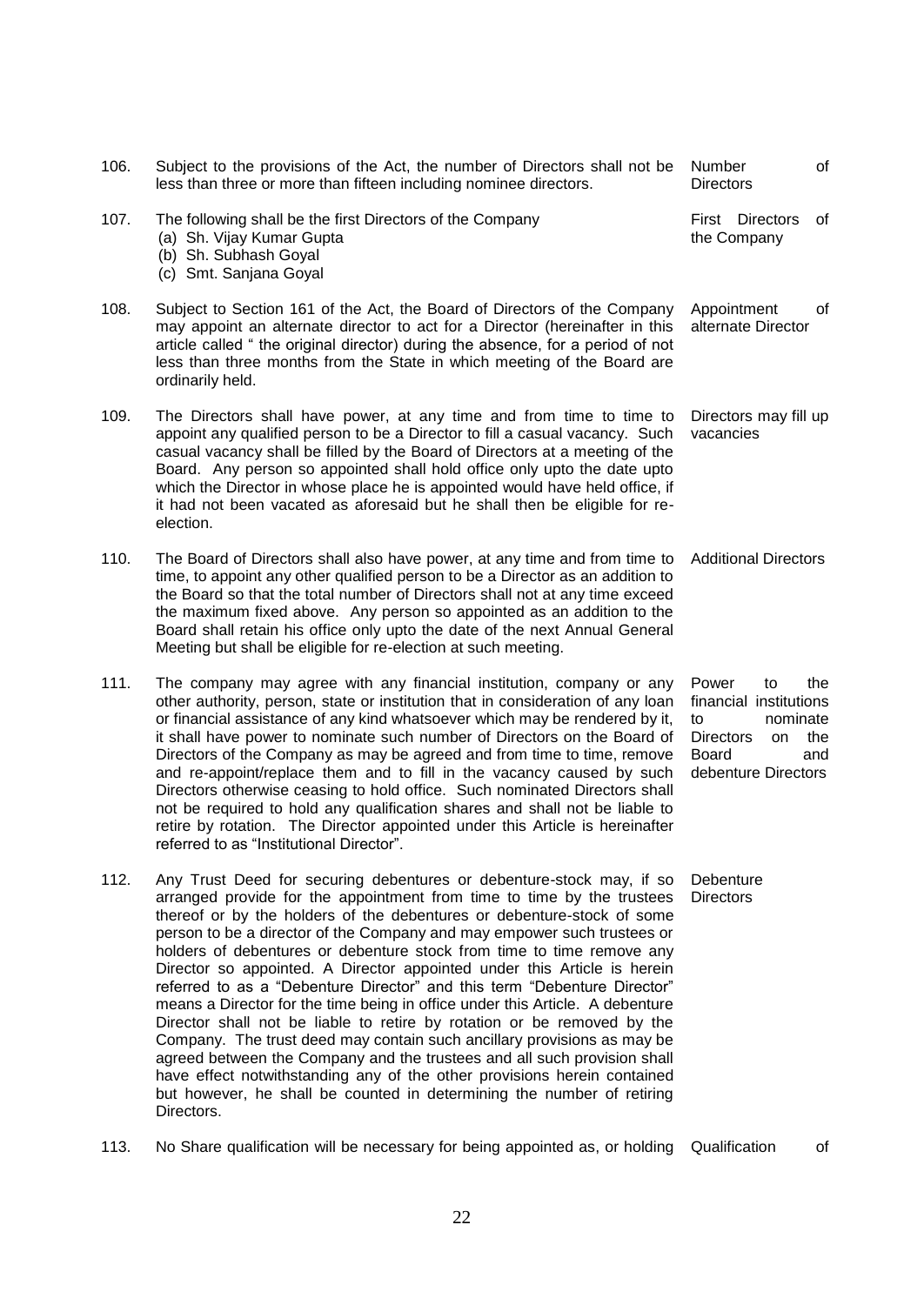the office of, a Director of the Company. The Company of the Company of the Company of the Company of the Directors

- 114. Subject to the provisions of Section 196 and 197of the Act, the remuneration payable to the Directors of Company may as hereinafter provided. The remuneration of each Director for attending the meeting of the Board or Committee thereof shall be such sum as may, from time to time, be fixed by the Board and as permissible under the Act and rules made thereunder for each such meeting of the Board or Committee thereof attended by him. Subject to the provisions of the Act, the Directors shall be paid such further remuneration (if any) as the Company in General Meeting shall, from time to time, determine and such additional remuneration shall be divided among the Directors in such proportion and manners as the Board may, from time to time, determine and, in default of such determination shall be divided among the Directors equally.
- 115. The Directors may, subject to limitation provided by the Act allow and pay to any Director who is not a resident of the place where the Registered Office for the time being of the Company is situated or where the meeting of the Board is held and who shall come to place for the purpose of attending a meeting of the Board or Committee thereof such sum as the Directors may consider fair compensation for travelling expenses, in addition to his fees for attending such meeting as above specified.
- 116. Subject to the provisions of the Act and these Articles, if any Directors be called upon to perform extra service or special exertions or efforts (which expression shall include work done by a Director as a member or any committee formed by the Directors) the Board arrange with such Director for such special remuneration or such extra services or special exertions or efforts by way of a fixed sum or otherwise and which may be either in addition to or in substitution for his remuneration above provide.
- 117. The continuing Directors may act not withstanding any vacancy in their body but so that if the number falls below the minimum number fixed the Directors shall not except in emergencies or for the purpose of filling up vacancies or for summoning general meeting of the Company act as long as number is below the minimum.
- 118. The office of a Director shall ipso facto be vacated on happening of any of the event provided for in Section 167 of Act.
- 119. Subject to the provisions of Section 188 of the Act, a Director, shall not be disqualified from contracting with the Company either as vendor purchaser or otherwise for goods, materials or services or for underwriting the subscription of any shares in or debentures of the Company nor shall any such contract or arrangement entered into by or on behalf of the Company with a relative of such Director or a firm in which such Director or relative is a partner or with any other partner in such firm or with a private company of which such Director is a member or Director be void nor shall the Director so contracting or being such member so interested be liable to account to the Company for any profit realized by any such contract or arrangement by reason of such Director holding office or of the fiduciary relation thereby established.
- 120. Every Director who is in any way whether directly or indirectly concerned or interested in a contract or arrangement entered into or to be entered into by or on behalf of the company shall disclose the nature of his concern or interest at a meeting of the Board as required by Section 189 of the Act. Disclosure of interests

Remuneration of **Directors** 

Directors not a resident of the place of the registered office of the Company to be paid travelling expenses

Special remuneration of Director performing extra services

Directors may act notwithstanding vacancy

Office of Directors to be vacated

Conditions under which Directors may contract with company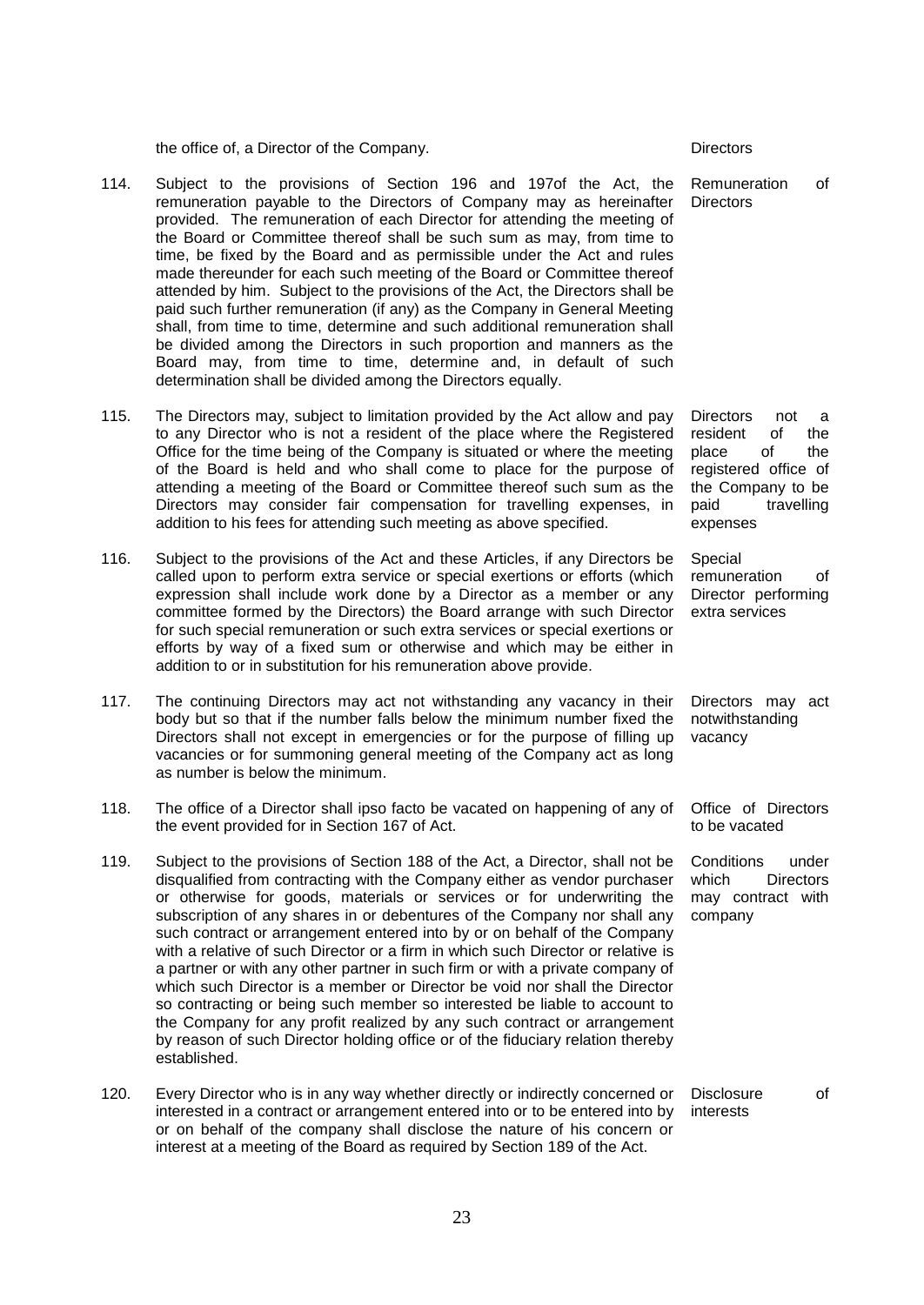| 121. | A Director of a company may become a Director of any company promoted<br>by the company or in which he may be interested as vendor, member or<br>otherwise and no such Director may be accountable for any benefit<br>received as Director or member of such company.                                                                                                                                                                                                                                                                                                                                                                                                                                                  | Retention of benefit<br>from<br>associated<br>company                                                       |
|------|------------------------------------------------------------------------------------------------------------------------------------------------------------------------------------------------------------------------------------------------------------------------------------------------------------------------------------------------------------------------------------------------------------------------------------------------------------------------------------------------------------------------------------------------------------------------------------------------------------------------------------------------------------------------------------------------------------------------|-------------------------------------------------------------------------------------------------------------|
| 122. | Subject to provisions of the Act, no Director shall as a Director take part in<br>the discussions of or vote at any contract or arrangement in which he is in<br>any way whether directly concerned or interested nor shall his presence be<br>counted for the purpose of forming a quorum at the time of such discussion<br>or vote.                                                                                                                                                                                                                                                                                                                                                                                  | Interested<br>Director<br>not to participate or<br>the<br>vote<br>in.<br>proceedings of the<br><b>Board</b> |
| 123. | Except as otherwise provided by these articles all the directors of the<br>Company shall have in all matters equal rights and privileges and be<br>subject to equal obligations and duties in respect of the affairs of the<br>Company.                                                                                                                                                                                                                                                                                                                                                                                                                                                                                | <b>Rights of Directors</b>                                                                                  |
| 124. | A Director or other person referred to in Section 188 of the Act may hold an<br>office or place of profit as permitted by that Section.                                                                                                                                                                                                                                                                                                                                                                                                                                                                                                                                                                                | Director not to hold<br>office or place of<br>profit                                                        |
|      | <b>ROTATION OF DIRECTORS</b>                                                                                                                                                                                                                                                                                                                                                                                                                                                                                                                                                                                                                                                                                           |                                                                                                             |
| 125. | Subject to the provisions of section 149 and 152 of the Act and subject to<br>provisions of these Articles, at the annual general meeting of the Company<br>in every year one-third of such of the Directors for the time being as are<br>liable to retire by rotation or if their number is not three or a multiple of three<br>the number nearest to one third shall retire from office.                                                                                                                                                                                                                                                                                                                             | Retirement<br>and<br>rotation of Director                                                                   |
| 126. | Subject to Section 152 of Act, the Directors to retire by rotation under the<br>last preceding Article at every annual general meeting shall be those who<br>have been longest in office since their last appointment, but as between<br>persons who become Directors on the same day, those who are to retire<br>shall in default of and subject to any agreement among themselves be<br>determined by lot.                                                                                                                                                                                                                                                                                                           | Ascertainment<br>οf<br>Directors retiring by<br>rotation and filling<br>of vacancies                        |
| 127. | A retiring director shall be eligible for re-election.                                                                                                                                                                                                                                                                                                                                                                                                                                                                                                                                                                                                                                                                 | Eligibility<br>for<br>re-<br>election                                                                       |
| 128. | Subject to provisions of the Act, the Company at the General meeting at<br>which a director retires in manner aforesaid may fill up the vacated office by<br>electing a person thereto                                                                                                                                                                                                                                                                                                                                                                                                                                                                                                                                 | Company<br>to<br>appoint successors                                                                         |
| 129. | (a) If the place of the retiring director is not so filled up and the meeting<br>has not expressly resolved not to fill the vacancy, the meeting shall<br>stand adjourned till the same day in the next week at the same time<br>and place, or if that day is a public holiday, till the next succeeding day<br>which is not a public holiday, at the same time and place.<br>(b) If at the adjourned meeting also, the place of the retiring director is not<br>filled up and that meeting also has not expressly resolved not to fill the<br>vacancy the retiring director shall be deemed to have been<br>reappointed, at the adjourned meeting, in accordance with the<br>provisions of section 152(7) of the Act. | Provision in default<br>of appointment                                                                      |
| 130. | Subject to the provisions of the Act, the Company may, by ordinary<br>resolution, from time to time, increase or reduce the number of directors                                                                                                                                                                                                                                                                                                                                                                                                                                                                                                                                                                        | Increasing<br>and<br>reducing<br>the                                                                        |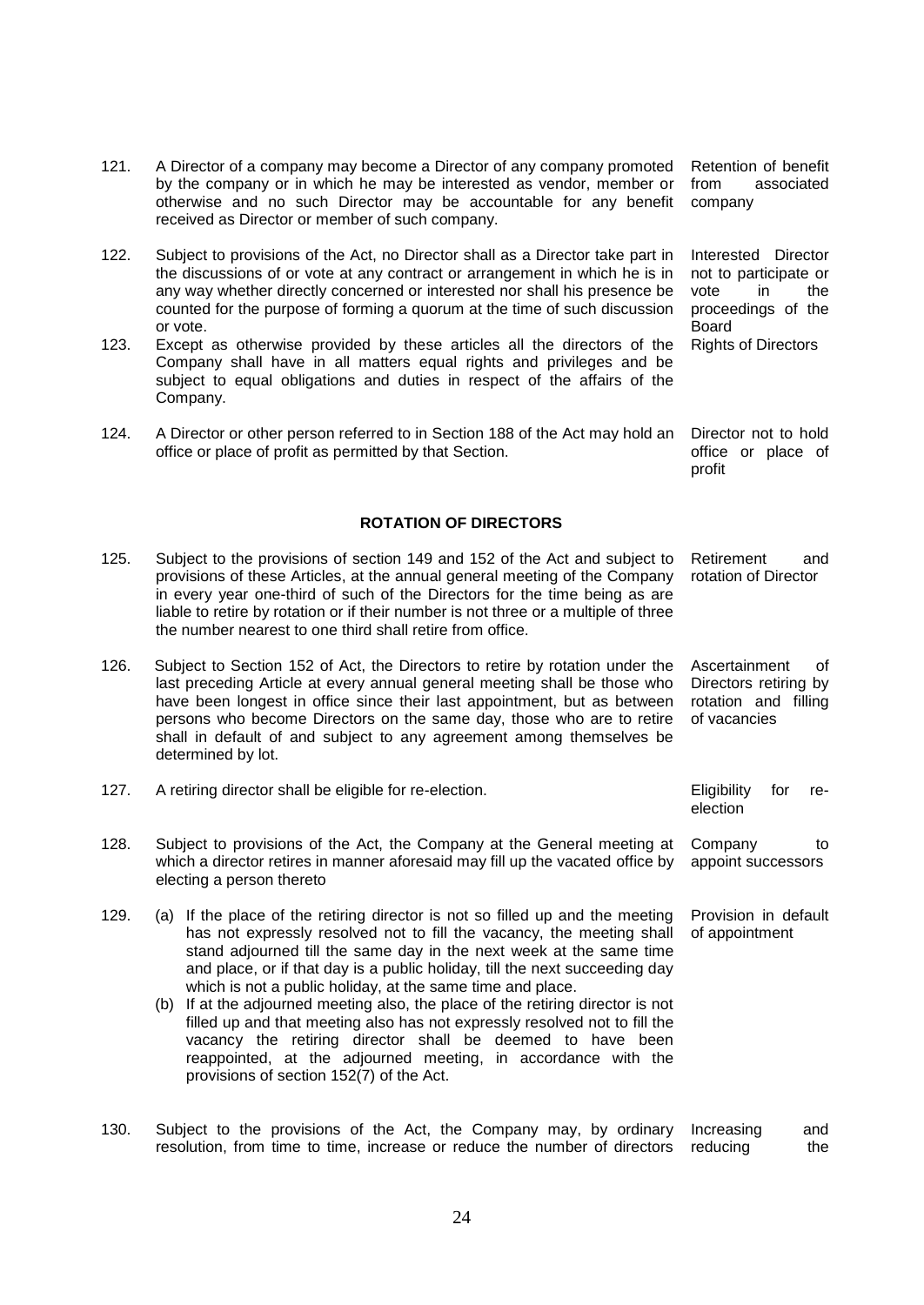and may alter their qualifications and the Company may (subject to the provisions of Section 169 of the Act) remove any director before the expiration of his period of office and appoint another qualified person in his stead. The person so appointed shall hold office during such time as the director in whose place he is appointed would have held the same if he had not been so removed.

- 131. (a) No person, not being a retiring director, shall be eligible for election to the office of director at any general meeting unless he or some other member intending to propose him has at least fourteen clear days before the meeting, left at the office a notice in writing under his hand signifying his candidature for the office of director or the intention of such member to propose him as a candidate for that office and he or the proposer has deposited with the Company Rs. 1,00,000/- (Rs. One Lac) or such other sum as may be required under modified provisions from time to time as a security alongwith the notice as required under section 160 of the Act.
	- (b) On the receipt of the notice referred to in Clause (a) of this Article the company shall inform its members of the candidature of a person for the office of director or the intention of a member to propose such person as a candidate for that office, by serving individual notice on the members not less than seven days before the meeting provided that it shall not be necessary for the company to serve individual notice upon the member if the Company advertises such candidature or intention not less than seven days before the meeting in at least two newspapers circulating in the district in which one is published in the English language and the other in the regional language.
- 132.

Every Director and Key managerial personnel shall give notice to the Company of such matters relating to himself as may be necessary for the purpose of enabling the Company to comply with the provisions of Section 170 of the Act.

### **PROCEEDINGS OF DIRECTORS**

- 133. (a) Subject to the provisions of Section 173 of the Act, the Board of Directors may meet for the disposal of business, adjourn and otherwise regulate its meeting as it thinks fit.
	- (b) Subject to Section 174 of the Act, the quorum for a meeting of the Board shall be one-third of its total strength (any fraction contained in that one-third being rounded off as one) or two Directors, whichever is higher provided that where at any time the number of interested Directors exceeds or is equal to two-thirds of the total strength the number of Directors that is say the number of Directors who are not interested shall be the quorum during such time provided such number is not less than two.
- 134. Where a meeting of the Board could not be held for want of quorum, then, unless the articles of the company otherwise provide, the meeting shall automatically stand adjourned to the same day at the same time and place in the next week or if that day is a national holiday, till the next succeeding day, which is not a national holiday, at the same time and place.
- 135. The Chairman, if any, or the Managing Director on his own motion or the Secretary of the Company shall upon the request in writing of two Directors

number of Director

Notice of candidature for office of Director except in certain case

Disclosure by Director of Appointment and shareholding in any other body corporate

Meeting of Director

Quorum

Adjournment of meeting for want of quorum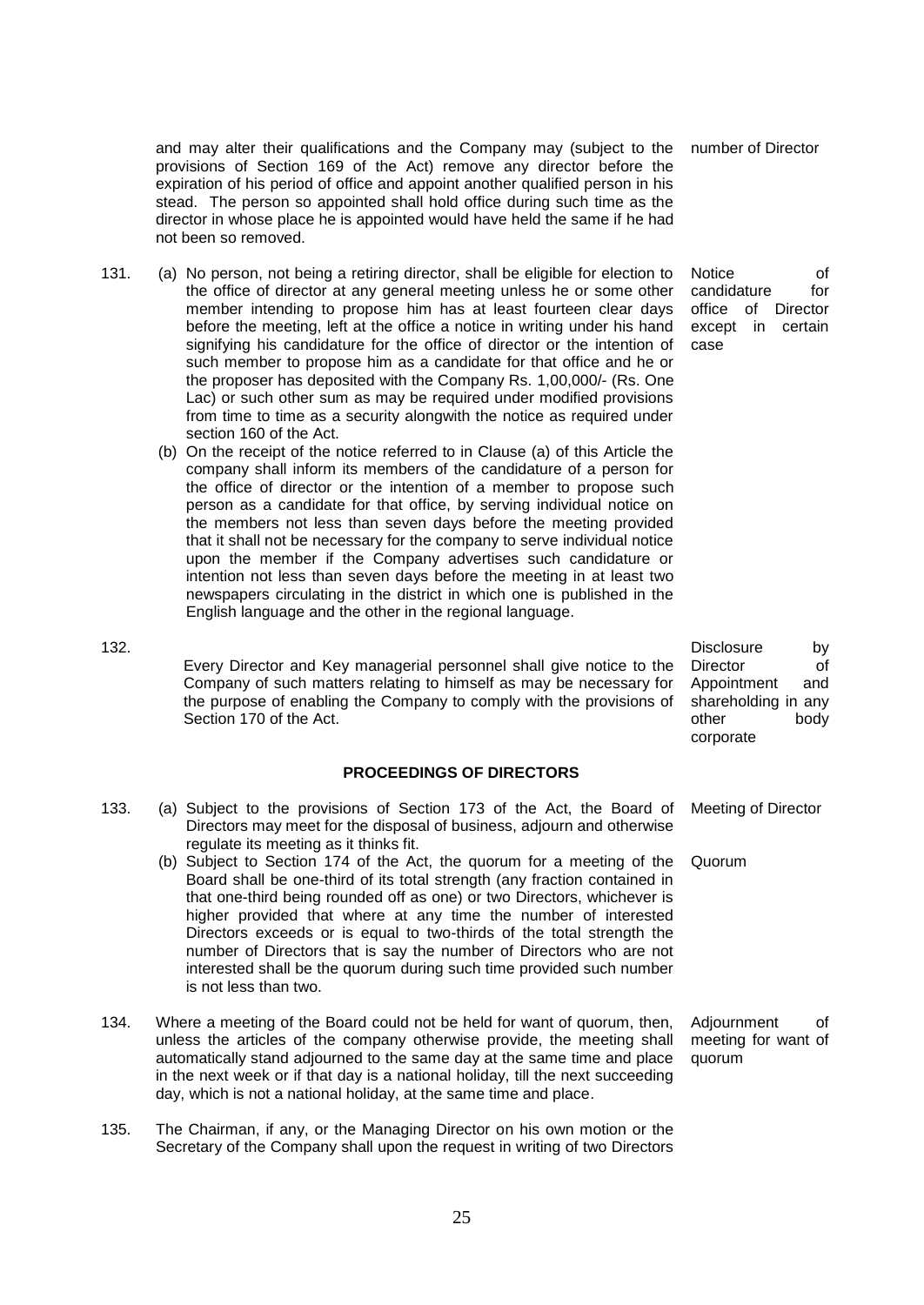|      | of the Company or if directed by the Managing Director or Chairman, if any,<br>convene a meeting of the Board by giving a notice in writing to every<br>Director who, for the time being, is in India and at his usual address in India<br>to every other Director.                                                                                                                                                                                                                                                                                                                                                                                                                                                                                                     |                                                                                  |
|------|-------------------------------------------------------------------------------------------------------------------------------------------------------------------------------------------------------------------------------------------------------------------------------------------------------------------------------------------------------------------------------------------------------------------------------------------------------------------------------------------------------------------------------------------------------------------------------------------------------------------------------------------------------------------------------------------------------------------------------------------------------------------------|----------------------------------------------------------------------------------|
| 136. | The Directors may, from time to time, elect from among their number, a<br>chairman of the Board and determine the period for which he is to hold<br>office. If at meeting of the Board, the Chairman is not present within fifteen<br>minutes of the time appointed for holding the same, the Directors present<br>may choose one of their members to be Chairman of the meeting.                                                                                                                                                                                                                                                                                                                                                                                       | Chairman                                                                         |
| 137. | Questions arising at any meeting of the Board shall be decided by a<br>majority of votes and in case of equality of votes, the Chairman shall have<br>a second or casting vote.                                                                                                                                                                                                                                                                                                                                                                                                                                                                                                                                                                                         | Question at Board<br>meetings,<br>how<br>decided                                 |
| 138. | A meeting of the Board for the time being at which quorum in present shall<br>be competent to exercise all or any of the authorized powers and<br>discretions which by or under the Act or the Articles of the Company are for<br>time being vested in or exercisable by the Board generally.                                                                                                                                                                                                                                                                                                                                                                                                                                                                           | Powers<br>of<br>Board<br>meeting                                                 |
| 139. | Subject to the restrictions contained in Section 179 of the Act, the Board<br>may delegate any of their powers to a committee of Directors consisting of<br>such Director or Directors or one or more Directors and a member or<br>members of the Company as it thinks fit or to the Managing Directors, the<br>manager or any other principal officer of the Company or a branch office or<br>to one or more of them together and it may from time to time revoke and<br>discharge any such Committee of the Board either wholly or in part and<br>either as to persons of purposes but every Committee of the Board, so<br>formed in the exercise of the powers so delegated conform to any<br>restrictions that may from time to time be imposed on it by the Board. | Director committees<br>may appoint<br>any<br>delegates<br>its<br>powers          |
| 140. | The meetings and proceedings of any such committee of the Board<br>consisting of two or more members shall be governed by the provisions<br>herein contained for regulating the meetings and proceedings of the<br>Directors so far as the same thereof applicable and are not superseded by<br>any regulations made by the Directors under the last preceding article.                                                                                                                                                                                                                                                                                                                                                                                                 | Meeting<br>of<br>Committee how to<br>be governed                                 |
| 141. | A resolution shall be deemed to have been duly passed by the Board or a<br>Committee thereof by circulation, if the resolution has been circulated in<br>draft, together with the necessary papers, if any, to all the Directors or to all<br>the members of the Committee, then in India (not being less in number<br>than the quorum fixed for a meeting of the Board or Committee as the case<br>may be) and to all other Directors or members of the Committee at their<br>usual address in India and has been approved by such Directors or<br>members of the Committee as are then in India or by a majority of such of<br>them as are entitled to vote on the resolution.                                                                                        | Resolution<br>by<br>circulation                                                  |
| 142. | All acts done by any meeting of the Board or by a Committee of the Board<br>or by any person acting as a Director shall, not withstanding that it shall<br>afterwards be discovered that there was some defect in the appointment of<br>such Director or persons acting as aforesaid or that they or any of them<br>were disqualified or had vacated office or that the appointment of any of<br>them has been terminated by virtue of any provisions contained in the Act<br>or in these Articles be as valid as if every such person has been duly<br>appointed and was qualified to be a Director and had not vacated his office<br>or his appointment had been terminated provided that nothing in this Article                                                     | Acts of Board or<br>Committee<br>valid<br>notwithstanding<br>invalid appointment |

shall be deemed to give validity to acts done by a Director after his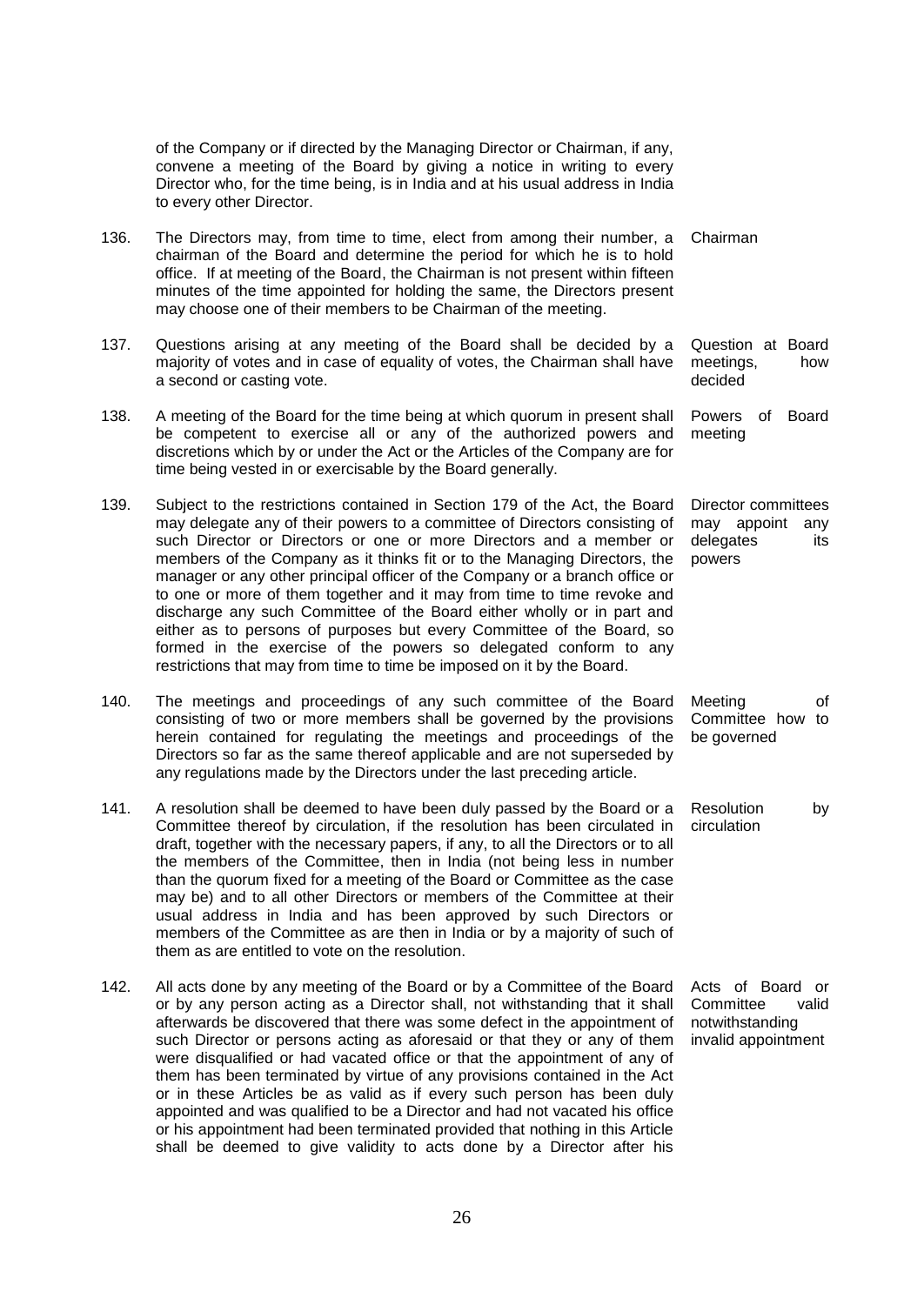appointment has been shown to the Company to be invalid or to have terminated.

- 143. The Company shall cause minutes to be duly entered in a book or books provided for the purpose:
	- (i) Of the name of the Directors present at such meeting of the Board, and of any committee of the Board;
	- (ii) Of all orders made by the Board and Committee of Board;
	- (iii) Of all resolution and proceedings of the meetings of the Board and committees of the Board; and

Every such book shall be maintained and the minutes entered therein and signed in the manner laid down by Section 118 of the Act and the minutes so entered and signed shall be received as conclusive evidence of the proceedings recorded therein.

# **POWER OF THE BOARD**

- 144. Subject to the provisions of the Act, the control of the Company shall be vested in the Board who shall be entitled to exercise all such powers and to do all such acts and things as the Company is authorized to exercise and do provided that any power to do any act or thing which directed or otherwise required whether by the Act or by these presents or otherwise to be exercised or done by the Company in General meeting provided further that in exercising any such power or doing any such act or thing, the Board shall be subject to the provisions in that behalf contained in the Act or any, other Act or in the Memorandum of Association of the Company or these Articles or any regulations made by the Company in General Meeting shall invalidate any prior act of the Board which would have been valid if those regulations had not been made.
- 145. Without prejudice to general powers conferred by the last preceding Article and so as not in any way to limit or restrict those powers and without prejudice to the other powers conferred by the Articles, but subject to the restrictions contained in the last preceding Article, it is hereby declared that the Directors shall have the following powers, that is to say Power:
	- (a) To pay the costs, charges and expenses, preliminary and incidental to the promotion, formation, establishment and registration of the Company.
	- (b) To pay and charge to the Capital account of the Company any commission or interest lawfully payable t.
	- (c) Subject to Section 179 and 188 of the Act, to purchase or otherwise acquire for the Company property rights for privileges which the Company is authorized to acquire at or for such price or consideration and on such terms and conditions as they may think fit and in any such purchase or other acquisition to accept such title as the Directors may believe or may be advised to be reasonable satisfactory.
	- (d) At their discretion and subject to the Provisions of the Act to pay for any property, rights or privileges acquired by or services rendered to the Company either wholly or part in shares, bonds, debentures, mortgages or other securities of the company and any such shares may be issued either as fully as paid-up with such amount credited as paid-up thereon as may be agreed upon and any such bonds, debentures, mortgages, or other securities may be either specifically charged upon all or any part of the property of the Company and its uncalled capital or not so charged.
	- (e) To secure the fulfillment of any contract or engagement entered into by

Minutes of proceeding of Directors and Committee to be kept

Powers of the Board

Further powers of the Board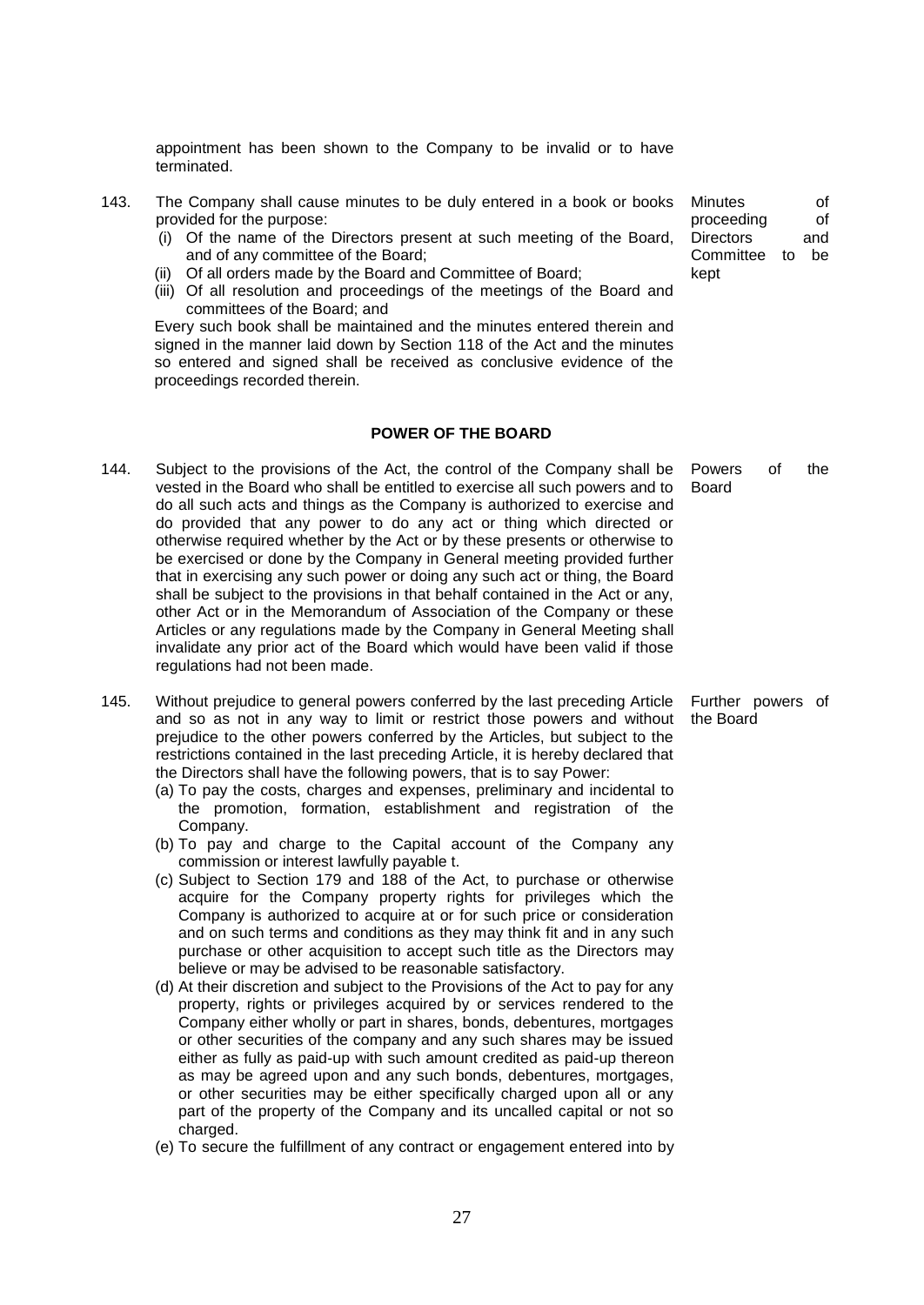the company by mortgage or charge of all or any of the property of the Company and its uncalled capital for the time being or in such manner as they think fit.

- (f) To accept from any members, so far as may be permissible by law, surrender of his shares or any part thereof, on such terms and conditions as shall be agreed.
- (g) To appoint any person to accept and hold in trust for the company any property belonging to the company or in which it is interested or any other purposes and to execute and do all such deeds and things as may be required in relation to any such trust and to provide for the remuneration of such trustees.
- (h) To institute, conduct, defend, compound or abandon any legal proceedings by or against the company or its officers or otherwise concerning the affairs of the company and also to compound and allow time for payment or satisfaction of any debts due and of any claims or demands by or against the Company and to refer any differences to arbitration either according to India law or according to any foreign law and either in India or abroad, and observe, perform or challenge any award made thereon.
- (i) To act on behalf of the Company in all matters relating to bankruptcy or insolvency.
- (j) To make and give receipts, release and other discharges for moneys payable to the company and for the claims and demand of the Company.
- (k) Subject to the provisions of the Act, to invest and deal with any moneys of the Company, upon such security or without security (not being shares of the company), and in such manner as they may think fit and from time to time to vary or realize such investments. Save as provided in Section 187 of the Act, all investment shall be made and held in the Company"s own name.
- (l) To execute in the name and on behalf of the company in favour of any Director or other person who may incur or be about to incur any person liable whether as principal or surety for the benefit of the company such mortgages of the Company"s property (present and future) as they think fit and any such other powers, provisions, covenants and agreements as shall be agreed upon.
- (m)To determine, from time to time, who shall be entitled to sign, on the Company"s behalf bills, notes, receipts, acceptances, endorsements, cheques, dividend warrants, release, contracts and documents and to give the necessary authority for such purpose.
- (n) To distribute by way of bonus amongst the staff of the company, a share in the profits of the company and to give to any officer or other person employed by the Company a Commission on the profits of any particular business or transaction as part of the working expenses of the company.
- (o) To provide for the welfare of Directors, ex-Directors or employees or exemployees of the Company and the wives, widows and families or the dependants in connection of such persons by building or contributing to the building of houses, dwelling or chawls or by grants of money, pension, gratuities, allowances, bonus or other payments or by creating and from time to time subscribing contributing to provided and other association, institutions, fund or trusts and by providing or subscribing or contributing towards places of interest and recreation, hospitals and dispensaries, medical and other attendance and other assistance, subject to the provisions of the Act as the Board shall think fit and subject to provisions of the Act to subscribe or contribute or otherwise to assist or to guarantee moneys to charitable benevolent, religious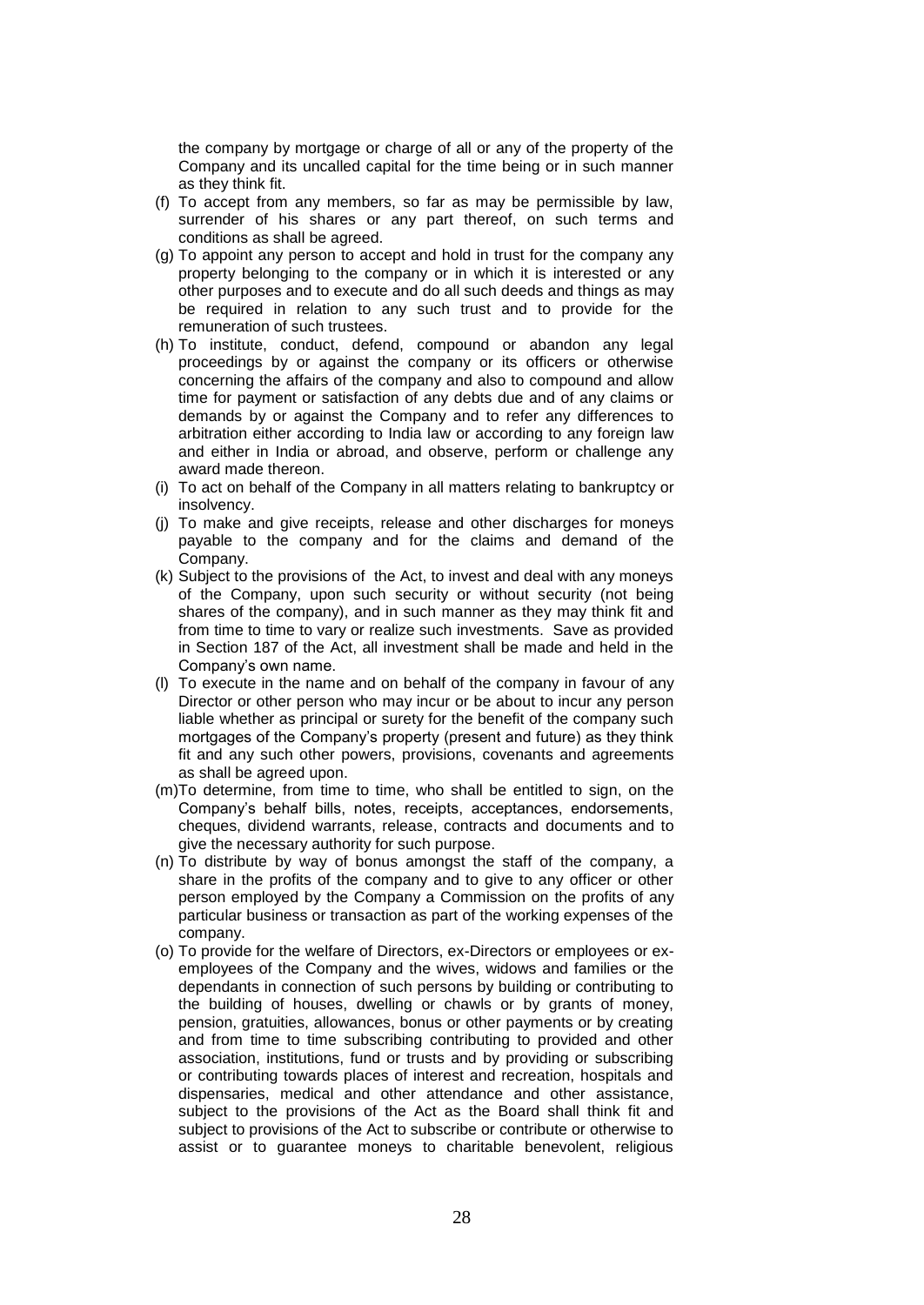scientific, national or other institutions, bodies and objects which shall have any moral or other claim to support or and by the company, either by reason of locality of operation or of public and general utility or otherwise.

- (p) Subject to the provisions of the Act, to appoint and at their discretion, remove or suspend such General Managers, Managers, Secretaries, Assistants, supervisors scientists, technicians, engineers, consultants, legal, medical or economic advisers, research workers, laborers, clerks, agents and servants for permanent temporary or special services as they may, from time to time think fit and to determine their power and duties and fix their salaries or emoluments or remuneration and to require security in such instances and of such amount as they may think fit and from time to time, to provide for the management and transaction of the affairs of the Company in any specified locality in India or elsewhere in such manner as they think fit.
- (q) To comply with the requirements of any local law which in their opinion it shall, in the interest of the Company be necessary or expedient to comply with.
- (r) From time to time and at any time, to establish any local Board for managing any of the affairs of the Company in any specified locality in India or elsewhere and to appoint any person to be members of such local Board and to fix their remuneration.
- (s) Subject to Section 179 of the Act from time to time and at any time to delegate to any person so appointed any of the powers authorities and discretion for the time being vested in the Board and to authorize the member for the time being of any such local Board or any of them to fill up any vacancies therein and to act notwithstanding vacancies and any such appointment or delegation may be made on such terms and subject to such conditions as the Board thinks fit and may at any time remove any person so appointed and may draw or vary such delegation.
- (t) At any time and from time to time by power of attorney under the seal of the Company, to appoint any person or persons to be the attorney of the Company for such purposes and with such powers, authorities and discretion (not exceeding those vested in or exercisable by the Board under these presents and excluding the power to make calls and excluding also except in their limits authorized by the Board the power to make loans and borrow moneys) and for such period and subject to such conditions as the Board may, from time to time, think fit and any such appointment may (if the Board think fit) be made in favour of the members or any of the members of any local Board established as aforesaid or in favour of any company or the shareholders, Directors, Director nominees or manager of any company or firm or otherwise in favour for any fluctuating body of persons whether nominated directly or indirectly by the Board and any such power of attorney may contain such powers for the protection or convenience of persons dealing with such attorney as the Board may think fit and may contain powers enabling any such delegate or attorneys as aforesaid to sub-delegate all or any of the powers, authorities and discretions for the time being vested in them.
- (u) Subject to the provisions of the Act, for or in relation to any of the matters aforesaid or otherwise for the purpose of the Company to enter into all such negotiations and contracts and rescind and vary all such contracts and do all such acts, deeds and things in the name and on behalf of the Company as they may consider expedient.
- (v) Subject to the provisions of the Act, and main objects of the Company, to sell, lease or otherwise dispose of any of the properties or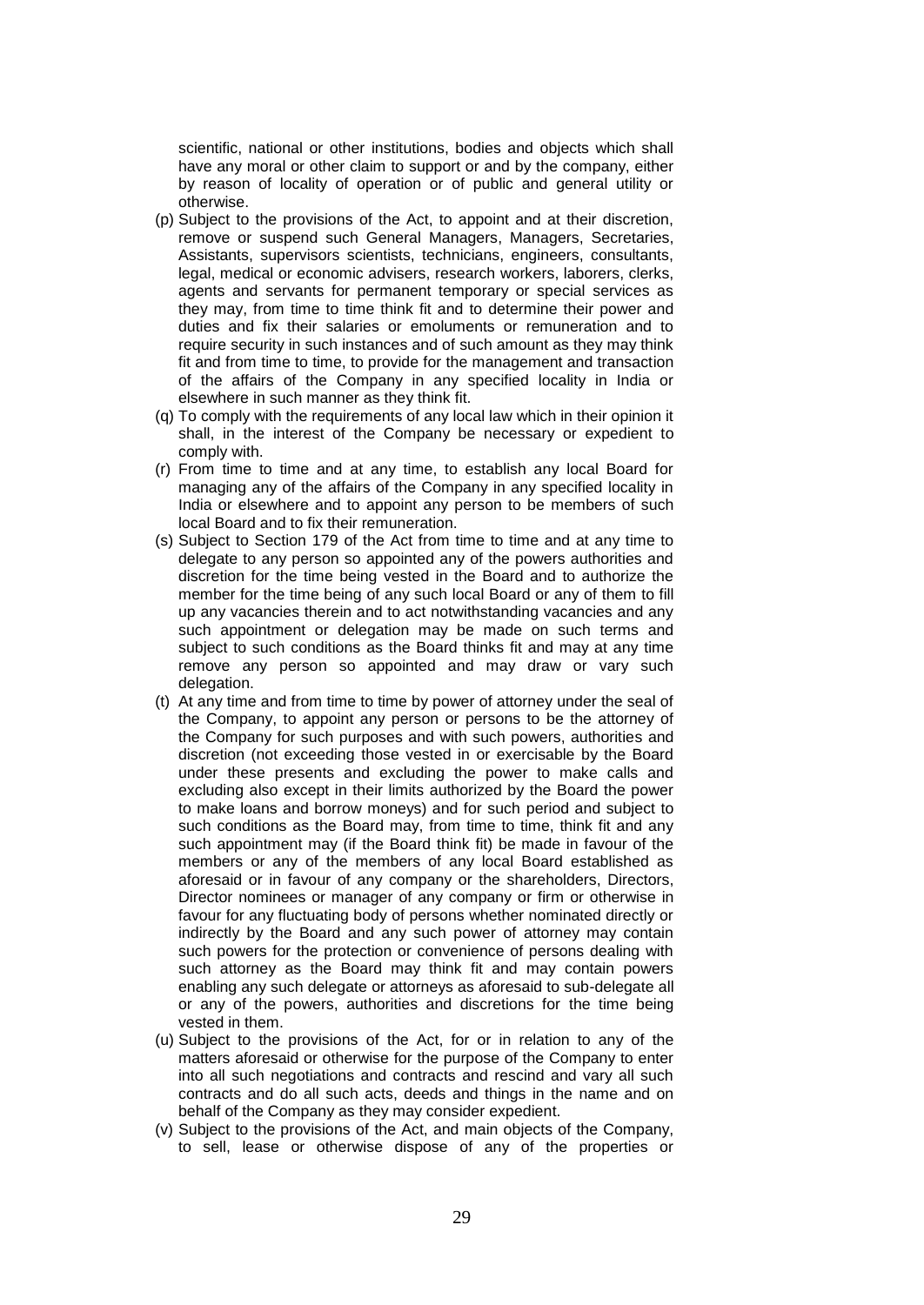undertakings of Company.

(w)Subject to the provisions of the Act, the Board may pay such remuneration to Chairman / Vice Chairman of the Board upon such conditions as they think fit.

#### **APPOINTMENT AND POWERS OF MANAGING DIRECTORS AND WHOLE TIME DIRECTROS**

- 146. 1. Subject to the provisions of the Act, the Board may appoint or reappoint one or more Managing Directors, at such conditions as they think fit provided that the period of appointment or reappointment shall not exceed 5 (five) years at one time.
- Appointment of Managing Director
	- 2. A Managing director shall not, while he contributes to hold that office, be subject to retirement by rotation, but he shall be reckoned as a Director to retire, but (subject to the provisions of any contract between him and the Company) he shall be subject to the same provisions as to resignation and removal as the other Directors of the Company, and he shall, ipso facto and immediately, cease to be a Managing Director if he ceases to hold the office of Director for any cause.
	- 3. Subject to the provisions of the Act and to the general supervision and control of the Board, any Managing Director or Managing Directors shall have the General Direction, management and superintendence of the business of the company with power to do all acts, matters and things deemed necessary, proper or expedient for carrying on the business and concerns of the company, including power to appoint, suspend and dismiss officers, staff and workmen of the Company, to make and sign all contracts and receipts and to draw, accepts, endorse and negotiate on behalf of the company all such Bills of Exchange, Promissory Notes, Hundies, Cheques, Drafts, Government Promissory Notes, or other Government papers and other instruments as shall be necessary, proper or expedient for carrying on the business of the company and to operate on the Bank accounts of the company and to represent the Company in all suits and all other legal proceedings and to engage solicitors, advocates and other Agents and to sign the papers, documents and instruments of authority, to appoint agents or other attorneys and to delegate to them such powers as the Managing Director or Managing Directors may deem and at pleasure, such powers to revoke and generally to exercise all such powers and authorities as are not by the Act for the time being in force or by these Articles expressly directed to be exercised by the Board of Directors or by the Company in General Meeting.
	- 4. The Managing Director or Managing Directors shall not exercise the Powers to:
		- (a) make calls on shareholders in respect of money unpaid on their shares in the Company
		- (b) Issue debentures, and except to the extent mentioned in the resolution passed at the Board meeting under Section 179 of the Act
		- (c) Borrow moneys, otherwise than on debentures
		- (d) Invest the funds of the Company, and
		- (e) Make Loans
	- 5. The Company shall not appoint or employ, or continue the appointment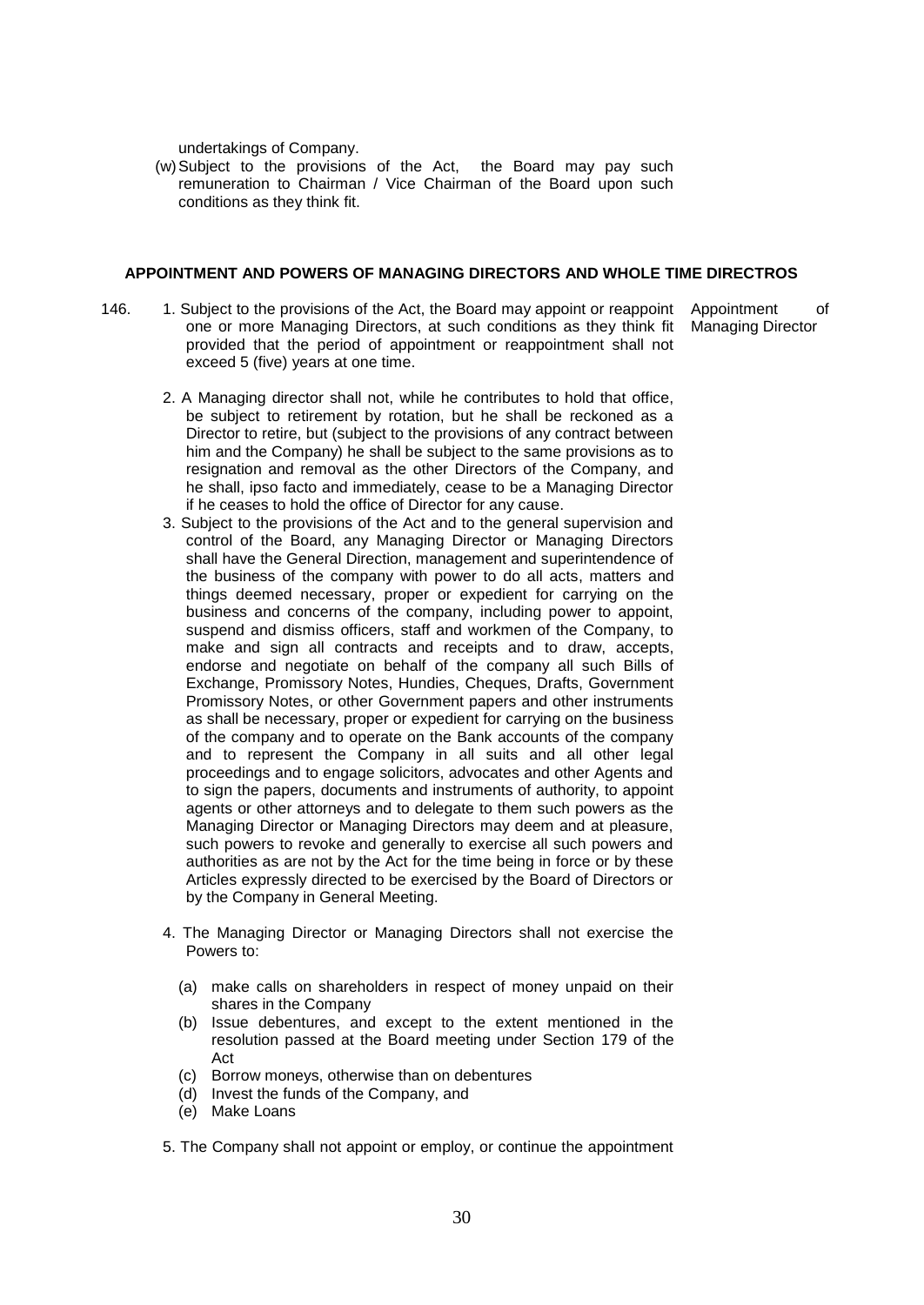of a persons as its Managing or Whole time Director who (a) is an undischarged insolvent, or has at any time been adjudged an insolvent, (b) Suspends, or has at any time suspended, payment to his creditors, or makes, or has at any time made a composition with them; or (c) is, or has at any time been, convicted by a court of an offence involving moral attitude. 147. Subject to the provisions of the Act, a Managing Director shall, in addition to any remuneration that might be payable to him as a Director of the Company under these / Articles, of Association, receive such remuneration as may, from time to time, be approved by the Company Remuneration of Managing Director 148. Subject to the provisions of the Act and particular to the prohibitions and restrictions contained in Section 179 thereof the Board may, from time to time, entrust to and confer upon the Managing Director or Managing Directors for the time being such of the powers exercisable under these presents by Directors as they may think fit and may confer such power for such time and to be exercised for such objects and purposes and upon such terms and conditions and with such restrictions as they think fit, and they may confer such powers, either collaterally with, or to the exclusion of, and in substitution for all or any of the powers of the Directors in that behalf and may, from time to time, revoke, withdraw, alter or vary all or any of such powers. Power of Managing Director / Whole time Director 149. Subject to the provisions of the Act, the Managing Director or Managing Directors shall not, while he or they continue to hold that office, be subject to retirement by rotation in accordance with these Articles of Association but he shall be counted for determining the number of retiring Directors. Special position of Managing Directors 150. The Provisions of Articles 146 to 149 shall apply mutatis mutandis to the appointment of Whole Time Directors except that the office of Whole-Time Directors may be liable to retire by rotation. Appointment of Whole **Time Directors SECRETARY** 151. Subject to Section 203 of the Act, the Board may, from time to time appoint, and at its discretion subject to applicable provisions of the Act, if any, appoint or remove any person as the Secretary of the Company ("Secretary") to perform such duties and functions, which, by the Act or otherwise, are to be performed by the Secretary of the Company, and to execute any other duties and functions, which may from time to time, be assigned to the Secretary by the Board. Appointment of **Secretary COMMON SEAL** 152. Subject to the provisions of the Act, the Board may provide a common seal for the purpose of the Company and shall have powers, from time to time, destroy the same and substitute a new seal in lieu thereof and the Board shall provide for the safe custody of the seal for the time being and the seal The seal, its custody and use

The Company shall also be at liberty to have an official Seal for use in any

shall never be used except by the authority of the Board or a Committee of the Board previously given and in the presence of one Director of the company or some other person appointed by the Directors for the purpose.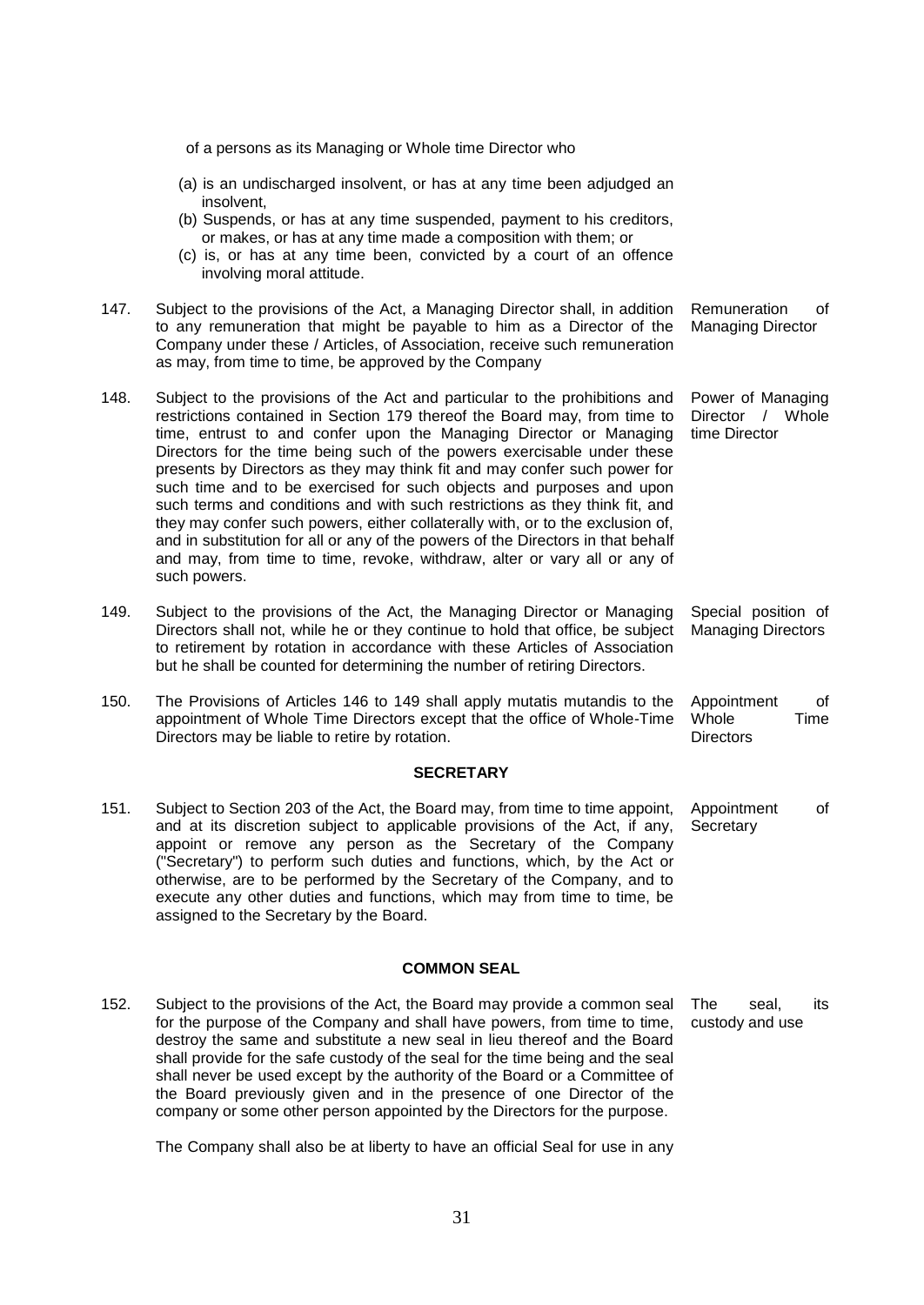territory, district or place outside India.

153. Subject to the provisions of the Act, a Deed or other instruments to which the Seal of the Company is required to be affixed as per the authority of the Board shall unless the same is executed by a duly constituted attorney be signed by one Director and the Secretary or some other person appointed by the Board for the purpose. Affixture of common seal

#### **DIVIDENDS**

| 154. | Subject to the Articles, any member entitled to shares (if any) with<br>preferential or special rights attached thereto the profits of the Company<br>which shall, from time to time, be determined to be divided in respect of any<br>year or other period shall be applied in the payment of a dividend on the<br>equity shares of the Company but so that a partly paid-up share shall only<br>entitle the holder with respect thereto to such proportion of the distribution<br>upon a fully paid-up share as the amount paid thereon bears to the nominal<br>amount of such share and so that the same shall carry interest' such capital<br>shall not, whilst carrying interest confer a right to participate in profits.                                                                                                                                                    | How profits shall be<br>divisible                          |
|------|------------------------------------------------------------------------------------------------------------------------------------------------------------------------------------------------------------------------------------------------------------------------------------------------------------------------------------------------------------------------------------------------------------------------------------------------------------------------------------------------------------------------------------------------------------------------------------------------------------------------------------------------------------------------------------------------------------------------------------------------------------------------------------------------------------------------------------------------------------------------------------|------------------------------------------------------------|
| 155. | The Company in Annual General Meeting may declare a dividend to be<br>paid to the members according to their rights and interest in the profits and<br>may fix the time for payment.                                                                                                                                                                                                                                                                                                                                                                                                                                                                                                                                                                                                                                                                                               | Declaration<br>of<br>dividends                             |
| 156. | No large dividend shall be declared than is recommended by Directors but<br>the Company is annual general meeting may declare a smaller dividend.                                                                                                                                                                                                                                                                                                                                                                                                                                                                                                                                                                                                                                                                                                                                  | Restriction<br>on<br>of<br>amount<br><b>Dividends</b>      |
| 157. | No dividend shall be payable except out of the profits of the Company of<br>the year or any other undistributed profits.                                                                                                                                                                                                                                                                                                                                                                                                                                                                                                                                                                                                                                                                                                                                                           |                                                            |
| 158. | Where any assets, business or property is bought by the Company as from<br>a past date upon the terms that the company shall as from that date take<br>the profits and bear the losses thereof such profit and losses as the case<br>may be shall, at the direction of the Directors, be so credited or debited<br>wholly or in part to the Profits and Loss Account and in that case the<br>amounts so credited or debited shall for the purpose of ascertaining the<br>fund available for dividend be treated as a profit or loss arising from the<br>business of the Company and available for dividend accordingly. If any<br>share or securities are purchased with dividend or interest such dividend or<br>interest when paid may at the discretion of the Directors be treated as<br>revenue and it shall not be obligatory to capitalize the same or any part<br>thereof. | Ascertainment<br>οf<br>amount<br>available<br>for dividend |
| 159. | The amount of the net profits of the Company as shown in audited annual<br>Account shall be conclusive.                                                                                                                                                                                                                                                                                                                                                                                                                                                                                                                                                                                                                                                                                                                                                                            | What to be deemed<br>net profits                           |
| 160. | The Board may, from time to time, pay to the members such interim<br>dividends as in their judgment the position of the company justifies.                                                                                                                                                                                                                                                                                                                                                                                                                                                                                                                                                                                                                                                                                                                                         | Interim dividend                                           |
| 161. | Subject to the provisions of the Act, the Directors may retain dividends on<br>which the Company has a lien and may apply the same in or towards<br>satisfaction of the debts, liabilities or engagements in respect of which the<br>lien exists.                                                                                                                                                                                                                                                                                                                                                                                                                                                                                                                                                                                                                                  | Debts<br>may<br>be<br>reduced                              |
| 162. | No member shall be entitled to receive payment of any interest or dividend<br>in respect of his share(s), whilst any money may be due or owing from him                                                                                                                                                                                                                                                                                                                                                                                                                                                                                                                                                                                                                                                                                                                            | No<br>member<br>to<br>dividend<br>receive                  |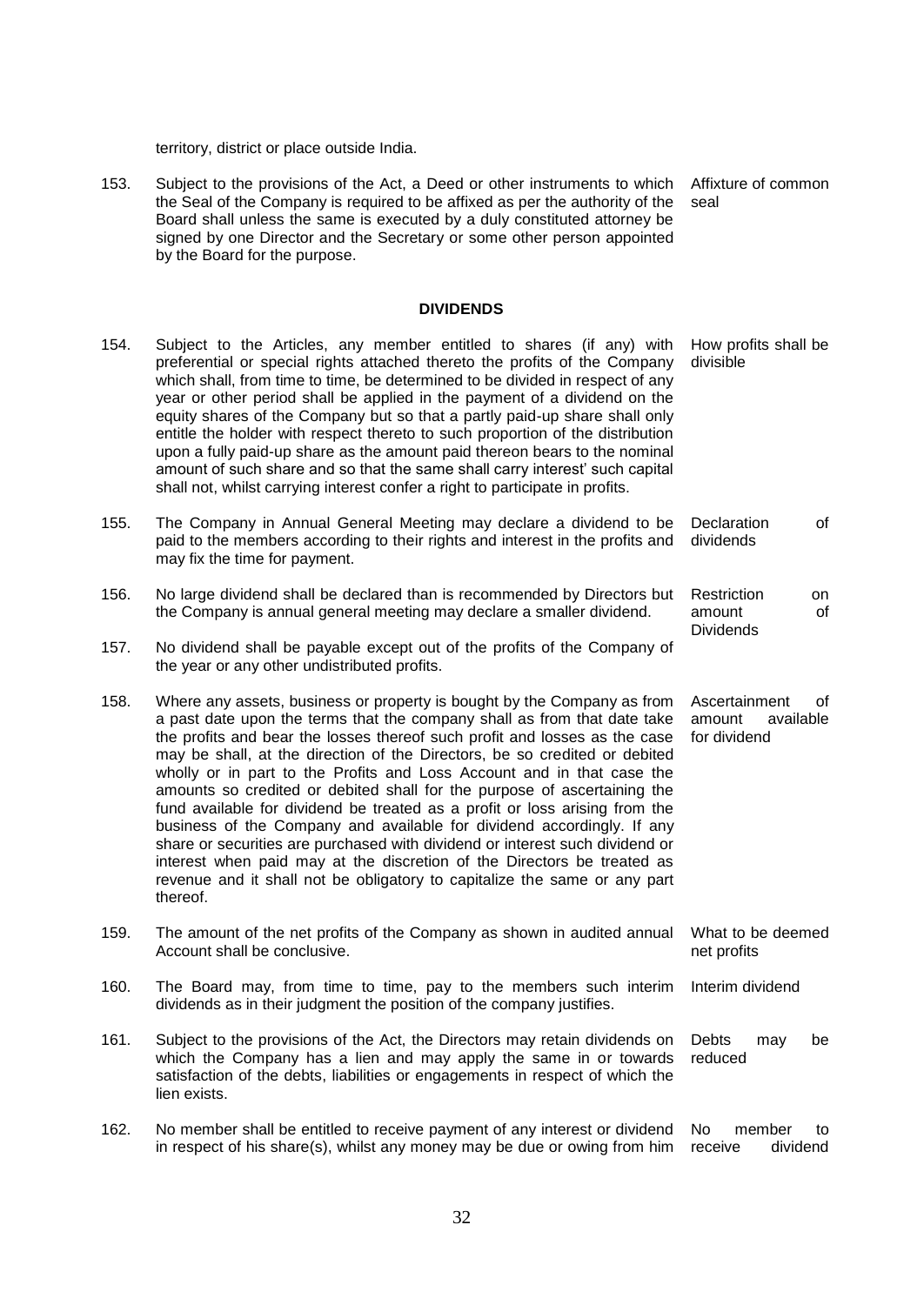to the company in respect of such share(s) or otherwise howsoever either alone or jointly with any other person(s) and the Board may deduct from the dividend payable to any member all sums of money so due to the company. when indebted to the Company

- 163. A transfer of shares does not pass the right to any dividend declared thereon before the registration of the transfer and pending registration of transfer the dividend shall be dealt with as required under the provisions of the Act,. Transfer of shares must be registered
- 164. Unless otherwise directed any dividend may be paid by cheque or warrant or by a pay slip or receipt having the force of a cheque or warrant, sent through the post to the registered address of the member or person entitled or in case of joint-holder to that one of them first named in the Register of Members in respect of the joint holding. Every such cheque or warrant shall be made payable to the order of the person to whom it is sent. The Company shall not be liable or responsible for any cheque or warrant or pay slip or receipt lost to the member or person entitled thereto by the forged endorsement of any cheque or warrant or the forged signature of any pay slip or receipt or the fraudulent recovery of the dividend by any other means. If several persons are registered as joint-holder of any shares any one of them can give effectual receipt for any dividends or other moneys payable in respect thereof. The Company shall comply with the provisions of the Act and rules made thereunder in respect of any unclaimed or unpaid dividend. Dividends; how remitted
- 165. Where the Company has declared a dividend but which has not been paid or claimed within 30 days from the date of declaration, transfer the total amount of dividend which remains unpaid or unclaimed within the said period of 30 days, to a special account to be opened by the Company in that behalf in any schedule bank, to be called "Cantabil Retail India Limited Unpaid Dividend Account".

The Company shall transfer any money transferred to the unpaid dividend account of a Company that remains unpaid or unclaimed for a period of seven years from the date of such transfer, to the fund known as Investor Education and Protection Fund established under Section 205C of the Companies Act, 1956/ the provisions of the Act.

### **CAPITALISATION**

- 166. (1) Any General Meeting may upon the recommendation of the Board resolve that any amounts standing to the credit of the Share premium Account or the Capital Redemption Account or any monies, investments or other assets forming part of the undivided profits (including profits or surplus moneys arising out of appreciation in value of any capital assets of the Company) standing to the credit of the Capital Reserves, General Reserve, Reserve or any Reserve Fund or any other Fund of the company available for dividend, be capitalized:
	- (a) by the issue and distribution as fully paid-up equity shares of the Company as a bonus issue, or
	- (b) by crediting shares of the Company which may have been issued and are not fully paid-up with the whole or any part of the sum remaining unpaid thereon:

Transfer of unpaid / unclaimed dividend to special account

Capitalisation of Reserves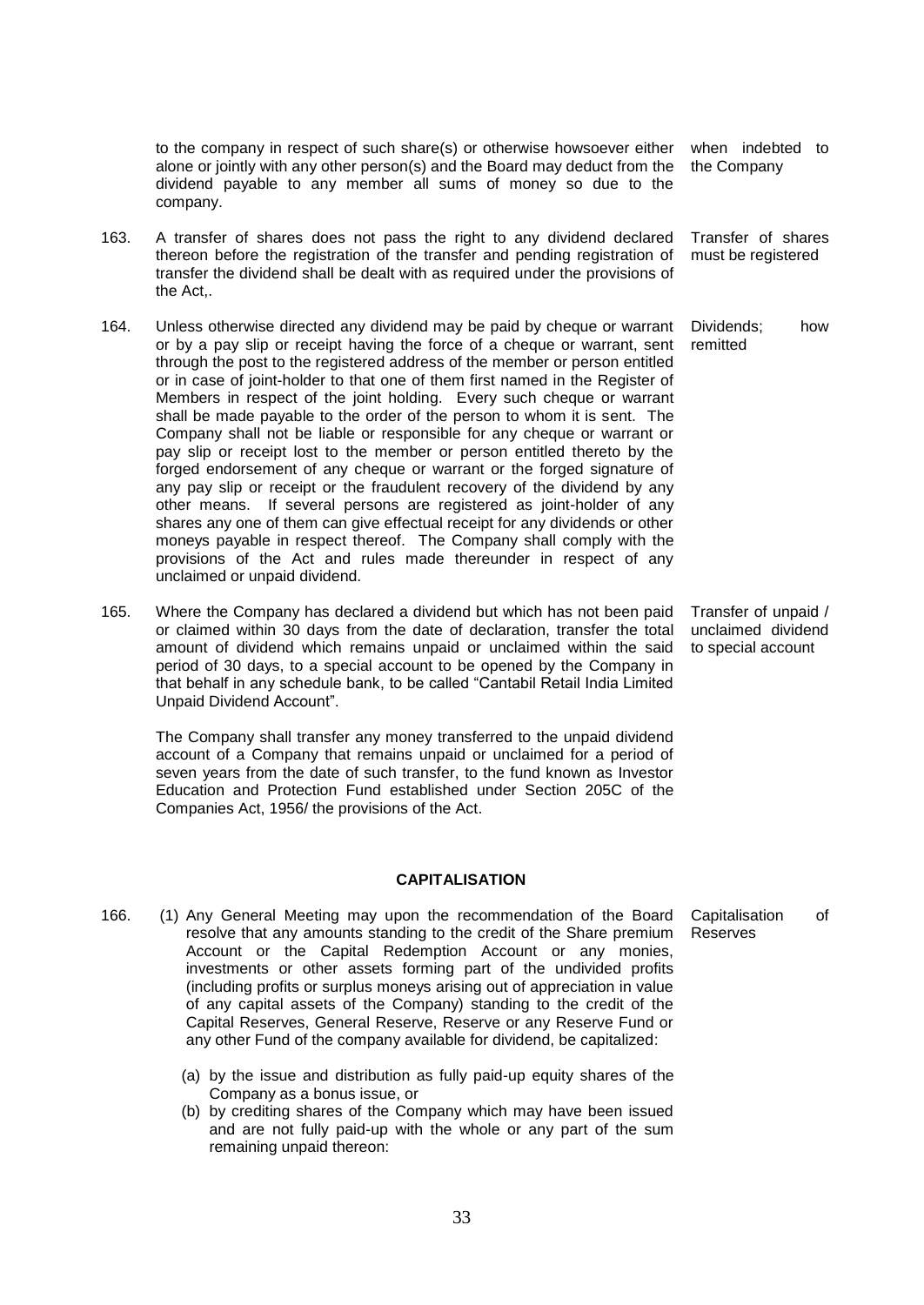Provided that any amounts standing to the credit of the Share Premium Account or the Capital Reserve account or the Capital Redemption Reserve Account shall be applied only in crediting the payment of capital on shares of the Company to be issued to members (as herein provided) as fully paid bonus shares.

- (2) Such issue and distribution under (1) (a) above and such payment to credit of unpaid shares capital under (1)(b) above, shall be made to among and in favor of the members or any class of them or any of them entitled thereto and in accordance with their respective rights and interest and in the proportion to the amount of capital paid-up on the shares held by them respectively in respect of which such distribution under (1)(a) or payment under (1)(b) above shall be made on the footing that such members become entitled thereto as capital.
- (3) The Directors shall give effect to any resolution and apply such portion of the profits, General Reserve, Capital reserve or Reserve Fund or any other fund or account as aforesaid as may be required for the purpose of payment in full of the shares of the Company so distributed under (1)(a) above or (as the case may be) for the purpose of paying in whole or in part, the amount remaining unpaid on the shares which may have been issued and are not fully paid-up under (1)(b) above.
- (4) For the purpose of giving effect to any such resolution the Directors may settle any difficulty which may arise in regard to the distribution or payment as aforesaid as they think expedient and in particular they may issue fractional certificates and may fix the value for distribution of any specific assets and may determine that such cash payment be made to any members on the footing of the value so fixed and may vest any such cash or shares in trustees upon such trusts for the person entitled thereto as may seem expedient to the Directors and generally may make such arrangement for the acceptance, allotment and sale of such shares, and fractional certificates or otherwise as they may think fit.
- 167. A general meeting may resolve that any surplus moneys arising from the realization of any capital assets of the Company or any investment representing the same or any other undistributed profits of the Company not subject to charge for income tax, be distributed among the members on the footing that they receive the same as capital.
- 168. For the purpose of giving effect to any resolution under the preceding two Articles the Board may settle any difficulty which may arise in regard to the distribution as they think expedient and in particular may issue fractional certificates.

#### **BOOKS AND ACCOUNTS**

- 169. The Board of Directors shall cause to be kept proper books of accounts on accrual basis and according to double entry system of accounting as required under the provisions of the Act.
- 170. The books of accounts shall be kept at the office or subject to the provisions of Act at such other place as the Directors think fit and shall be open to inspection by the Directors during the business hours.

Surplus money

Fractional **Certificates** 

Books of account be kept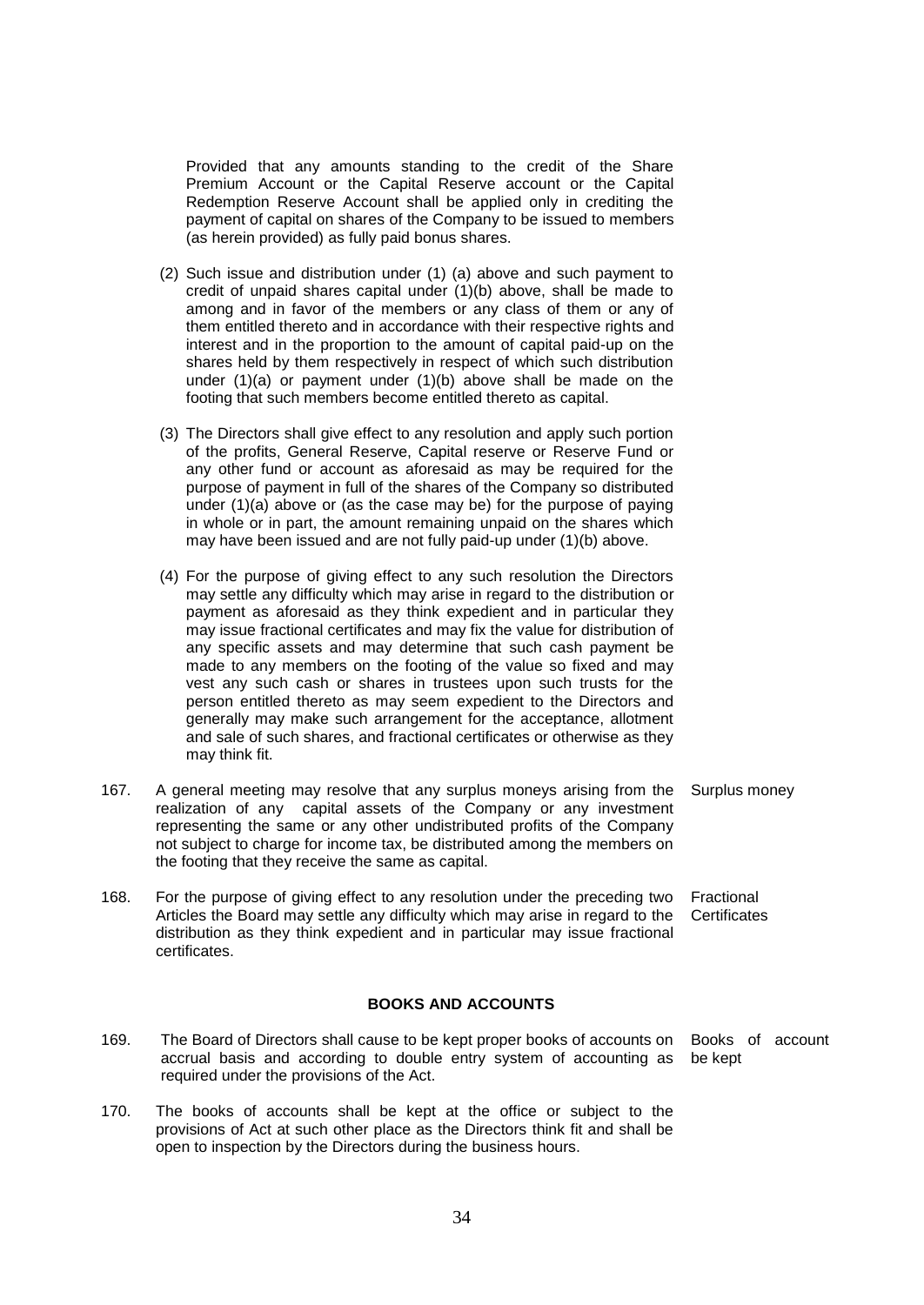- 172. The Director shall, from time to time, in accordance with the provisions of the Act cause to be prepared and to be laid before the Company in Annual General Meeting such Profit and Loss Accounts, Balance Sheet and reports as are referred to in those Sections.
- 173. A copy of every such Profit and Loss Account and Balance Sheet (including the Auditor"s Report and every other document required by law to be annexed or attached to the Balance Sheet) shall, at least twenty one days before the meeting at which the same are to be laid before the members, be sent to the members of the Company, to holders of debentures issued by the Company (not being debentures which are payable to the bearer there of) to trustees for the holders of such debentures and to all persons entitled to receive notices of Annual General Meetings of the Company

Statement of accounts to be furnished to General Meeting

Accounts to be sent to each member

Appointment of Auditors and their

Accounts when audited & approved to be conclusive except as to errors discovered within 3

duties

months

#### **AUDIT**

- 174. Auditors shall be appointed at their rights and duties regulated in accordance with Chapter X of the Act.
- 175. Every account of the Company went audited and approved by Annual General Meeting shall be conclusive except as regard any error discovered therein within three months next after the approval thereof. When any such error is discovered within that period the accounts shall forthwith be corrected and henceforth shall be conclusive.

#### **DOCUMENTS AND NOTICE**

- 176. (1) A document or notice may be served or given by the company on any member or an officer thereof either personally or by sending it by post to him to his registered address in India or (if he has no registered address in India) to the address, if any, within India supplied by him to the Company for serving document or notices on him.
	- (2) Where a document or notice is sent by post, service of the document or notice shall be deemed to be effected by properly addressing, preparing and posting a letter containing the document or notice, provided that where a member has intimated to the company in advance that documents or notice should be sent to him under a certificate of posting or by registered post with or without acknowledgement due and has deposited with the Company a sum sufficient to defray the expenses of doing so, service of the document or notice shall not be deemed to be effected unless it is sent in the manner intimated by the member and such service shall be deemed to have been effected in the case of a notice of meeting at the expiration of forty eight hours after the letter containing the document or notice is posted and in any other case, at the time at which letter would be delivered in the ordinary course of post.
- 177. A document or notice advertised in a newspaper circulating in the neighborhood of the office shall be deemed to be duly served or sent on By Advertisement

Service of documents of notices on members by the Company

35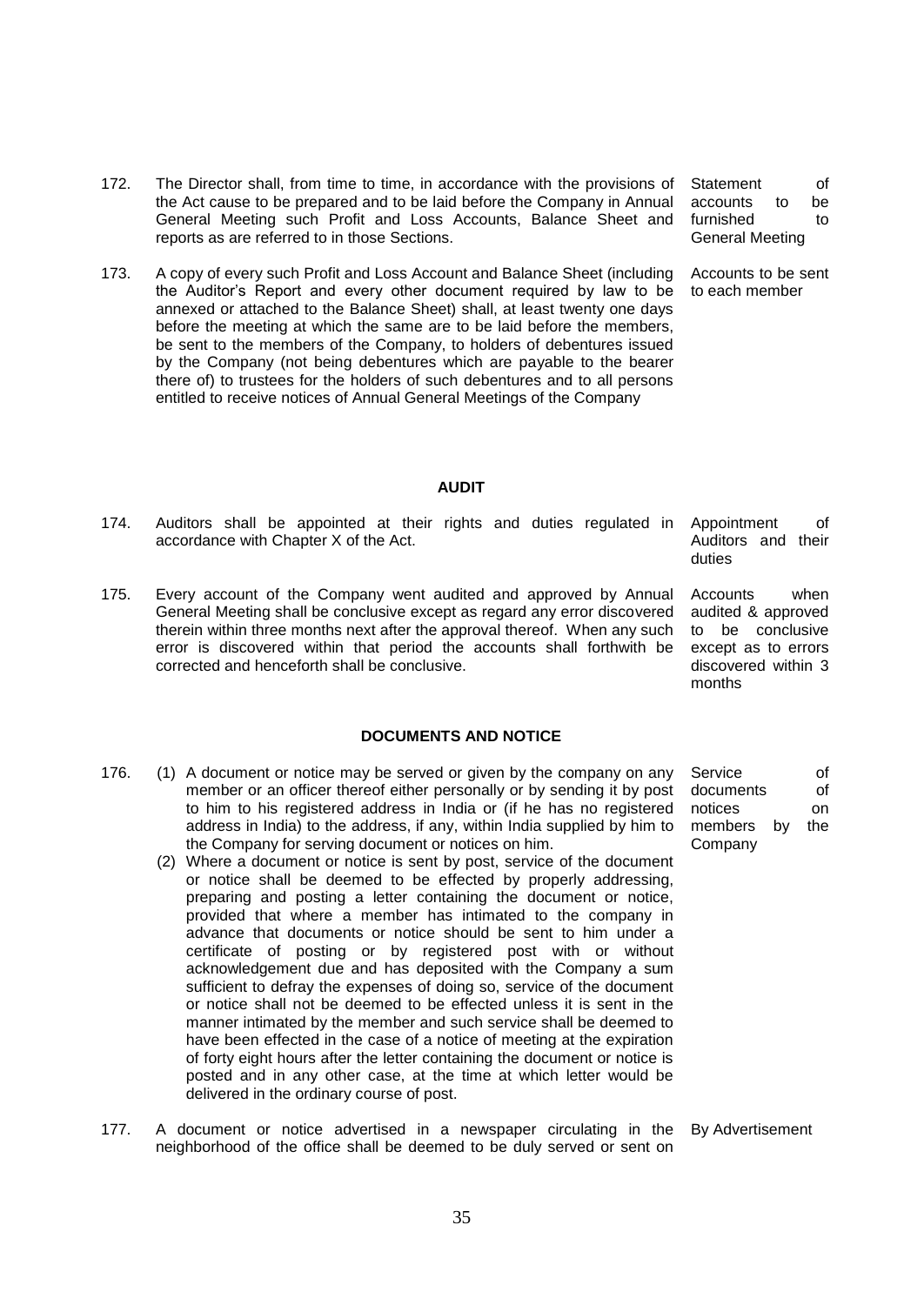the day on which the advertisement appears on or to every member who has no registered address in India for the service of documents on him or the sending of notice to him.

- 178. A documents or notice may be served or given by the Company on or to the persons entitled to a share in consequence of the death or insolvency of a member by sending through the post in prepaid letter addressed to him by name or by the title of representative of the deceased or assignee of the insolvent or by any like description, at the address (if any) in India supplied for the purpose by the person claiming to be so entitled (until such an address has been so supplied) by serving the document or notice in any manner in which the same might have been given if the death or insolvency had not occurred.
- 179. Every person who, by operation of law, transfer or other means whatsoever, shall become entitled to any share, shall be bound by every notice in respect of such share which previously to his name and address being entered on the Register of members, shall have been duly served on the person from whom he derives his title to such share.
- 180. Any document or notice to be served or given by the Company may be signed by a Director or some person duly authorized by the Board for such purpose and the signature may be written, printed or lithographed.
- 181. All documents or notices to be served or given by members on or to the Company or any officer thereof shall be served or given by sending them to the Company or officer at the office by post under a certificate of posting or by registered posting or by leaving it at the office.

# **AUTHENTICATION OF DOCUMENTS**

182. Save otherwise expressly provided in the Act, or these Articles, documents or proceedings requiring authentication by the Company may be signed by a Director or Secretary or an authorized officer of the Company and need not be under its seal. Authentication or documents and proceedings

#### **WINDING UP**

183. The liquidator, on any winding-up (whether voluntary, under supervision, of the court or compulsory) may, with the sanction of a special resolution but subject to the rights attached to any preference share capital, divide among the contributories in specie any part of the assets of the Company and may with the like sanction, vest any part of the company in trustees upon such trusts for the benefit of the contributories as the liquidators, with the like sanction, shall think fit. Liquidator may divide assets

#### **INDEMNITY AND RESPONSIBILITY**

184. Subject to the provisions of the Act, every Director, manager, officer or servant of the company or any person (whether an officer of the company or not) employed by the company as auditor shall be indemnified out of the funds of the Company against all claims and it shall be the duty of the Directors to pay out of the funds of the Company all bonafide costs, charges, losses and damages which any such persons may incur or

To whom documents or notices must be served or given

Member bounded by document or notices served on or given to previous holders

Document or notice by company and signature thereto

Service of document or notice by member

Indemnity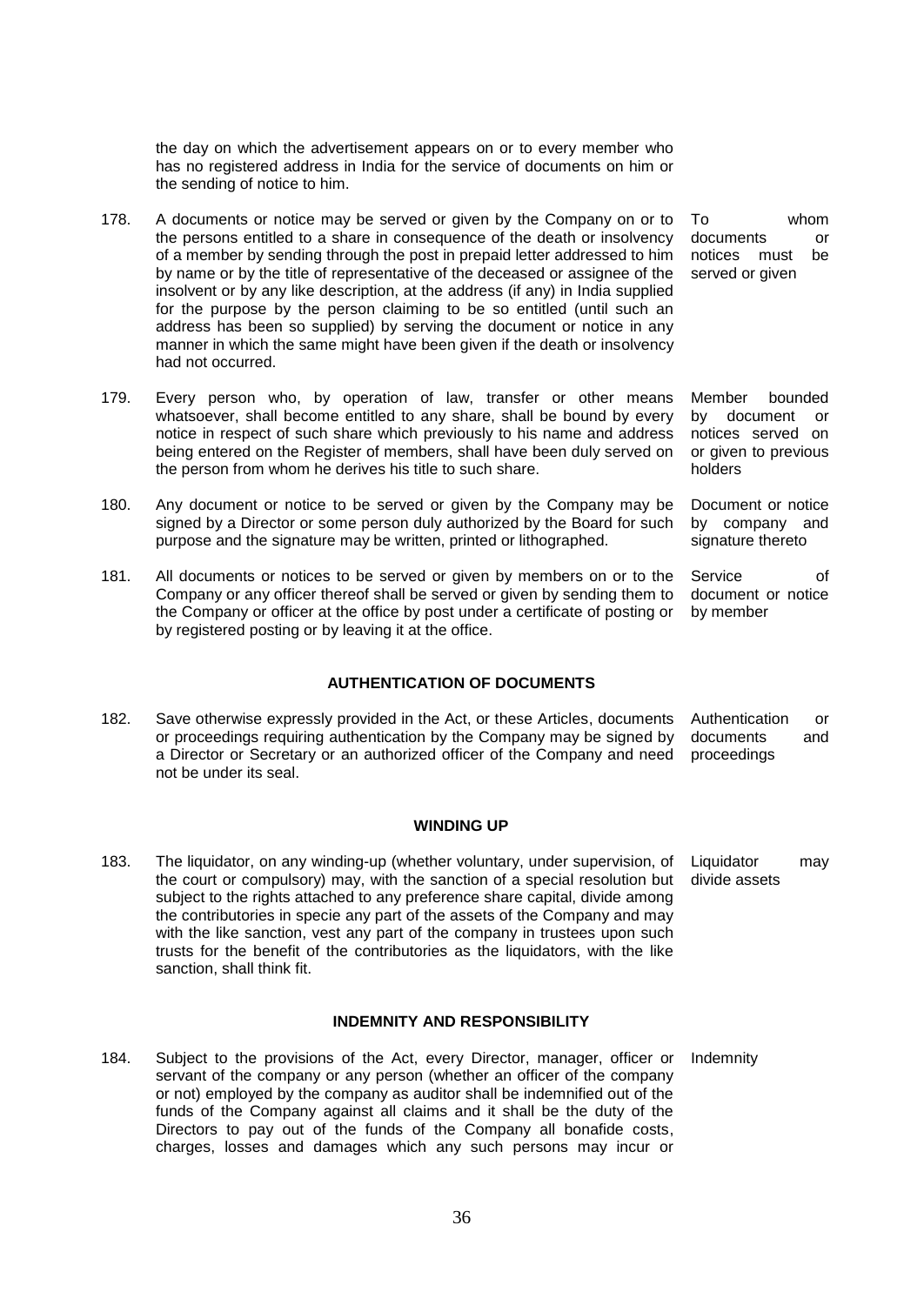become liable to, by reason of any contract entered into or act or think done, about the execution or discharge of his duties or supposed duties except such if any, as he shall incur or sustain through or by his own willful act, neglect or default including expenses and in particular and so not to limit the generality of the foregoing provisions against all liabilities incurred by him as such Director, Manager, Officer or Auditor in defending any proceedings whether civil or criminals in which judgment is given in his favor or in which he is acquitted or in connection with any application under Section 633 of the Act in which relief is granted to him by the court.

185. Subject to the provisions of the Act, no Director, Auditor or other Officer of the Company shall be liable for the acts, receipts, neglects or defaults of any other Director or officer or for joining in any receipt or other act for conformity or for any loss or expenses happening to the Company through the insufficiency of the title to any property acquired by order of the Director for or on behalf of the company or for the insufficiency of any security in or upon which any of the moneys of the Company shall be invested or for any loss or damages arising from the bankruptcy, insolvency or tortuous act of any person, firm or company to or with whom any moneys, securities or effects shall be entrusted or deposited or for any loss occasioned by any error of judgment, omission, default or oversight on his part or for any other loss damage or misfortune whatever which shall happen in relation to the execution of the duties of his office or in relation there to unless the same shall happen through his own dishonesty.

#### **SECRECY**

186. No member shall be entitled to visit or inspect any works of the company without the permission of the Directors or to require discovery of any information with respect to any detail of the Company's trading or any matter which is or may be in the nature of a trade secret, mystery of trade, secret process or any other matter which may related to the conduct of the company and which in opinion of the Directors it would be inexpedient in the interest of the Company to disclose.

Individual responsibility

**Secrecy**